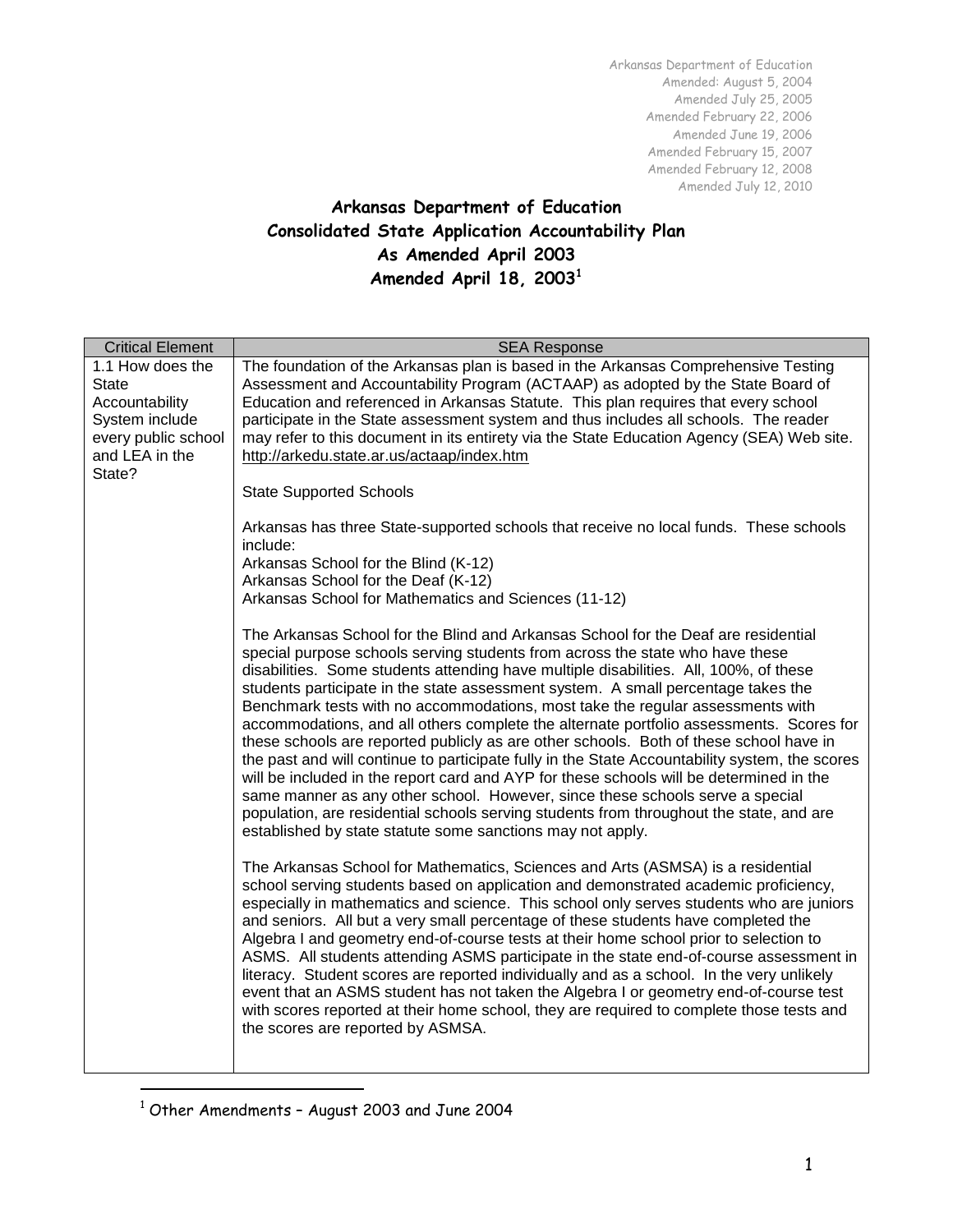| <b>Critical Element</b>                                                                                                                                                                                                                                                                                                                                                                                                                                                                                                                                                                                                                                                                                                                                                                                                                                                                                                                                     | <b>SEA Response</b>                                                                                                                                                                                                                                                                                                                                                                                                                                                                                                                                                                                                                                                                                                                                                                                                                                              |  |                                 |
|-------------------------------------------------------------------------------------------------------------------------------------------------------------------------------------------------------------------------------------------------------------------------------------------------------------------------------------------------------------------------------------------------------------------------------------------------------------------------------------------------------------------------------------------------------------------------------------------------------------------------------------------------------------------------------------------------------------------------------------------------------------------------------------------------------------------------------------------------------------------------------------------------------------------------------------------------------------|------------------------------------------------------------------------------------------------------------------------------------------------------------------------------------------------------------------------------------------------------------------------------------------------------------------------------------------------------------------------------------------------------------------------------------------------------------------------------------------------------------------------------------------------------------------------------------------------------------------------------------------------------------------------------------------------------------------------------------------------------------------------------------------------------------------------------------------------------------------|--|---------------------------------|
|                                                                                                                                                                                                                                                                                                                                                                                                                                                                                                                                                                                                                                                                                                                                                                                                                                                                                                                                                             | (Amendment 2007)<br>Beginning with the 2006-2007 school year, end-of-course and grade 11 literacy scores<br>shall be included and credited to the school district the student attended immediately prior<br>to transferring to the ASMSA. Rule Governing the Assessments Scores for Students<br>Attending the Arkansas School for Mathematics, Sciences and the Arts of the University<br>of Arkansas (End of Amendment 2007)                                                                                                                                                                                                                                                                                                                                                                                                                                    |  |                                 |
|                                                                                                                                                                                                                                                                                                                                                                                                                                                                                                                                                                                                                                                                                                                                                                                                                                                                                                                                                             | <b>Charter Schools</b>                                                                                                                                                                                                                                                                                                                                                                                                                                                                                                                                                                                                                                                                                                                                                                                                                                           |  |                                 |
|                                                                                                                                                                                                                                                                                                                                                                                                                                                                                                                                                                                                                                                                                                                                                                                                                                                                                                                                                             | Students in all open enrollment charter schools fully participate in the SEA assessment<br>program.                                                                                                                                                                                                                                                                                                                                                                                                                                                                                                                                                                                                                                                                                                                                                              |  |                                 |
|                                                                                                                                                                                                                                                                                                                                                                                                                                                                                                                                                                                                                                                                                                                                                                                                                                                                                                                                                             | Schools for which there is no Tested Grade(s)                                                                                                                                                                                                                                                                                                                                                                                                                                                                                                                                                                                                                                                                                                                                                                                                                    |  |                                 |
| In Arkansas, schools are configured in a multiplicity of ways - there are 57 different<br>grade-level combinations. Among these are a small number of schools such as a single-<br>grade kindergarten center and schools having some combination of kindergarten through<br>Grade 2. The SEA proposes to document from the Local Education Agencies (LEAs) a<br>paring of schools that do not include a tested grade in such a way that each is linked to<br>one or more schools having a tested grade. In these cases when the school with a tested<br>grade fails to meet the accountability requirements, then the "feeder" school(s) will also<br>be required to meet the same sanction/reward status as the school having the tested<br>$grade(s)$ .<br>In the case(s) of an LEA that may have a divided high school $-$ Grades 9-10 on one<br>campus and Grades 11-12 on another campus – those schools will be paired and<br>considered as one unit. |                                                                                                                                                                                                                                                                                                                                                                                                                                                                                                                                                                                                                                                                                                                                                                                                                                                                  |  |                                 |
|                                                                                                                                                                                                                                                                                                                                                                                                                                                                                                                                                                                                                                                                                                                                                                                                                                                                                                                                                             |                                                                                                                                                                                                                                                                                                                                                                                                                                                                                                                                                                                                                                                                                                                                                                                                                                                                  |  | Juvenile Detention Institutions |
|                                                                                                                                                                                                                                                                                                                                                                                                                                                                                                                                                                                                                                                                                                                                                                                                                                                                                                                                                             | The Division of Youth Services, which is an agency under the Department of Human<br>Services, operates juvenile detention institutions. This agency is not operated by the<br>SEA nor does the SEA have any oversight for programming provided for individuals who<br>are sentenced there for long-term offenses or for those who are incarcerated for a short<br>term sentence. Further, those entities are not defined as a school. Individuals of school<br>age who would be assigned to one of these institutions by the court system are not<br>counted as enrolled in any school or district. Individual units from the SEA provide<br>consultative service to these entities, but those students are not engaged in an<br>instructional setting that is part of the State's K-12 school system nor are they assessed<br>by the State's assessment system. |  |                                 |
|                                                                                                                                                                                                                                                                                                                                                                                                                                                                                                                                                                                                                                                                                                                                                                                                                                                                                                                                                             | Should a student be enrolled in a local school district on or before October 1 of any<br>school year then become incarcerated for a period of time during the year and return to<br>the local school, that student would be required to take the appropriate assessment, but<br>that student's scores would be included with the state-level reporting, not reporting at the<br>LEA level.                                                                                                                                                                                                                                                                                                                                                                                                                                                                       |  |                                 |
|                                                                                                                                                                                                                                                                                                                                                                                                                                                                                                                                                                                                                                                                                                                                                                                                                                                                                                                                                             | Dialogue is underway to explore ways to assure any instruction provided to residents of<br>the juvenile detention system is based on state content standards and that short-term<br>students are prepared to take the state assessments should they be returned to the local                                                                                                                                                                                                                                                                                                                                                                                                                                                                                                                                                                                     |  |                                 |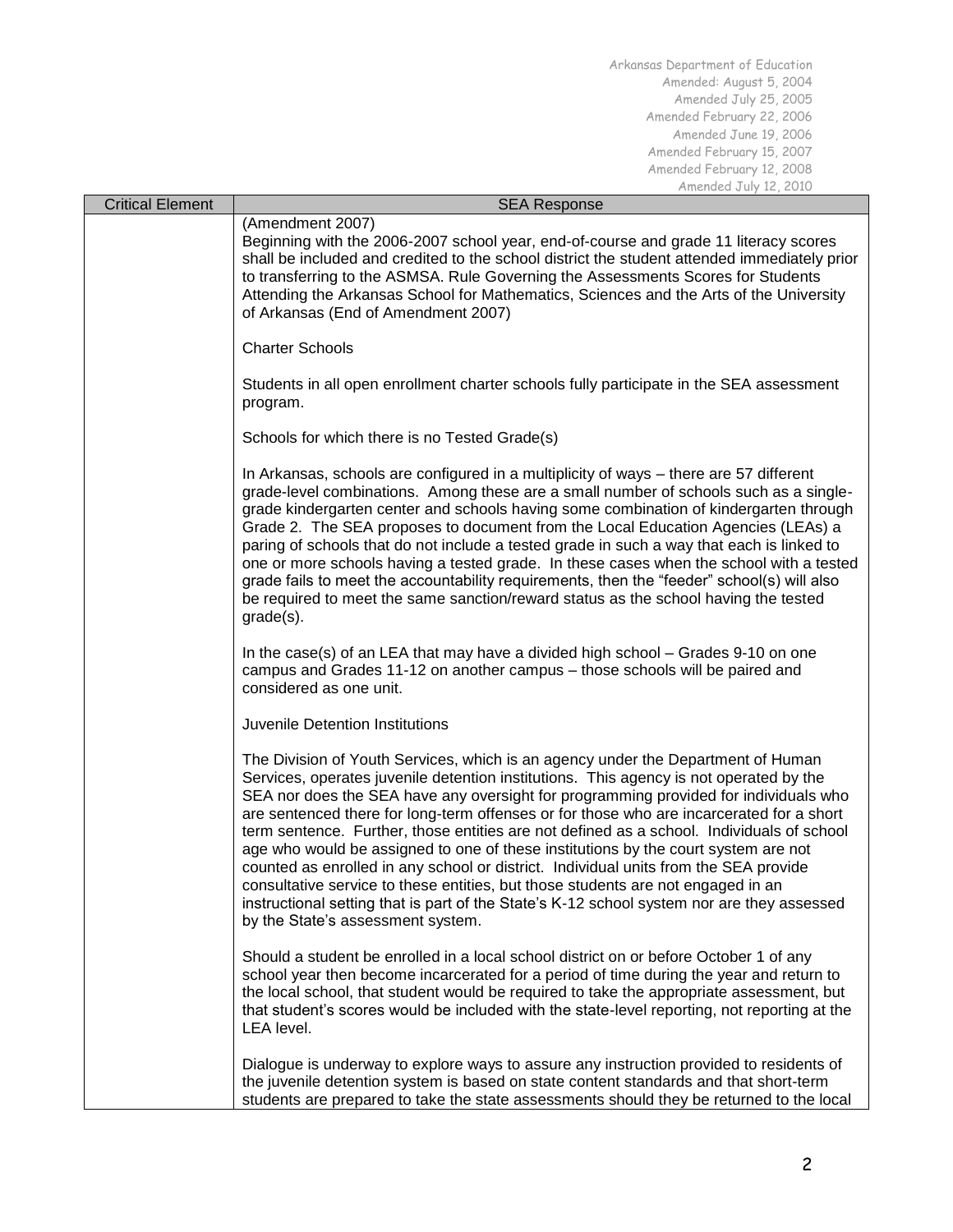| <b>Critical Element</b>                                                                                                                                                                 | <b>SEA Response</b>                                                                                                                                                                                                                                                                                                                                                                                                                                                                                                                                                                                               |  |  |
|-----------------------------------------------------------------------------------------------------------------------------------------------------------------------------------------|-------------------------------------------------------------------------------------------------------------------------------------------------------------------------------------------------------------------------------------------------------------------------------------------------------------------------------------------------------------------------------------------------------------------------------------------------------------------------------------------------------------------------------------------------------------------------------------------------------------------|--|--|
|                                                                                                                                                                                         | district prior to the onset of testing for that year.                                                                                                                                                                                                                                                                                                                                                                                                                                                                                                                                                             |  |  |
|                                                                                                                                                                                         | Legislation was introduced and adopted in the 2003 session of the Arkansas General<br>Assembly bring ACTAAP (the State's accountability system) it into full compliance with<br>NCLB and the AYP provisions. The legislation became law on July 1, 2003. Subsequent<br>rules and regulations were required by the State's Administrative Procedures Act and<br>were adopted by the State Board of Education and the Rules Committee of the Arkansas<br>General Assembly.                                                                                                                                          |  |  |
| 1.2 How are all                                                                                                                                                                         | All public schools and LEAs are subject to the same performance system. The SEA                                                                                                                                                                                                                                                                                                                                                                                                                                                                                                                                   |  |  |
| public schools and<br>LEAs held to the<br>same criteria when<br>making an AYP<br>determination?                                                                                         | makes no distinction between schools based on grade level, size of school, poverty<br>status or other disaggregating factor. The local schools and LEAs all administer the<br>same statewide assessments under the ACTAAP system and the results from those<br>examinations comprise the data from which AYP decisions are made.                                                                                                                                                                                                                                                                                  |  |  |
|                                                                                                                                                                                         | In previous years Arkansas has operated under a dual system of rewards and sanctions -<br>one driven by federal programs (Title I specifically) and another based on statutes<br>referred to as Academic Distress. Under ACTAAP and NCLB, the SEA and State Board<br>of Education have adopted policy that assures only one system will be used to determine<br>the performance of LEAs and determine AYP for each school and its sub-populations.                                                                                                                                                                |  |  |
|                                                                                                                                                                                         | All AYP calculations are made through the Office of Research, Measurement and<br>Evaluation (ORME) at the University of Arkansas. ORME receives the data directly from<br>the scoring company and works with SEA staff to validate the data and "clean" it for<br>processing. It is ORME's responsibility to apply the AYP formula to the combined<br>population and to each subgroup thus providing a report to each school, district and the<br>SEA. SEA staff reviews the process prior to distribution to schools and publicly reporting<br>the data.                                                         |  |  |
| 1.3 Does the State<br>have, at a<br>minimum, a<br>definition of basic,<br>proficient and<br>advanced student<br>achievement levels<br>in<br>reading/language<br>arts and<br>mathematics | ACTAAP identifies four (4) proficiency levels. These levels are identified as below basic,<br>basic, proficient, and advanced for Grades 3-8, end-of-course tests and high school<br>literacy.                                                                                                                                                                                                                                                                                                                                                                                                                    |  |  |
| 1.4 How does the<br>State provide<br>accountability and<br>adequate yearly<br>progress decisions<br>and information in<br>a timely manner?                                              | The SEA is committed to reporting test scores, information on AYP, and other<br>accountability reporting in a timely manner that will meet the requirements of NCLB. The<br>SEA vendor contract for the scoring and reporting of data provides for a 90-day<br>turnaround. The SEA works with the contractors, the Technical Advisory Committee <sup>2</sup> and<br>the Office of Research, Measurement and Evaluation (ORME) to respond in a timely<br>manner to scoring and reporting of data from the assessment system.<br>The SEA appointed Curriculum Review Committees to advise on content, alignment and |  |  |

 $^{\text{2}}$  The Technical Advisory Committee is composed of nationally recognized testing experts, psychometricians, and state testing directors. They advise the SEA concerning policy issues related to the assessment system.

1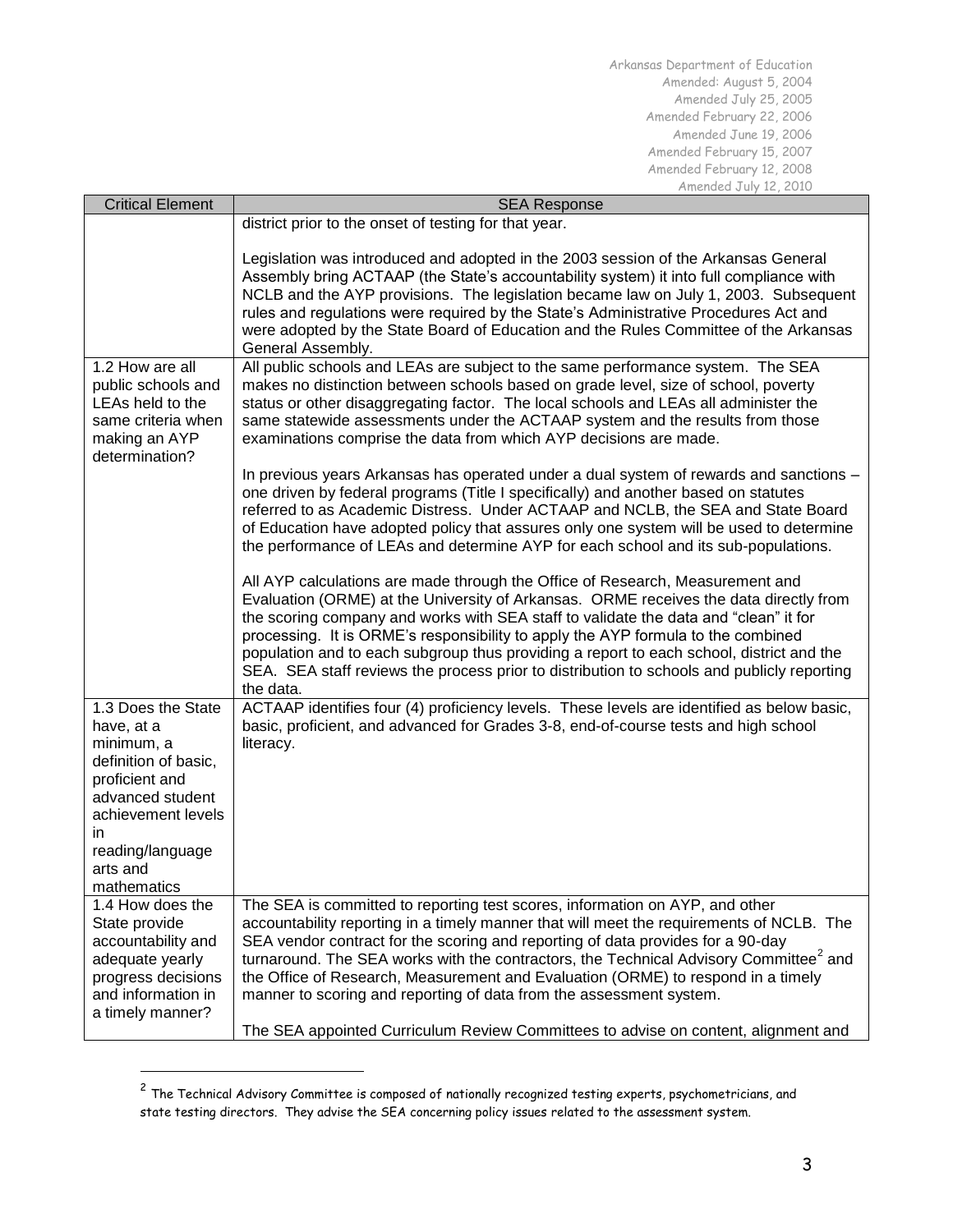| <b>Critical Element</b> | <b>SEA Response</b>                                                                                                                                                                                                                                                                                                                                                                                                                                                                                                                                                                                                                                                                                                                                                                                                                                                                                                                                  |                                                                                                                                                                                                                                                             |  |
|-------------------------|------------------------------------------------------------------------------------------------------------------------------------------------------------------------------------------------------------------------------------------------------------------------------------------------------------------------------------------------------------------------------------------------------------------------------------------------------------------------------------------------------------------------------------------------------------------------------------------------------------------------------------------------------------------------------------------------------------------------------------------------------------------------------------------------------------------------------------------------------------------------------------------------------------------------------------------------------|-------------------------------------------------------------------------------------------------------------------------------------------------------------------------------------------------------------------------------------------------------------|--|
|                         | other coverage issues related to the English Language Arts Content Standards (2003)<br>and the Mathematics Content Standards (2004). The work of this committee led to<br>revised curriculum documents and updated assessments.<br>The SEA policy provides for administration of the tests that comprise the assessment<br>system each year. It is currently under consideration to administer the writing part of the<br>assessment as early as February. This earlier administration date would allow the hand<br>scoring to begin early and be complete in time to merge student scores with the other test<br>responses that are machine scored. (This paragraph replaced 2/2006)<br>In an effort to assure completed scoring in keeping with NCLB requirements, the writing<br>assessment was moved to a February administration beginning with the 2005-2006<br>assessment. Revised content standards, assessments, and related documents were |                                                                                                                                                                                                                                                             |  |
|                         |                                                                                                                                                                                                                                                                                                                                                                                                                                                                                                                                                                                                                                                                                                                                                                                                                                                                                                                                                      |                                                                                                                                                                                                                                                             |  |
|                         |                                                                                                                                                                                                                                                                                                                                                                                                                                                                                                                                                                                                                                                                                                                                                                                                                                                                                                                                                      |                                                                                                                                                                                                                                                             |  |
|                         | submitted for peer review in November 2005.<br>Timeline for Delivery of AYP Information to Schools and Parents Based on 2002-2003<br>data for 2003-2004 School Year                                                                                                                                                                                                                                                                                                                                                                                                                                                                                                                                                                                                                                                                                                                                                                                  |                                                                                                                                                                                                                                                             |  |
|                         | Date                                                                                                                                                                                                                                                                                                                                                                                                                                                                                                                                                                                                                                                                                                                                                                                                                                                                                                                                                 | <b>Action</b>                                                                                                                                                                                                                                               |  |
|                         | May 1                                                                                                                                                                                                                                                                                                                                                                                                                                                                                                                                                                                                                                                                                                                                                                                                                                                                                                                                                | All completed test materials delivered to<br>contractor for scoring. Current contract provides<br>for a 90-day turn around for scoring.                                                                                                                     |  |
|                         | August 1                                                                                                                                                                                                                                                                                                                                                                                                                                                                                                                                                                                                                                                                                                                                                                                                                                                                                                                                             | Delivery of results to SEA                                                                                                                                                                                                                                  |  |
|                         | August 4                                                                                                                                                                                                                                                                                                                                                                                                                                                                                                                                                                                                                                                                                                                                                                                                                                                                                                                                             | Transmittal of results to ORME for processing<br>and calculation of AYP                                                                                                                                                                                     |  |
|                         | August 8                                                                                                                                                                                                                                                                                                                                                                                                                                                                                                                                                                                                                                                                                                                                                                                                                                                                                                                                             | Electronic transmission of data to schools                                                                                                                                                                                                                  |  |
|                         | August 15                                                                                                                                                                                                                                                                                                                                                                                                                                                                                                                                                                                                                                                                                                                                                                                                                                                                                                                                            | Deadline for schools to notify parents of students<br>entitled for choice and/or supplemental services<br>for the 2003-2004 school year                                                                                                                     |  |
|                         |                                                                                                                                                                                                                                                                                                                                                                                                                                                                                                                                                                                                                                                                                                                                                                                                                                                                                                                                                      | <b>Amendment February 2010</b>                                                                                                                                                                                                                              |  |
|                         |                                                                                                                                                                                                                                                                                                                                                                                                                                                                                                                                                                                                                                                                                                                                                                                                                                                                                                                                                      | All districts/schools are to use their preliminary<br>AYP results (before appeals) to notify parents<br>and constituents of all applicable AYP sanctions<br>associated with the district/school. The<br>district/school shall document these notifications. |  |
|                         | August 20                                                                                                                                                                                                                                                                                                                                                                                                                                                                                                                                                                                                                                                                                                                                                                                                                                                                                                                                            | School starts                                                                                                                                                                                                                                               |  |
|                         | August 22- Sept 5                                                                                                                                                                                                                                                                                                                                                                                                                                                                                                                                                                                                                                                                                                                                                                                                                                                                                                                                    | Parents exercise choice options                                                                                                                                                                                                                             |  |
|                         | September 1                                                                                                                                                                                                                                                                                                                                                                                                                                                                                                                                                                                                                                                                                                                                                                                                                                                                                                                                          | Parents exercise supplemental service options                                                                                                                                                                                                               |  |
|                         | (Amendment 2005)<br>Add the following: applicable for 2005-2006 determination only.                                                                                                                                                                                                                                                                                                                                                                                                                                                                                                                                                                                                                                                                                                                                                                                                                                                                  |                                                                                                                                                                                                                                                             |  |
|                         |                                                                                                                                                                                                                                                                                                                                                                                                                                                                                                                                                                                                                                                                                                                                                                                                                                                                                                                                                      | Determining AYP in a Timely Manner for 2005-2006                                                                                                                                                                                                            |  |
|                         | It is proposed that AYP determination in mathematics based on spring 2005 assessments<br>for the 2005-2006 school year continue to be calculated in the same manner as for the                                                                                                                                                                                                                                                                                                                                                                                                                                                                                                                                                                                                                                                                                                                                                                       |                                                                                                                                                                                                                                                             |  |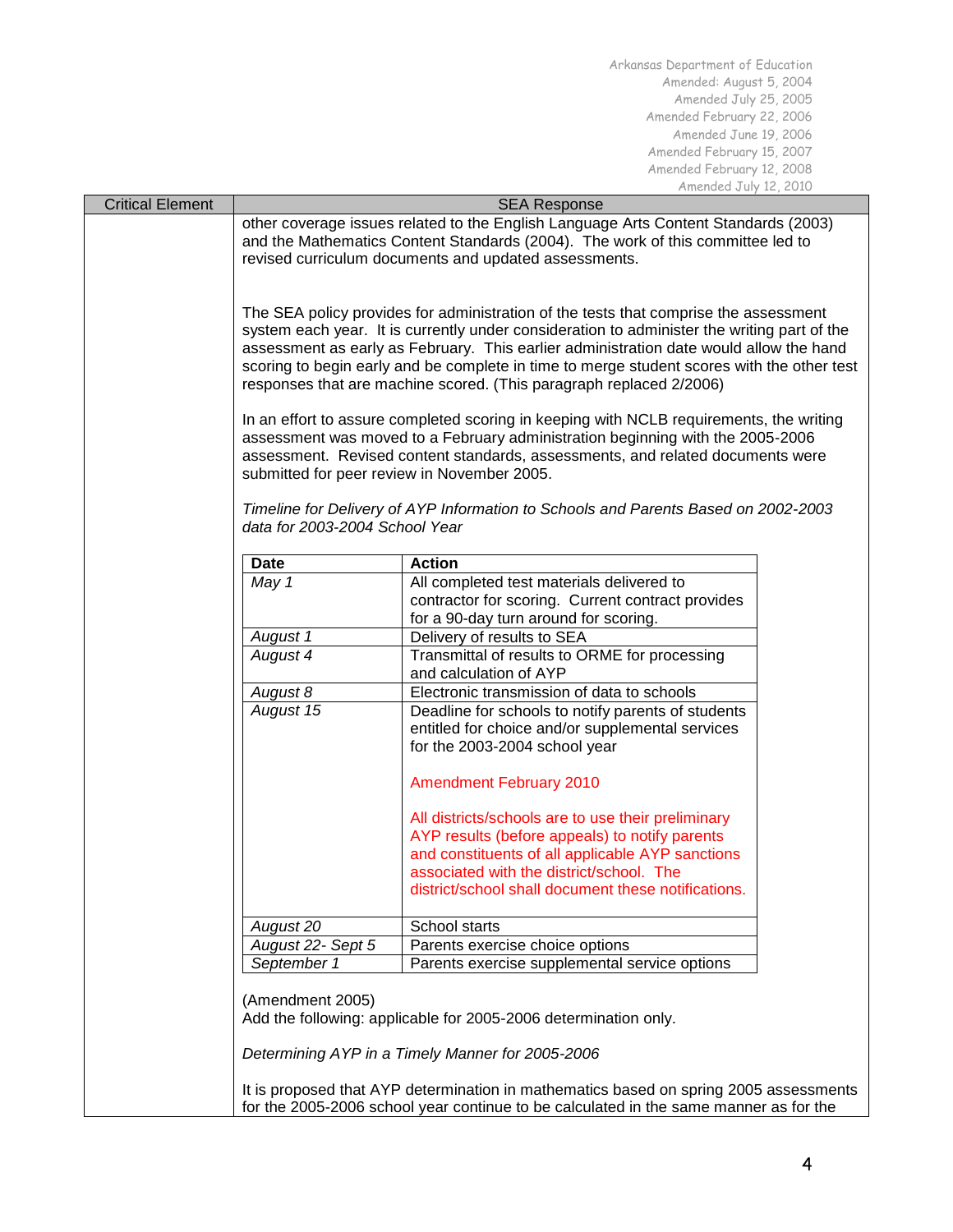| <b>Critical Element</b> | $1.11$ chucu $0.01$ is $1.21$ in $1.21$<br><b>SEA Response</b>                                                                                                                                                                                                                                                                                                                                                                                                                                                                                                                                                                                                        |  |  |
|-------------------------|-----------------------------------------------------------------------------------------------------------------------------------------------------------------------------------------------------------------------------------------------------------------------------------------------------------------------------------------------------------------------------------------------------------------------------------------------------------------------------------------------------------------------------------------------------------------------------------------------------------------------------------------------------------------------|--|--|
|                         | recent years, specifically to use only assessments from Grades 4, 6, 8, Algebra I, and<br>Geometry.                                                                                                                                                                                                                                                                                                                                                                                                                                                                                                                                                                   |  |  |
|                         |                                                                                                                                                                                                                                                                                                                                                                                                                                                                                                                                                                                                                                                                       |  |  |
|                         |                                                                                                                                                                                                                                                                                                                                                                                                                                                                                                                                                                                                                                                                       |  |  |
|                         | AYP determinations for literacy shall be based on spring 2005 assessments for the<br>revised tests for Grades 4, 6, and 8 and Grade 11 Literacy - previously described - with<br>new standards which will not be determined until some time after the opening of school.<br>(Reference Section 6.1)                                                                                                                                                                                                                                                                                                                                                                   |  |  |
|                         | Revision of Literacy Content Standards and Exams                                                                                                                                                                                                                                                                                                                                                                                                                                                                                                                                                                                                                      |  |  |
|                         | On February 9, 2004, the State Board of Education adopted revised frameworks for<br>English/Language Arts. These frameworks and subsequent content standards<br>introduced grade-specific student learning expectations as opposed to standards for<br>grade-level clusters. Subsequently, the Literacy Benchmark exams for grades 4, 6 and 8<br>and the Grade 11 Literacy exam were revised to reflect the new frameworks and content<br>standards. This work of revising the tests was completed prior to March 2005, resulting in<br>new tests for each of the identified grade levels. These revised tests were administered<br>in March 2005 for the first time. |  |  |
|                         | Revisions in the Grades 4, 6, and 8 and high school Grade 11 Literacy tests include new<br>items added based on revised content standards and a change in weighting for the<br>writing rubric. The weighting change was made at the recommendation of the Technical<br>Advisory Committee. As a result, the current performance levels will no longer be<br>appropriate for determining student performance levels.                                                                                                                                                                                                                                                   |  |  |
|                         | Upon the state's receiving raw score data from the Literacy tests, a standards setting<br>process will occur to establish performance levels, which will be linked to impact data.<br>The standards setting must occur prior to the State having data from which to determine<br>Adequate Yearly Progress for the 2005-2006 school year.                                                                                                                                                                                                                                                                                                                              |  |  |
|                         | Establishing Adequate Yearly Progress for 2005-2006 School Year                                                                                                                                                                                                                                                                                                                                                                                                                                                                                                                                                                                                       |  |  |
|                         | With the advent of new tests in literacy it becomes essential to engage in a new standard<br>setting process that will lead to establishing new performance levels. The stages for<br>accomplishing the technical aspect of the process are projected:                                                                                                                                                                                                                                                                                                                                                                                                                |  |  |
|                         | Receiving individual student scores from the testing contractor - July 1<br>Convening the Standard Setting Committee and recommend performance levels<br>Submit performance level recommendations to State Board of Education for review and<br>approval<br>Submit data from literacy assessment to contractor to determine AYP for schools and                                                                                                                                                                                                                                                                                                                       |  |  |
|                         | districts.<br>Since this work is very technical and requires utmost accuracy, the SEA recognizes the<br>need to act with diligence; however, time for careful review by the Technical Advisory<br>Committee and quality control actions on the work of determining AYP are essential. In a<br>letter dated November 16, 2004, the SEA notified the Department (Dr. Jacquelyn C.<br>Jackson) of the pending timeline for accomplishing this work, which will be after the                                                                                                                                                                                              |  |  |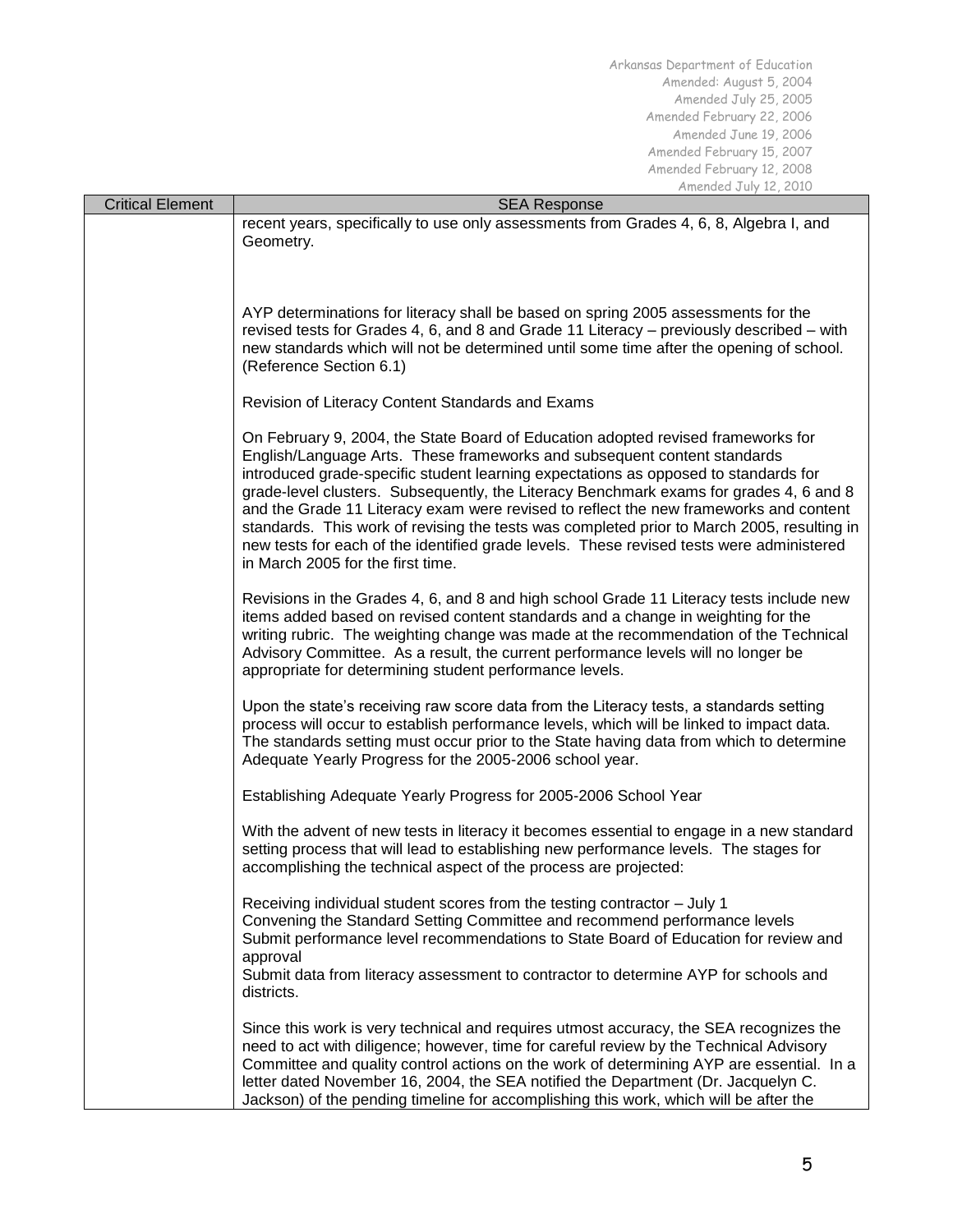| <b>Critical Element</b>                                                                                                                                                                                                                                                                                                                                                                                                                                                                                                                                                                                            | <b>SEA Response</b>                                                                                                                                                                                                                                                                                                                                                                                                                                                                                                                                                                                                                                                                                                                                                                                                                                                                                                                  |                                                                                                                                                                            |  |
|--------------------------------------------------------------------------------------------------------------------------------------------------------------------------------------------------------------------------------------------------------------------------------------------------------------------------------------------------------------------------------------------------------------------------------------------------------------------------------------------------------------------------------------------------------------------------------------------------------------------|--------------------------------------------------------------------------------------------------------------------------------------------------------------------------------------------------------------------------------------------------------------------------------------------------------------------------------------------------------------------------------------------------------------------------------------------------------------------------------------------------------------------------------------------------------------------------------------------------------------------------------------------------------------------------------------------------------------------------------------------------------------------------------------------------------------------------------------------------------------------------------------------------------------------------------------|----------------------------------------------------------------------------------------------------------------------------------------------------------------------------|--|
|                                                                                                                                                                                                                                                                                                                                                                                                                                                                                                                                                                                                                    | opening of school in August 2005. A copy of that letter is attached.                                                                                                                                                                                                                                                                                                                                                                                                                                                                                                                                                                                                                                                                                                                                                                                                                                                                 |                                                                                                                                                                            |  |
|                                                                                                                                                                                                                                                                                                                                                                                                                                                                                                                                                                                                                    | Once AYP determination is made, the SEA will immediately notify schools of the final<br>status.                                                                                                                                                                                                                                                                                                                                                                                                                                                                                                                                                                                                                                                                                                                                                                                                                                      |                                                                                                                                                                            |  |
|                                                                                                                                                                                                                                                                                                                                                                                                                                                                                                                                                                                                                    | Interim Notification of Schools Required to Offer Choice and Supplemental Services                                                                                                                                                                                                                                                                                                                                                                                                                                                                                                                                                                                                                                                                                                                                                                                                                                                   |                                                                                                                                                                            |  |
|                                                                                                                                                                                                                                                                                                                                                                                                                                                                                                                                                                                                                    | The SEA notified schools prior to the close of school for the 2004-2005 year (May 20,<br>2005) of the revision required in standard setting for the literacy exam and the ensuing<br>timeline for final determination of AYP. With that notification schools that failed to made<br>adequate yearly progress for two or more years (previously designated in school<br>improvement but did not make progress) were informed that regardless of the outcome of<br>the assessments they were required to provide choice options and supplemental<br>services, where applicable, with the opening of school in August. There were 137 of<br>those schools.                                                                                                                                                                                                                                                                              |                                                                                                                                                                            |  |
| The SEA notified schools who failed to made adequate yearly progress for one year (95<br>schools) and those previously identified in school improvement but made adequate yearly<br>progress in 2005-2006 (169 schools) prior to the close of the school year for the 2004-<br>2005 year of the pending delay in final AYP determination. The SEA advised those<br>schools that they should be prepared to immediately notify students of supplemental<br>services and/or choice options should the new AYP determination show that the school<br>failed to make adequate yearly progress. (End of Amendment 2005) |                                                                                                                                                                                                                                                                                                                                                                                                                                                                                                                                                                                                                                                                                                                                                                                                                                                                                                                                      |                                                                                                                                                                            |  |
|                                                                                                                                                                                                                                                                                                                                                                                                                                                                                                                                                                                                                    | Amendment (2009)                                                                                                                                                                                                                                                                                                                                                                                                                                                                                                                                                                                                                                                                                                                                                                                                                                                                                                                     |                                                                                                                                                                            |  |
|                                                                                                                                                                                                                                                                                                                                                                                                                                                                                                                                                                                                                    | Arkansas will invoke the "delay provision" in section $1116(b)(7)(D)$ of the ESEA for five<br>school districts (Corning, Piggott, Rector, Marmaduke, and Mena) that closed their<br>schools for an extended period of time during the 2008–09 school year due to severe<br>weather conditions (a severe winter ice storm and, in the case of Mena, a tornado) and<br>facility repairs. In accordance with section $1116(b)(7)(D)$ , these five districts may delay,<br>for a period not to exceed one year, implementation of the requirements to advance to<br>the next level of improvement, corrective action, or restructuring (ESEA sections<br>$1116(b)(5)$ , $1116(b)(7)$ , and $1116(b)(8)$ ) if a school fails to make AYP due to the severe<br>weather conditions. Note that the delay provision may only be implemented with respect<br>to a school whose failure to make AYP was in fact caused by the natural disaster. |                                                                                                                                                                            |  |
|                                                                                                                                                                                                                                                                                                                                                                                                                                                                                                                                                                                                                    | If a school within a district that is approved<br>to implement the delay provision makes<br>AYP using 2008-09 assessment data.                                                                                                                                                                                                                                                                                                                                                                                                                                                                                                                                                                                                                                                                                                                                                                                                       | The school is not affected by the<br>district's implementation of the delay<br>provision and must be given its earned<br>AYP designation.                                  |  |
|                                                                                                                                                                                                                                                                                                                                                                                                                                                                                                                                                                                                                    |                                                                                                                                                                                                                                                                                                                                                                                                                                                                                                                                                                                                                                                                                                                                                                                                                                                                                                                                      | The school will either retain its current<br>designation if this is the first year it<br>makes AYP or it will exit improvement if<br>this is the second year it makes AYP. |  |
|                                                                                                                                                                                                                                                                                                                                                                                                                                                                                                                                                                                                                    | If a school within a district that is approved<br>to implement the delay provision misses                                                                                                                                                                                                                                                                                                                                                                                                                                                                                                                                                                                                                                                                                                                                                                                                                                            | The school is not affected by the<br>district's implementation of the delay                                                                                                |  |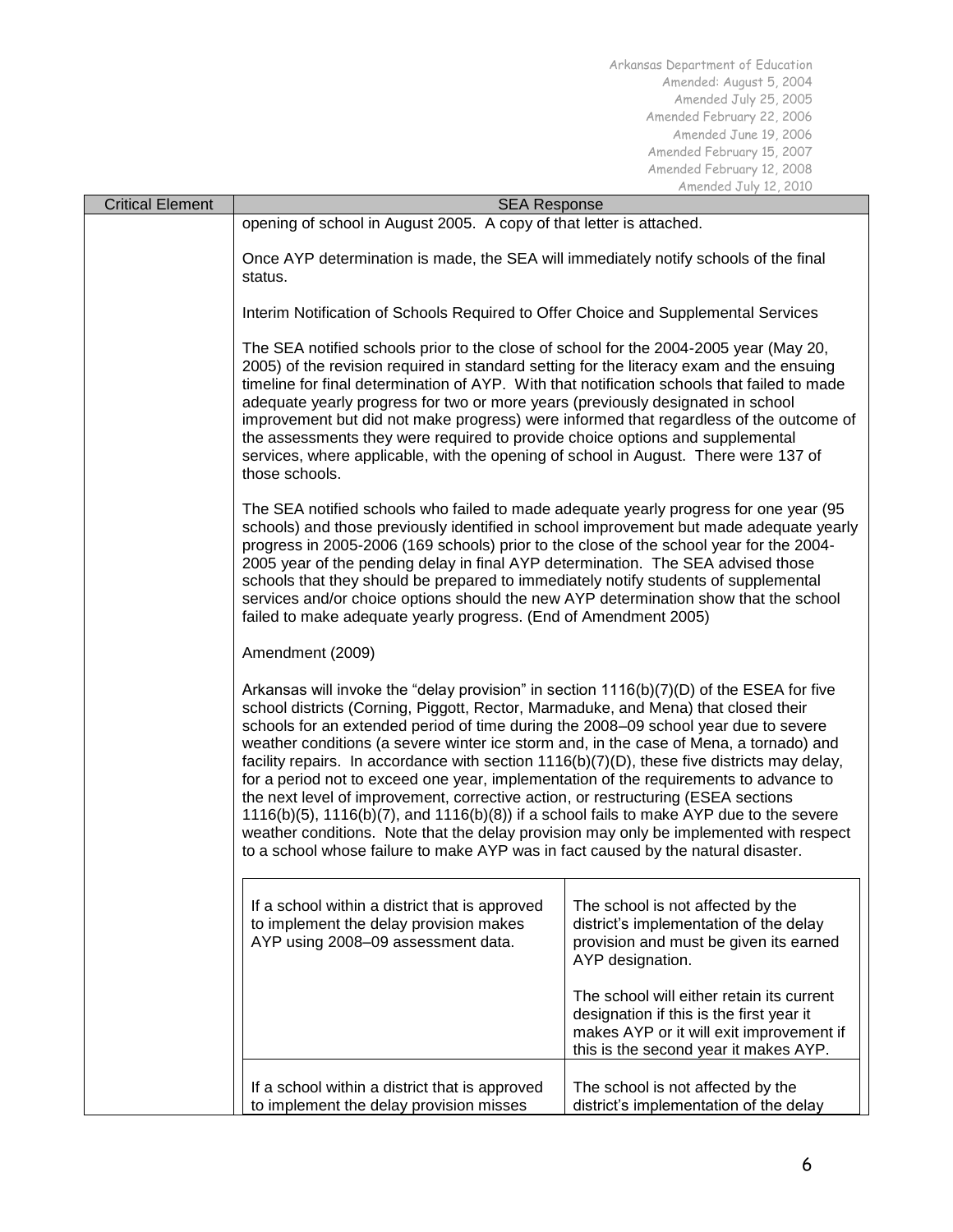| <b>Critical Element</b>                                                                          | <b>SEA Response</b>                                                                                                                                                                                                                                                                                                                                                                                                                                                                                                                                                                       |                                                                                                                                                                                                                                                                                                                                         |  |
|--------------------------------------------------------------------------------------------------|-------------------------------------------------------------------------------------------------------------------------------------------------------------------------------------------------------------------------------------------------------------------------------------------------------------------------------------------------------------------------------------------------------------------------------------------------------------------------------------------------------------------------------------------------------------------------------------------|-----------------------------------------------------------------------------------------------------------------------------------------------------------------------------------------------------------------------------------------------------------------------------------------------------------------------------------------|--|
|                                                                                                  | AYP for the first time based on<br>assessments administered in 2008–09.                                                                                                                                                                                                                                                                                                                                                                                                                                                                                                                   | provision.                                                                                                                                                                                                                                                                                                                              |  |
|                                                                                                  | If a district implements the delay provision<br>for a school that was identified for<br>improvement, corrective action, or<br>restructuring in the 2008-09 school year<br>(i.e., based on the results of assessments<br>administered in 2007-08).                                                                                                                                                                                                                                                                                                                                         | The school's existing school<br>improvement status (i.e., as of the<br>2008-09 school year) will remain in<br>effect for the 2009-10 school year.<br>If such a school again fails to make AYP<br>based on assessments administered in<br>2009-10, the school will advance on the<br>improvement timeline in the 2010-11<br>school year. |  |
|                                                                                                  | If a district implements the delay provision<br>with respect to a school that did not make<br>AYP for the first time based on the results of<br>assessments administered in 2007-08 and<br>thus was not identified for improvement in<br>the 2008-09 school year.                                                                                                                                                                                                                                                                                                                         | The school will continue to have no<br>improvement status in the 2009-10<br>school year.<br>If the school again fails to make AYP<br>based on assessments administered in<br>2009-10, it will then be identified for<br>improvement in the 2010-11 school<br>year.                                                                      |  |
|                                                                                                  | If a district implements the delay provision<br>(i.e., because a school fails to make AYP<br>based on assessments administered in<br>2008-09 due to the natural disaster) with<br>respect to a school that was previously<br>identified for improvement but made AYP<br>for the first time based upon assessments<br>administered in 2007-08.                                                                                                                                                                                                                                             | The school makes AYP based on<br>assessments administered in 2009-10,<br>that school will exit school improvement<br>prior to the 2010-11 school year.                                                                                                                                                                                  |  |
| 1.5 Does the State<br>Accountability<br>System produce<br>an annual State<br><b>Report Card?</b> | The SEA produces an annual report card. The report found on the SEA Web site at<br>http://www.as-is.org contains all required data elements described in Appendix A of the<br>Workbook except for reporting by subpopulations. The SEA has revised the reporting<br>format to include these required elements and will be displayed beginning with the 2002-<br>2003 school year data. A proposed revision template is presented as an attachment.<br>This template includes each of the required subgroups and the structure for reporting<br>across the spectrum of content and years.  |                                                                                                                                                                                                                                                                                                                                         |  |
|                                                                                                  | The scheduled date for release of report card information has been revised to conform to<br>the requirements of NCLB legislation and guidance. Current SEA policy does not require<br>publishing the report card information prior to the beginning of the academic year.<br>By State statute, Arkansas is an English-only state and as such all instruction and<br>reporting information is in English. The SEA will work with LEAs to make available<br>translators on a case-by-case basis.<br>Graduation rates are reported consistent with the definition as applied by the National |                                                                                                                                                                                                                                                                                                                                         |  |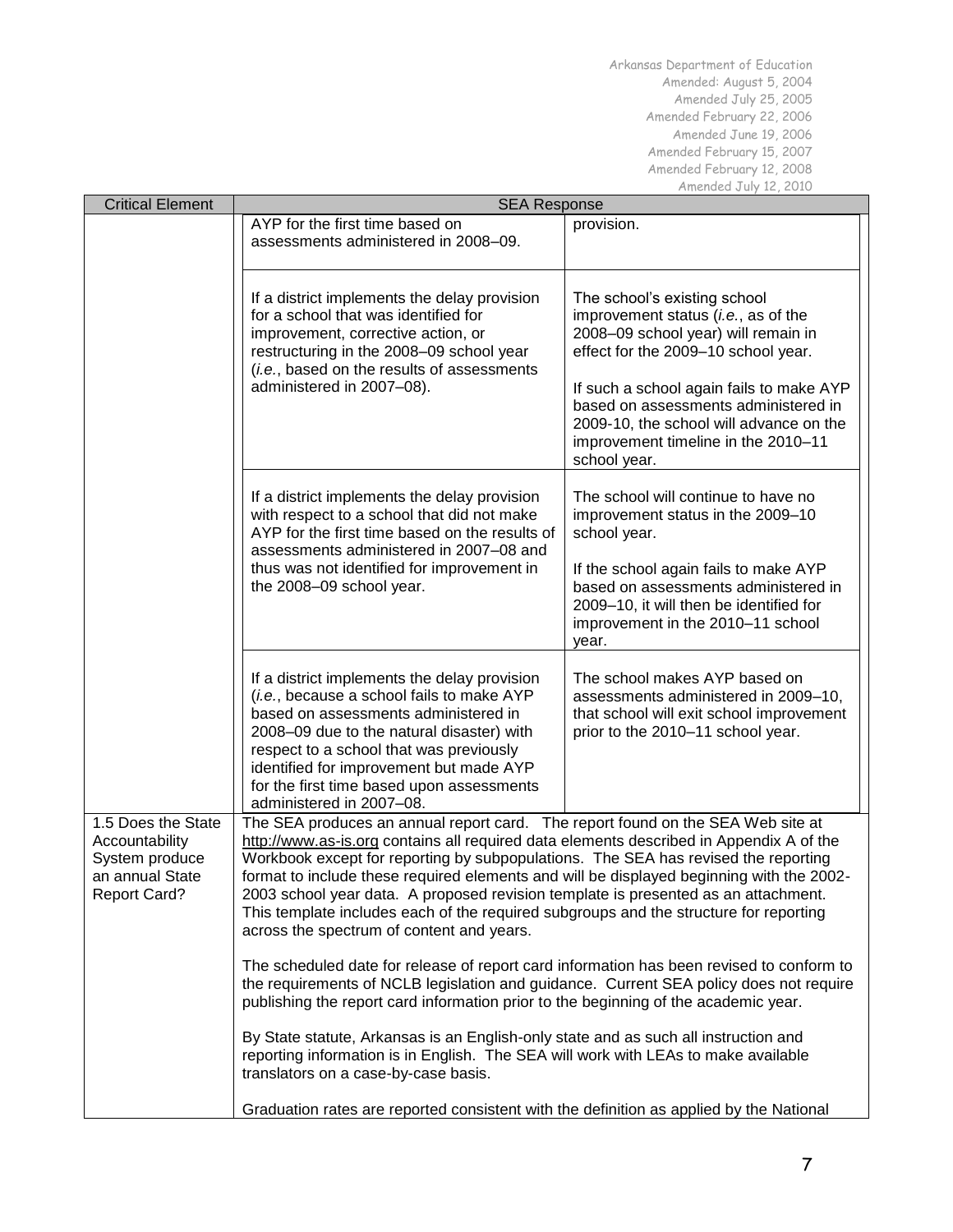| <b>Critical Element</b>                                              | <b>SEA Response</b>                                                                                                                                                                                                                                                                                                                                                                                                                                                                                                                                                                                                                                                                                                                                                                                                                                                                                                                                                                                                                     |  |  |
|----------------------------------------------------------------------|-----------------------------------------------------------------------------------------------------------------------------------------------------------------------------------------------------------------------------------------------------------------------------------------------------------------------------------------------------------------------------------------------------------------------------------------------------------------------------------------------------------------------------------------------------------------------------------------------------------------------------------------------------------------------------------------------------------------------------------------------------------------------------------------------------------------------------------------------------------------------------------------------------------------------------------------------------------------------------------------------------------------------------------------|--|--|
|                                                                      | Center for Educational Statistics. Prior to 2004-2005, those data were not available<br>disaggregated by sub-groups. Revisions in collection and calculation have been made<br>and will be reported for the first time in 2005-2006.<br><b>Amendment February 2010</b>                                                                                                                                                                                                                                                                                                                                                                                                                                                                                                                                                                                                                                                                                                                                                                  |  |  |
|                                                                      | The ADE produces an Annual School Performance Report (Report Card) that is mailed to<br>every parent in the state. The Department gathers and publishes information based on<br>seven academic indicators. The information is used when reviewing educational and<br>school quality. The data are "indicators" required by state and federal mandates.<br>Indicators are quantitative representations that might reasonably be thought to provide<br>summary information bearing on the scope, quality and vitality of school districts. The<br>report is made public to parents by March 15 <sup>th</sup> of each year. The seven indicators<br>included are: (1) achievement, (2) access, (3) retention, (4) discipline, (5) demographics,<br>(6) choice, and (7) economics. Effective March 15, 2010 the Report Card will be revised<br>to include academic information by subgroups to conform to the requirements of NCLB<br>legislation and current guidance. The amended form is attached and has been reviewed<br>by the USDOE. |  |  |
|                                                                      | In order to comply with the current requirements of NCLB and become consistent with the<br>USDOE defined graduation rate, the USDOE graduation rate calculation will be used to<br>determine baseline data beginning with the graduating class of 2010 and will be used to<br>report disaggregated sub-group graduation rates on the annual State Report Card<br>beginning with the senior class of 2011.                                                                                                                                                                                                                                                                                                                                                                                                                                                                                                                                                                                                                               |  |  |
| 1.6 How does the<br><b>State</b><br>Accountability<br>System include | SEA policy as adopted by the State Board of Education provides for the establishment of<br>one system of rewards and sanctions. ACTAAP describes rewards and sanctions based<br>on the assessment system and "other" academic indicators.                                                                                                                                                                                                                                                                                                                                                                                                                                                                                                                                                                                                                                                                                                                                                                                               |  |  |
| rewards and<br>sanctions for<br>public schools and<br>LEAs?          | The proposed system is consistent with the requirements of NCLB. With the adoption of<br>Act 1467 of 2003 by the Arkansas General Assembly, Arkansas' accountability system is<br>fully aligned with the requirements of NCLB. Subsequently, State Board of Education has<br>revised rules regarding Academic Distress and the model that is used to set those<br>sanctions as well as the process for removing schools so placed. (Note: Rules were<br>revised consistent with legislation - adopted June 2004.)                                                                                                                                                                                                                                                                                                                                                                                                                                                                                                                       |  |  |
|                                                                      | Also, for the 2001-2002 school year, the SEA developed a model that provided rewards<br>to schools for a combination of absolute performance and improvement as compared to<br>"like" schools. The Committee of Practitioners is strongly committed to maintaining such<br>a model as a way of encouraging lower performing schools that make greater than<br>expected gains. The SEA policy advisors and the State Board are aware of the need for<br>some revision of the model that recognizes high performance schools and governs<br>rewards, but believes there is merit in the model that compares a school with other<br>schools having like demographic characteristics. Funds, in addition to those that may be<br>available from NCLB, are available from which the SEA makes incentive awards to local<br>schools.                                                                                                                                                                                                          |  |  |
|                                                                      | Rewards                                                                                                                                                                                                                                                                                                                                                                                                                                                                                                                                                                                                                                                                                                                                                                                                                                                                                                                                                                                                                                 |  |  |
|                                                                      | Rewards will be based on a system structured to recognize schools that demonstrate and<br>maintain high performance over time and to recognize schools that demonstrate growth                                                                                                                                                                                                                                                                                                                                                                                                                                                                                                                                                                                                                                                                                                                                                                                                                                                          |  |  |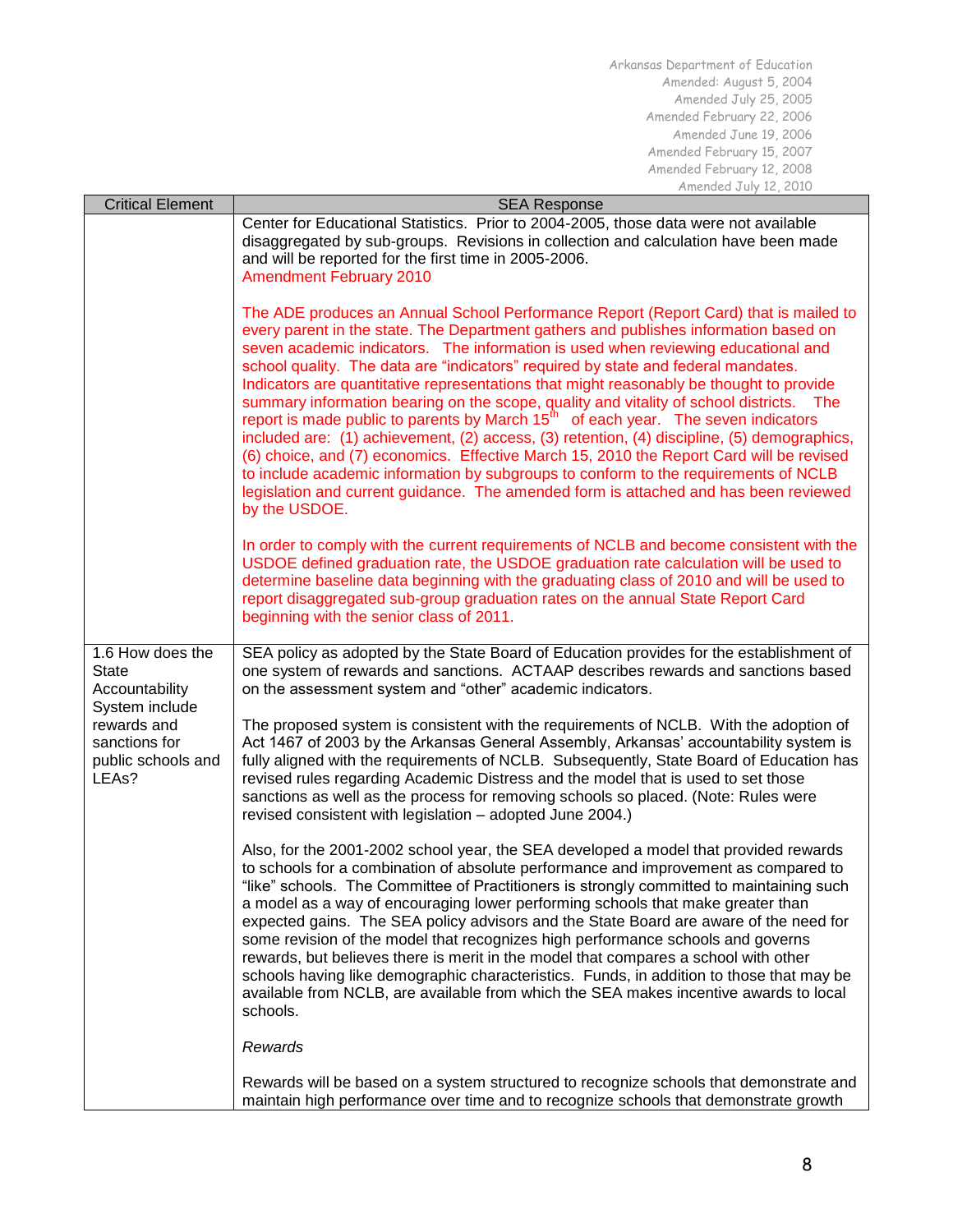| <b>Critical Element</b> | <b>SEA Response</b>                                                                                                                                                                                                                                                                                                                                                                                                                                                                                                                                                         |  |  |
|-------------------------|-----------------------------------------------------------------------------------------------------------------------------------------------------------------------------------------------------------------------------------------------------------------------------------------------------------------------------------------------------------------------------------------------------------------------------------------------------------------------------------------------------------------------------------------------------------------------------|--|--|
|                         | on the state-mandated indicators. Rewards also can be used to highlight individual<br>schools so that their practices can be adapted in other schools and districts across the<br>state.                                                                                                                                                                                                                                                                                                                                                                                    |  |  |
|                         | Trend goals will be established for cohorts of students using cross-sectional data from<br>the same indicator (e.g. Primary Benchmark Exam). Statistical techniques will be<br>developed, by averaging multiple years of data, to minimize the inherent volatility<br>associated with the natural variation in performance of these different groups. This<br>means that if a school is continuing to improve, the trend will be a consistent indicator that<br>fewer students are below proficient, with the effect of "off-year" or "good-year"<br>performance minimized. |  |  |
|                         | Improvement goals will be established for the same cohort of students using a<br>longitudinal database. As students progress from grade to grade, \<br>Each year the ADE will recognize individual schools that demonstrate exceptional<br>performance in two categories:                                                                                                                                                                                                                                                                                                   |  |  |
|                         | <b>Performance Awards</b> - Absolute levels of student achievement and other indicators.                                                                                                                                                                                                                                                                                                                                                                                                                                                                                    |  |  |
|                         | <b>Growth Trend and Improvement Awards</b> - Recognized growth trends and<br>improvement in student achievement and other indicators.<br>All award categories, which could include cash payments to individual schools, will be<br>implemented as the indicator performance levels are established through the standard<br>setting process.                                                                                                                                                                                                                                 |  |  |
|                         | The focus of any cash awards must be to enhance the capability of the school to better<br>serve its students. Awarded funds shall be used to expand programs, provide additional<br>materials and supplies, support technology, provide bonuses to staff, or make possible<br>other enhancements that serve the needs of the school or children.                                                                                                                                                                                                                            |  |  |
|                         | <b>Sanctions</b>                                                                                                                                                                                                                                                                                                                                                                                                                                                                                                                                                            |  |  |
|                         | Sanctions are applied for the purpose of improving teaching and learning, not for<br>punishing schools or the people in them. Intervention from the state is not meant to be a<br>permanent solution to unacceptable student achievement, but a way to help local schools<br>improve student performance. It is expected that individual schools and districts will<br>monitor their own progress and take corrective steps to improve student achievement<br>prior to intervention from the state.                                                                         |  |  |
|                         | <b>Amendment February 2010</b>                                                                                                                                                                                                                                                                                                                                                                                                                                                                                                                                              |  |  |
|                         | The ADE includes rewards and sanctions for schools through the Annual School<br>recognition program. In accordance with Ark. Code Ann. § 6-15-2101 et seq., of Act 35 of<br>the Second Extraordinary Session of 2003, the General Assembly has created the<br>Arkansas School Recognition Program. This program provides performance-based<br>incentives to outstanding public schools, including charter schools in two designated<br>category levels.                                                                                                                     |  |  |
|                         | Act 35 Annual Rating System was designed for the purpose of improving student<br>achievement through school accountability and recognition. The ADE established a                                                                                                                                                                                                                                                                                                                                                                                                           |  |  |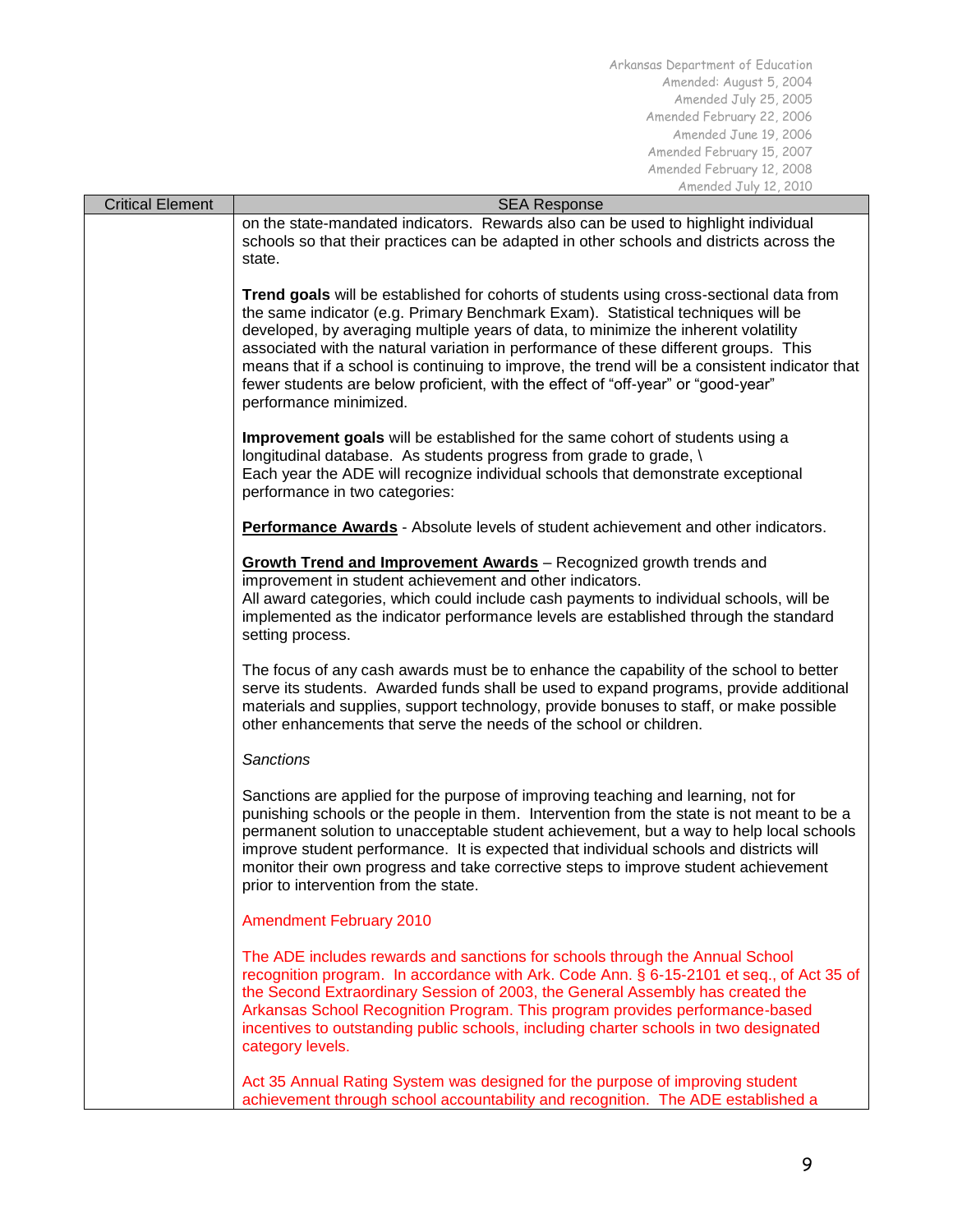| <b>Critical Element</b> | <b>SEA Response</b>                                                                                                                                                                                                                                                                                                                                                                                                                                                                                                                  |                                                                                                                                                                         |  |
|-------------------------|--------------------------------------------------------------------------------------------------------------------------------------------------------------------------------------------------------------------------------------------------------------------------------------------------------------------------------------------------------------------------------------------------------------------------------------------------------------------------------------------------------------------------------------|-------------------------------------------------------------------------------------------------------------------------------------------------------------------------|--|
|                         | working task force to assist in the development of the rating system.<br>The task force included educators, parents, and business/community stakeholders.                                                                                                                                                                                                                                                                                                                                                                            |                                                                                                                                                                         |  |
|                         | In order to keep the rating system reliable and valid, a Technical Advisory Committee<br>composed of nationally recognized accountability experts, statisticians, and<br>psychometricians selected by the Commissioner of Education advised the Department in<br>all technical aspects of the accountability system. The rating system includes the<br>establishment of a performance level and an improvement level.                                                                                                                |                                                                                                                                                                         |  |
|                         | Act 35, §6-15-1901 (c), requires that each school be classified into "two (2) category<br>levels" as follows:                                                                                                                                                                                                                                                                                                                                                                                                                        |                                                                                                                                                                         |  |
|                         | "Category One" for the "school's improvement gains" tracked<br>longitudinally using value-added calculation known as the annual<br>improvement category level and                                                                                                                                                                                                                                                                                                                                                                    |                                                                                                                                                                         |  |
|                         |                                                                                                                                                                                                                                                                                                                                                                                                                                                                                                                                      | "Category Two" based on "performance from the prior year" referred to<br>as the annual performance category (or "status").                                              |  |
|                         |                                                                                                                                                                                                                                                                                                                                                                                                                                                                                                                                      | The following five levels are used to rate schools for both gains and status:                                                                                           |  |
|                         | Level 1                                                                                                                                                                                                                                                                                                                                                                                                                                                                                                                              | Schools in need of immediate improvement                                                                                                                                |  |
|                         | Level <sub>2</sub>                                                                                                                                                                                                                                                                                                                                                                                                                                                                                                                   | Schools on alert                                                                                                                                                        |  |
|                         | Level 3                                                                                                                                                                                                                                                                                                                                                                                                                                                                                                                              | Schools meeting improvement standards                                                                                                                                   |  |
|                         | Level 4                                                                                                                                                                                                                                                                                                                                                                                                                                                                                                                              | Schools exceeding improvement standards                                                                                                                                 |  |
|                         | Schools of excellence for improvement<br>Level 5                                                                                                                                                                                                                                                                                                                                                                                                                                                                                     |                                                                                                                                                                         |  |
|                         | Schools that receive an annual performance category level of Level 5 or Level 4 are<br>eligible for school recognition awards and performance-based funding pursuant to A.C.A.<br>§ 6-15-1907.<br>Schools that earn a rating of a 4 or 5 are recognized by the ADE and are eligible for<br>school recognition awards in the amount of one hundred dollars per students.                                                                                                                                                              |                                                                                                                                                                         |  |
|                         | Schools that are rated 1 and 2 are identified by the ADE and receive extra support from<br>the ADE. All ratings are released on the Annual Performance Report (Report Card). ."<br>According to Ark. Code Ann. § 6-15-2103 (c)(1), for all schools that have received an<br>annual performance category level of Level 1 for two (2) consecutive years, the students<br>in the schools shall be offered the opportunity of public school choice option with<br>transportation provided pursuant to Ark. Code Ann. § 6-18-227 et seq. |                                                                                                                                                                         |  |
|                         |                                                                                                                                                                                                                                                                                                                                                                                                                                                                                                                                      | The Arkansas School Recognition Program provides financial incentives for (1) Annual<br>Improvement Category Levels (Gains) (Ark. Code Ann. § 6-15-2102) and (2) School |  |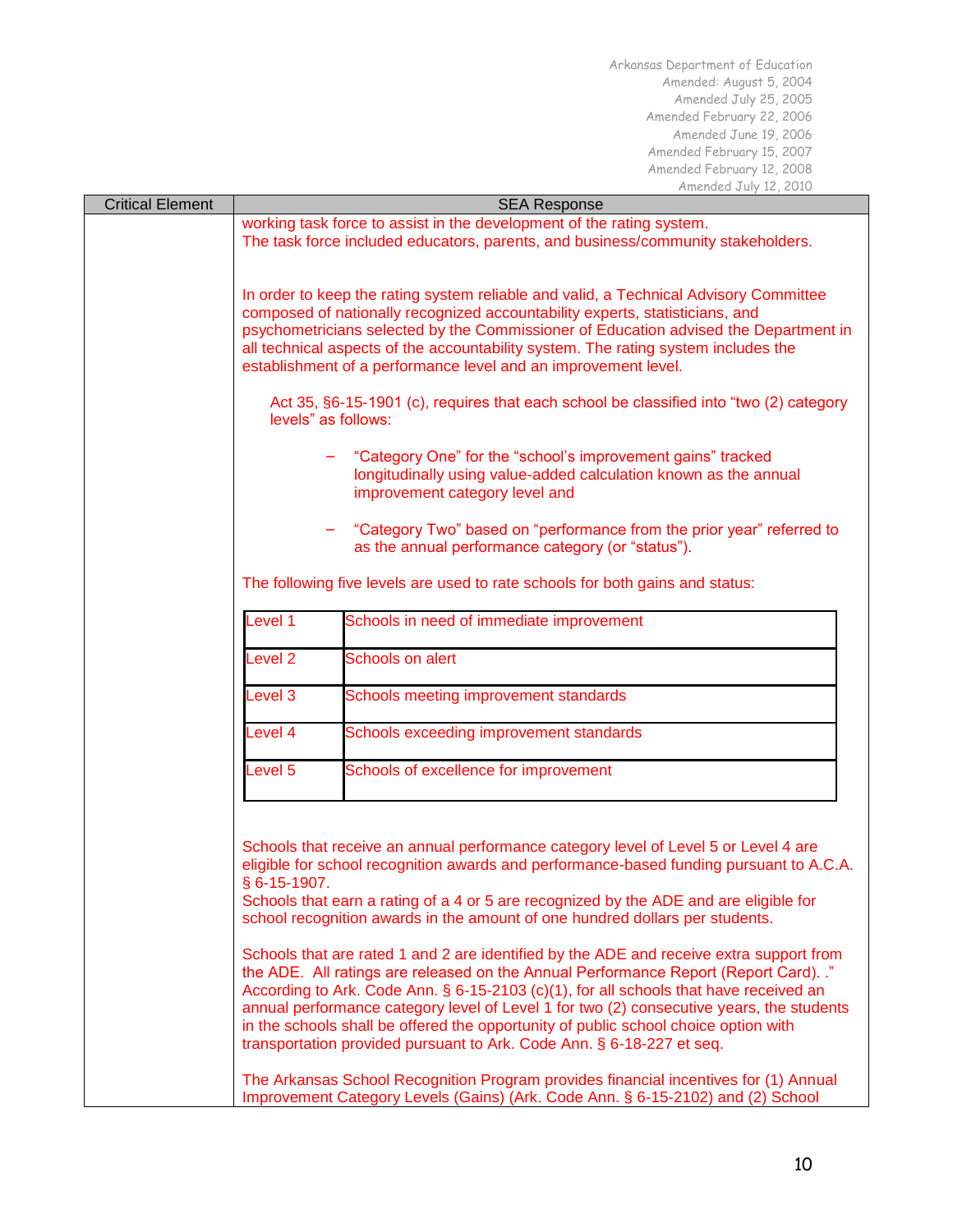| <b>Critical Element</b> | <b>SEA Response</b>                                                                                                                                                                                                                                                                                                                                       |                                                                      |  |
|-------------------------|-----------------------------------------------------------------------------------------------------------------------------------------------------------------------------------------------------------------------------------------------------------------------------------------------------------------------------------------------------------|----------------------------------------------------------------------|--|
|                         | Annual Performance Category Levels (Status) (Ark. Code Ann. § 6-15-2103).                                                                                                                                                                                                                                                                                 |                                                                      |  |
|                         | <b>School Verification</b>                                                                                                                                                                                                                                                                                                                                |                                                                      |  |
|                         |                                                                                                                                                                                                                                                                                                                                                           |                                                                      |  |
|                         |                                                                                                                                                                                                                                                                                                                                                           |                                                                      |  |
|                         | Schools that qualify for performance-based funding are identified on the Arkansas School                                                                                                                                                                                                                                                                  |                                                                      |  |
|                         | Performance On-line Report Card. To access this report click on the following:                                                                                                                                                                                                                                                                            |                                                                      |  |
|                         | http://arkansased.org/testing/performance_report.html                                                                                                                                                                                                                                                                                                     |                                                                      |  |
|                         |                                                                                                                                                                                                                                                                                                                                                           |                                                                      |  |
|                         | To access the Improvement Category Levels (Gains) report click on the following:                                                                                                                                                                                                                                                                          |                                                                      |  |
|                         | http://www.arkansased.org/performance_report/excel/ADE_Gain_Index_2008_031409.xls                                                                                                                                                                                                                                                                         |                                                                      |  |
|                         |                                                                                                                                                                                                                                                                                                                                                           |                                                                      |  |
|                         | <b>School Improvement</b>                                                                                                                                                                                                                                                                                                                                 |                                                                      |  |
|                         |                                                                                                                                                                                                                                                                                                                                                           |                                                                      |  |
|                         | The State Board of Education in concurrence with current federal legislation established a                                                                                                                                                                                                                                                                |                                                                      |  |
|                         | system of school and school district performance based on student results from the                                                                                                                                                                                                                                                                        |                                                                      |  |
|                         | mandated assessment system. The Board established a level of performance from which                                                                                                                                                                                                                                                                       |                                                                      |  |
|                         | each school and school district in the state will be compared. Also, the Board established                                                                                                                                                                                                                                                                |                                                                      |  |
|                         | a series of expected annual increments to be known as "adequate yearly progress."<br>Adequate yearly progress was established by determining the gap between the<br>established starting point and 100% proficient and distributing the gap so that all student<br>reach proficiency by the 2013-2014 school year. Schools and school districts that fall |                                                                      |  |
|                         |                                                                                                                                                                                                                                                                                                                                                           |                                                                      |  |
|                         |                                                                                                                                                                                                                                                                                                                                                           |                                                                      |  |
|                         | below the established starting point and fail to make expected progress will be subject to                                                                                                                                                                                                                                                                |                                                                      |  |
|                         | sanctions.                                                                                                                                                                                                                                                                                                                                                |                                                                      |  |
|                         | When a school or school district falls below the initial starting point or in subsequent years<br>is below the expected performance level for two consecutive years that school or school                                                                                                                                                                 |                                                                      |  |
|                         |                                                                                                                                                                                                                                                                                                                                                           |                                                                      |  |
|                         |                                                                                                                                                                                                                                                                                                                                                           |                                                                      |  |
|                         | district is identified in school improvement.                                                                                                                                                                                                                                                                                                             |                                                                      |  |
|                         | <b>School Improvement Status</b>                                                                                                                                                                                                                                                                                                                          |                                                                      |  |
|                         |                                                                                                                                                                                                                                                                                                                                                           |                                                                      |  |
|                         | <b>Time Line</b>                                                                                                                                                                                                                                                                                                                                          | Required Status and Action                                           |  |
|                         | First year a school's performance is                                                                                                                                                                                                                                                                                                                      | Alert Status - Review school                                         |  |
|                         | below AYP starting point or first year a                                                                                                                                                                                                                                                                                                                  | improvement plan and establish                                       |  |
|                         | school or school district fails to make                                                                                                                                                                                                                                                                                                                   | professional development needs for                                   |  |
|                         | adequate yearly progress<br>Second year of a school's failure to                                                                                                                                                                                                                                                                                          | faculty and staff <sup>3</sup><br>School Improvement Status - School |  |
|                         | make AYP.                                                                                                                                                                                                                                                                                                                                                 | must provide choice option for students                              |  |
|                         |                                                                                                                                                                                                                                                                                                                                                           | to attend another school in the district                             |  |
|                         |                                                                                                                                                                                                                                                                                                                                                           | not in improvement. May, at the option                               |  |
|                         |                                                                                                                                                                                                                                                                                                                                                           | of the school/district offer supplemental                            |  |
|                         |                                                                                                                                                                                                                                                                                                                                                           | services if choice is not an option.                                 |  |

 $^3$  Any public school or school district classified as in school improvement shall develop and file with the ADE a revised comprehensive school improvement plan, which shall be designed to provide the opportunity for all students to demonstrate proficiency on all portions of the state mandated criterion-referenced assessment. That plan shall include strategies to address the achievement gap existing for any identifiable subgroup previously listed.

l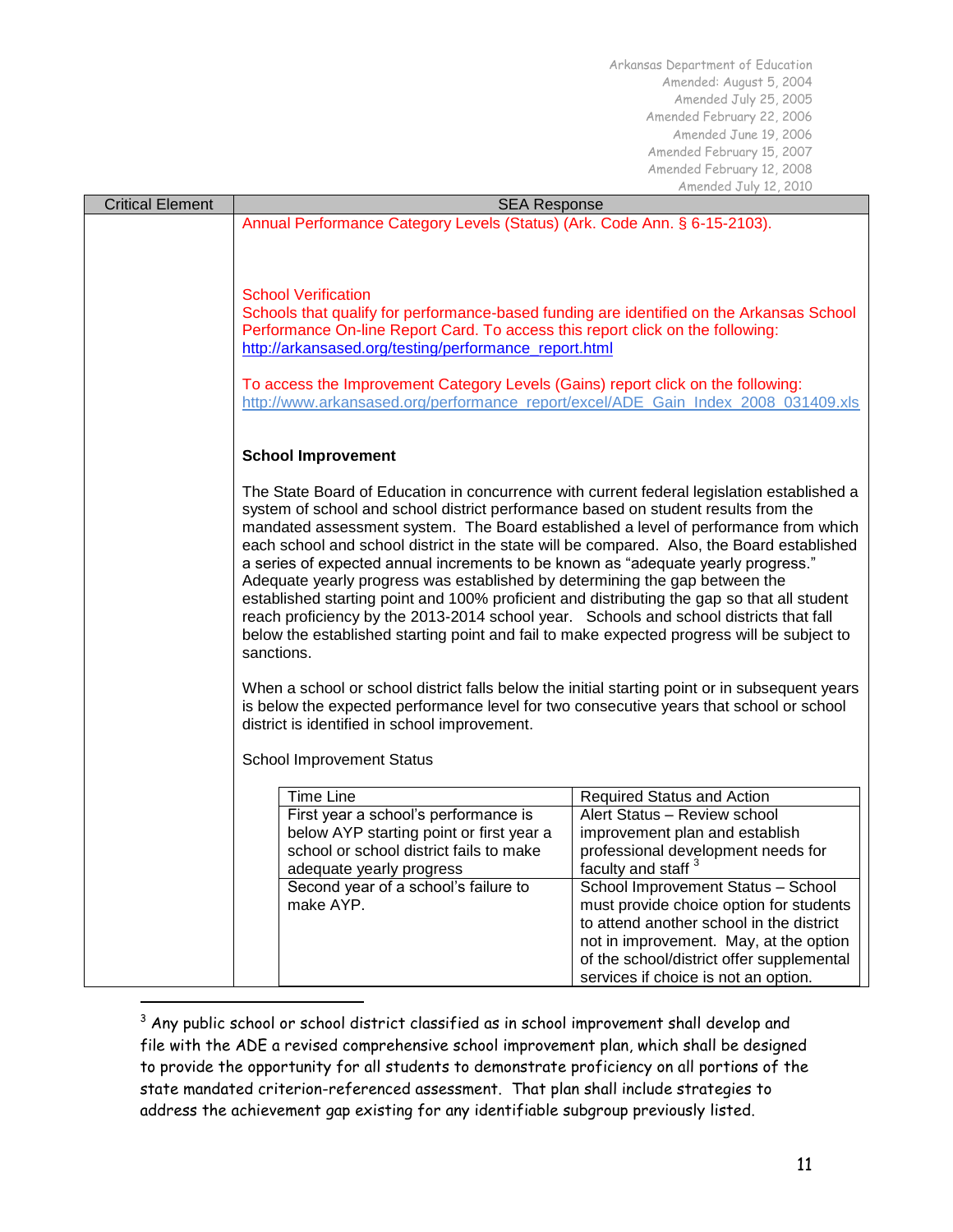| <b>Critical Element</b> | <b>SEA Response</b>                                                                            |                                                                                                                                                                                                                                                                                                                                                                                                                                                                                                                                                                                                                                                                                                                       |  |
|-------------------------|------------------------------------------------------------------------------------------------|-----------------------------------------------------------------------------------------------------------------------------------------------------------------------------------------------------------------------------------------------------------------------------------------------------------------------------------------------------------------------------------------------------------------------------------------------------------------------------------------------------------------------------------------------------------------------------------------------------------------------------------------------------------------------------------------------------------------------|--|
|                         | Third year of a school's failure to make<br><b>AYP</b>                                         | School Improvement Status - School<br>must continue to provide choice and<br>add the option of supplemental<br>services to students who qualify.                                                                                                                                                                                                                                                                                                                                                                                                                                                                                                                                                                      |  |
|                         | Fourth year of a school's failure to<br>make AYP                                               | School enters corrective action status<br>- The State is required to establish and<br>implement a plan of corrective action                                                                                                                                                                                                                                                                                                                                                                                                                                                                                                                                                                                           |  |
|                         | Fifth year of a school's failure to make<br>AYP.                                               | Reconstruction status - the State is<br>required to act to restructure the<br>identified school.                                                                                                                                                                                                                                                                                                                                                                                                                                                                                                                                                                                                                      |  |
|                         | <b>School District Improvement Status</b>                                                      |                                                                                                                                                                                                                                                                                                                                                                                                                                                                                                                                                                                                                                                                                                                       |  |
|                         | <b>Timeline</b>                                                                                |                                                                                                                                                                                                                                                                                                                                                                                                                                                                                                                                                                                                                                                                                                                       |  |
|                         | First year a school district fails to make<br>Adequate Yearly Progress and<br>subsequent years | Required Status and Action<br>Each year the school district fails to<br>make adequate yearly progress, the<br>district, in addition to any schools in<br>the district that fail to make progress,<br>must develop a district improvement<br>plan that will include in depth<br>disaggregation of student performance<br>data, the development of a district<br>improvement plan, and development of<br>a professional development plan<br>specifically aligned with the identified<br>needs of the entire district staff.<br><b>Amendment February 2010</b><br>For districts entering into School<br>Improvement year 3, the SEA, at a<br>minimum, shall implement one, or any<br>combination, of the seven following |  |
|                         |                                                                                                | sanctions:<br>1. Deferring programmatic funds<br>or reducing administrative<br>funds to the LEA.                                                                                                                                                                                                                                                                                                                                                                                                                                                                                                                                                                                                                      |  |
|                         |                                                                                                | 2.<br>Instituting and fully<br>implementing a new<br>curriculum that is based on<br>State and local academic<br>content and achievement<br>standards, including providing<br>appropriate professional<br>development based on<br>scientifically based research<br>for all relevant staff that offers<br>substantial promise of                                                                                                                                                                                                                                                                                                                                                                                        |  |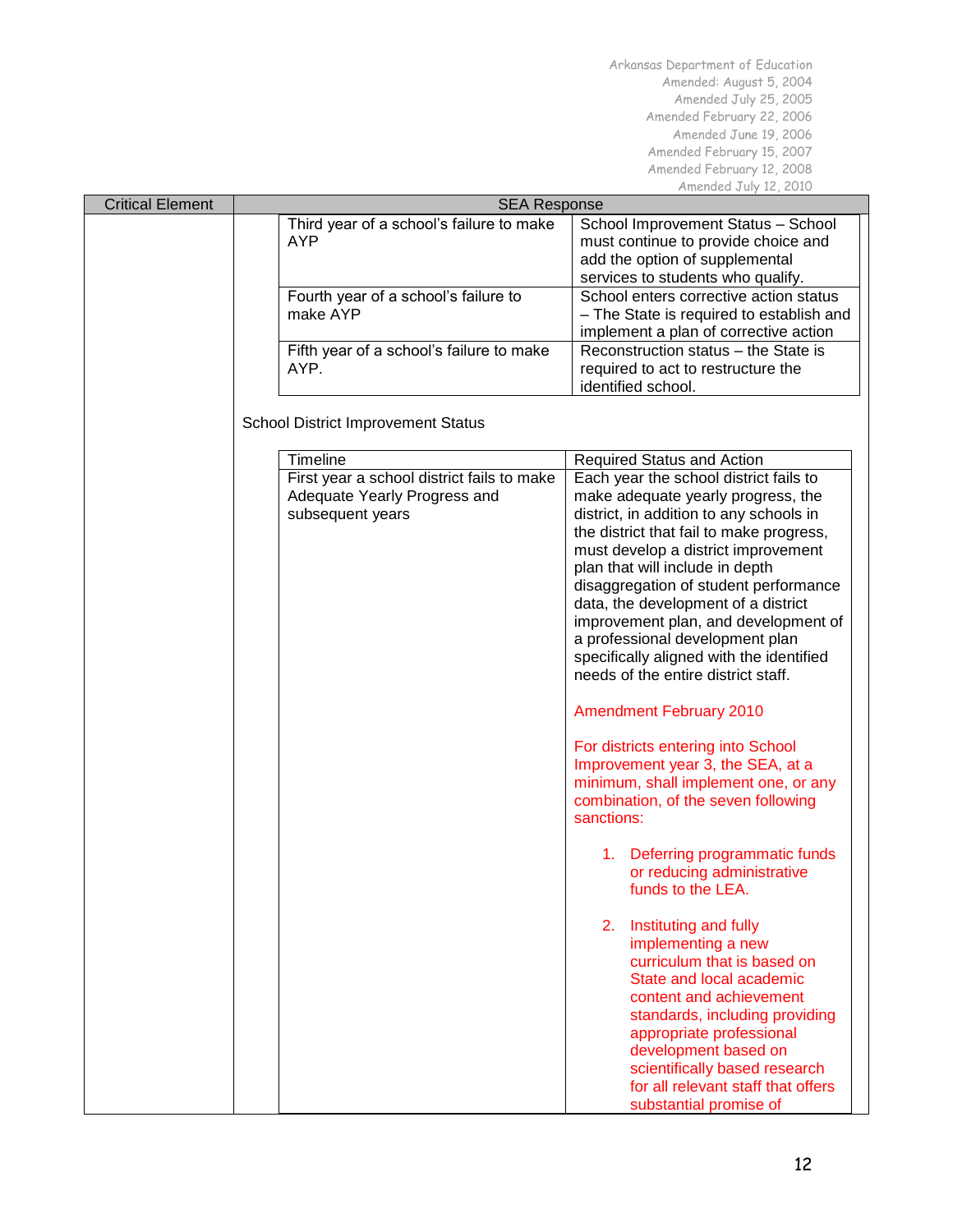| <b>Critical Element</b> | <b>SEA Response</b>                                                                                                                                                                 |    |                                                                                                                                                                                                                                                                                                                                                                               |
|-------------------------|-------------------------------------------------------------------------------------------------------------------------------------------------------------------------------------|----|-------------------------------------------------------------------------------------------------------------------------------------------------------------------------------------------------------------------------------------------------------------------------------------------------------------------------------------------------------------------------------|
|                         |                                                                                                                                                                                     |    | improving educational<br>achievement for low-achieving<br>students.                                                                                                                                                                                                                                                                                                           |
|                         |                                                                                                                                                                                     | 3. | Replacing the local education<br>agency person who are<br>relevant to the failure to make<br>adequate yearly progress.                                                                                                                                                                                                                                                        |
|                         |                                                                                                                                                                                     | 4. | Removing particular schools<br>from the jurisdiction of the<br>local education agency and<br>establishing alternative<br>arrangement for public<br>governance and supervision of<br>such schools.                                                                                                                                                                             |
|                         |                                                                                                                                                                                     |    | 5. Appointing, through the State<br>educational agency, a receiver<br>or trustee to administer the<br>affairs of the local educational<br>agency in place of the<br>superintendent and school<br>board.                                                                                                                                                                       |
|                         |                                                                                                                                                                                     | 6. | Abolishing or restructuring the<br>local education agency.                                                                                                                                                                                                                                                                                                                    |
|                         |                                                                                                                                                                                     |    | 7. Authorizing students to<br>transfer from a school<br>operated by the local<br>educational agency to a<br>higher-performing public<br>school operated by another<br>local educational agency and<br>providing to such students<br>transportation (or the costs of<br>transportation) to such schools<br>consistent with federal and<br>state laws, rules and<br>guidelines. |
|                         | <b>Academic Distress</b>                                                                                                                                                            |    |                                                                                                                                                                                                                                                                                                                                                                               |
|                         | Beginning with the 2002-03 school year, the State Board of Education shall declare any<br>school district in "academic distress" for which 75% or more of its students score at the |    |                                                                                                                                                                                                                                                                                                                                                                               |
|                         | "below basic" performance level collectively across all grade levels for which criterion-                                                                                           |    |                                                                                                                                                                                                                                                                                                                                                                               |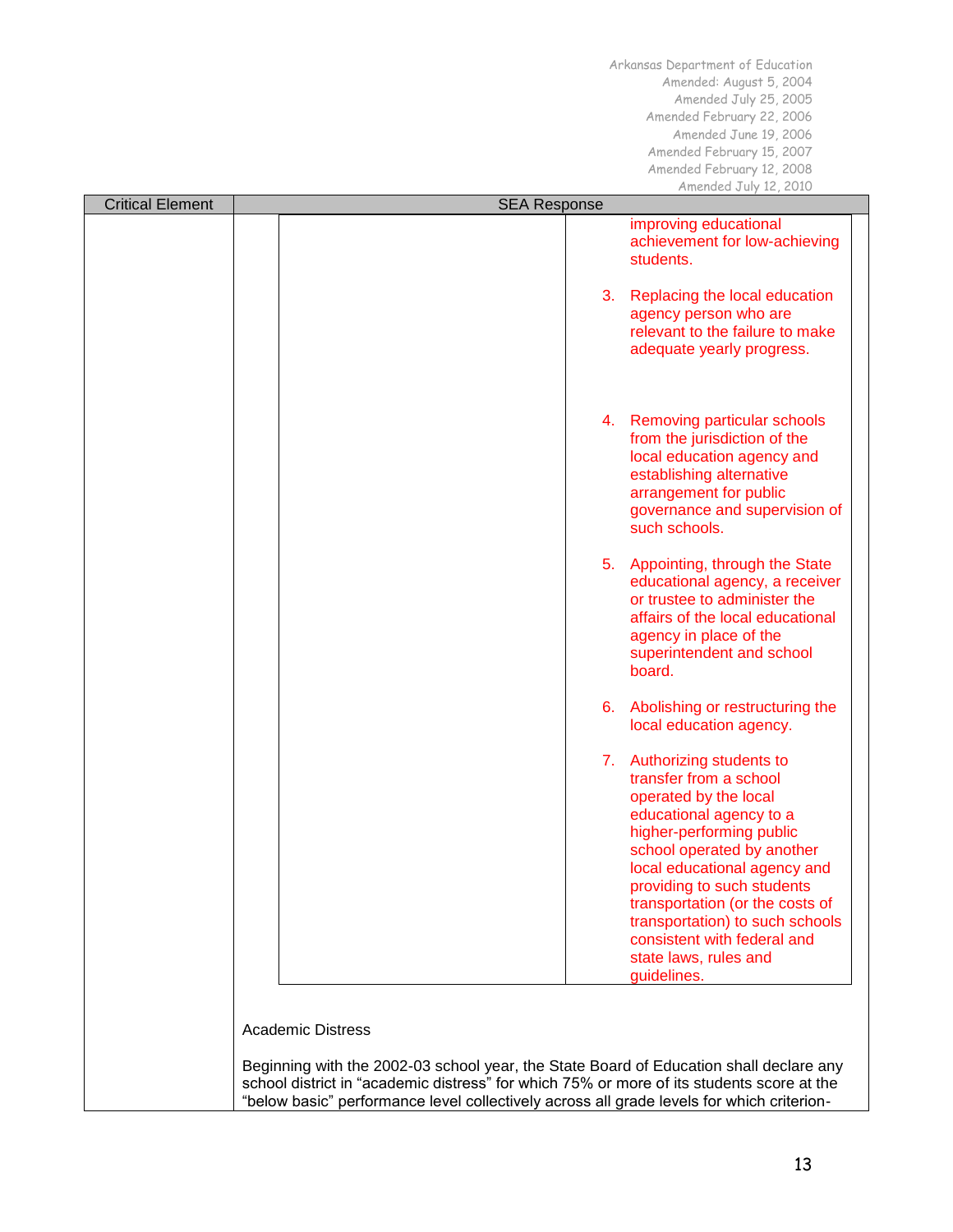| <b>Critical Element</b>                                                                                          | <b>SEA Response</b>                                                                                                                                                                                                                                                                                                                                                                                                                                                                                                                                                                                                                                                                                                                                                                                                                                                  |  |
|------------------------------------------------------------------------------------------------------------------|----------------------------------------------------------------------------------------------------------------------------------------------------------------------------------------------------------------------------------------------------------------------------------------------------------------------------------------------------------------------------------------------------------------------------------------------------------------------------------------------------------------------------------------------------------------------------------------------------------------------------------------------------------------------------------------------------------------------------------------------------------------------------------------------------------------------------------------------------------------------|--|
|                                                                                                                  | referenced assessments are administered and across all schools in the district.                                                                                                                                                                                                                                                                                                                                                                                                                                                                                                                                                                                                                                                                                                                                                                                      |  |
|                                                                                                                  | Any public school district classified as in "academic distress" shall have no more than two<br>(2) consecutive school years from the date of notice of identification by the ADE to be<br>removed from academic distress status. If the district fails to be removed from academic<br>distress status within the two (2) consecutive year time period, the State Board of<br>Education shall annex, consolidate or reconstitute that district prior to July 1 of the next<br>school year unless the State Board of Education finds that the school district could not<br>remove itself from academic distress due to circumstances beyond its control.                                                                                                                                                                                                               |  |
|                                                                                                                  | <b>Amendment February 2010</b>                                                                                                                                                                                                                                                                                                                                                                                                                                                                                                                                                                                                                                                                                                                                                                                                                                       |  |
|                                                                                                                  | The SEA has submitted, and had approved, its Differentiated Accountability model (Smart<br>Accountability.) Smart Accountability is Arkansas' differentiated accountability system<br>that enhances previous Arkansas Department of Education (ADE) recommendations and<br>policies. The program recognizes the differences among schools placed in school<br>improvement by utilizing a labeling system that represents a more accurate description of<br>school performance based on both the number of years and the extent to which schools<br>fail to make adequate yearly progress and matches the labels to a tied system of<br>appropriate research-based interventions. The program focuses on providing services to<br>students and building the capacity of schools and districts through a systemic approach<br>based on standards of effective schools. |  |
| 2.1 How does the<br><b>State</b><br>Accountability<br>System include all<br>students in the<br>State?            | ACTAAP requires that all students attending the State's public schools be included in the<br>Accountability System. The reader should refer to the response for Section 1.1 that<br>identifies public schools in the state including Charter Schools; special purpose schools<br>such as the Arkansas School for the Blind, Arkansas School for the Deaf and the<br>Arkansas School for Mathematics and Sciences; and describes pairing of schools not<br>having a tested grade with those schools to which students attend - known as "feeder<br>schools."                                                                                                                                                                                                                                                                                                          |  |
|                                                                                                                  | In addition to the regular assessments, the State provides two types of alternate<br>assessment for students who are unable to complete those regular assessments: (1) an<br>alternate portfolio assessment for students with disabilities and (2) an alternate portfolio<br>assessment for students that cannot communicate in English (ELL).                                                                                                                                                                                                                                                                                                                                                                                                                                                                                                                       |  |
|                                                                                                                  | (Amendment 2007)<br>Based on the 2006 Peer Review of the Arkansas Standards and Assessment system, the<br>State Board of Education approved that all students with limited English proficiency will<br>participate in the regular assessment system with or without accommodations beginning<br>with the 2006-2007 school year. (End of Amendment 2007)                                                                                                                                                                                                                                                                                                                                                                                                                                                                                                              |  |
| 2.2 How does the<br>State define "full<br>academic year" for<br>the identifying<br>students in AYP<br>decisions? | For the purpose of identifying students to participate in AYP decisions at the school level,<br>a "full academic year" means that a student has been in continuous enrollment at a<br>school from October 1 of the school year through and including the initial date of testing.                                                                                                                                                                                                                                                                                                                                                                                                                                                                                                                                                                                    |  |
|                                                                                                                  | Using the state's data information system, each school is required to establish enrollment<br>information of each student enrolled as of October 1 of each school year. Student<br>mobility – drops and adds to the enrollment – is tracked in that schools enter dates of<br>enrollment and drops for each student. The SEA will establish a required enrollment date<br>for which schools will confirm student enrollment and from which ORME can validate that                                                                                                                                                                                                                                                                                                                                                                                                    |  |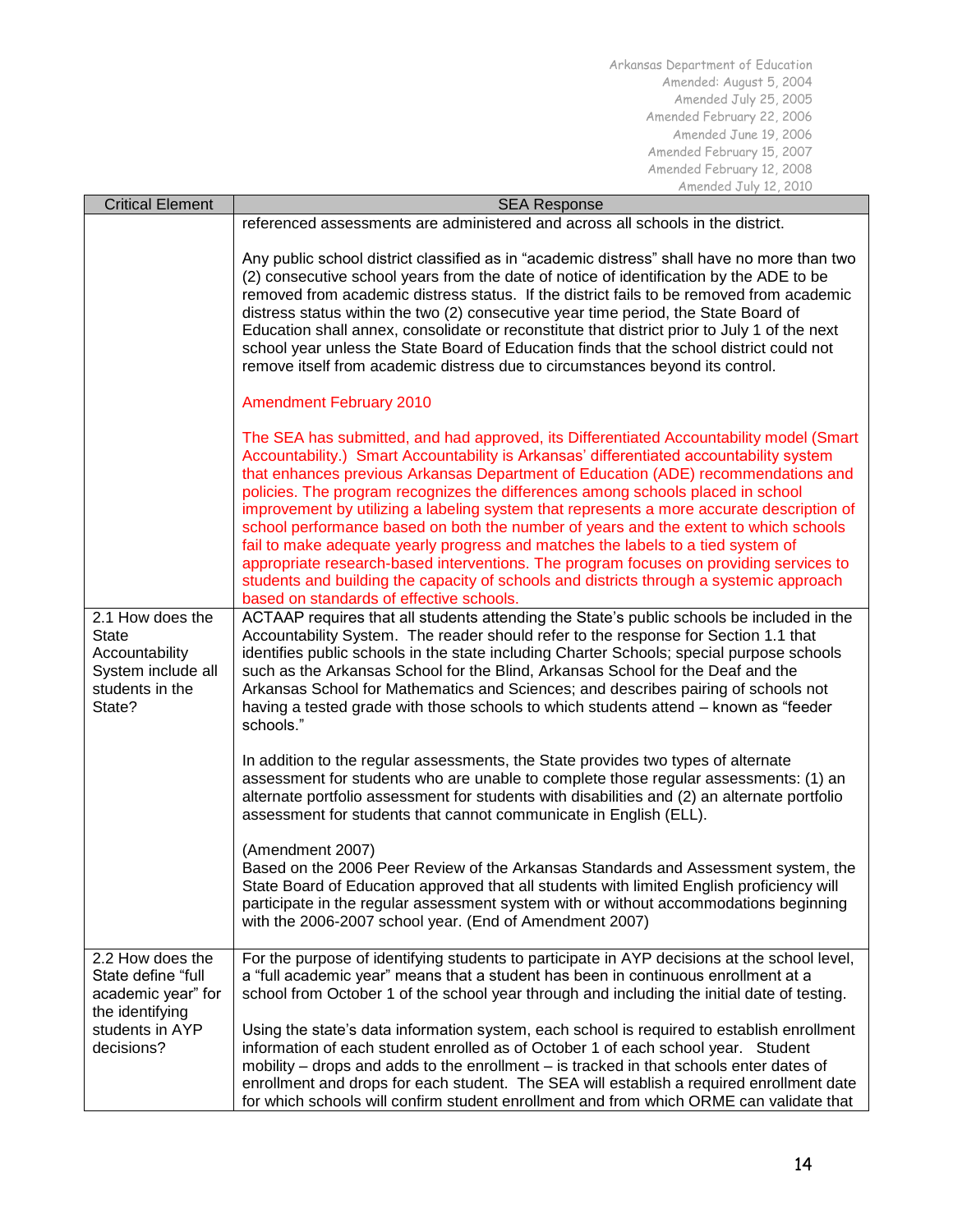| <b>Critical Element</b>                                                                  | <b>SEA Response</b>                                                                                                                                                                                                                                                                                                                                                                                                                                                                                                                                                                                                                                                                                                                                                                                                                                                                                                                                                                                 |  |
|------------------------------------------------------------------------------------------|-----------------------------------------------------------------------------------------------------------------------------------------------------------------------------------------------------------------------------------------------------------------------------------------------------------------------------------------------------------------------------------------------------------------------------------------------------------------------------------------------------------------------------------------------------------------------------------------------------------------------------------------------------------------------------------------------------------------------------------------------------------------------------------------------------------------------------------------------------------------------------------------------------------------------------------------------------------------------------------------------------|--|
|                                                                                          | a student meets the continuous enrollment criteria.                                                                                                                                                                                                                                                                                                                                                                                                                                                                                                                                                                                                                                                                                                                                                                                                                                                                                                                                                 |  |
|                                                                                          | Students who were enrolled in one school in a district on or before October 1 of a school<br>year and transfer to another school within the same district will not be counted toward<br>either school's AYP calculations, but will be included in the LEA calculations.                                                                                                                                                                                                                                                                                                                                                                                                                                                                                                                                                                                                                                                                                                                             |  |
|                                                                                          | Students who move from one district in the State to another district in the State and are<br>not in any school continuously between October 1 and the test week will not be counted<br>toward the AYP determination for either (any) of the district(s) attended. However, those<br>students will be tracked by ORME and their progress monitored at the SEA level.                                                                                                                                                                                                                                                                                                                                                                                                                                                                                                                                                                                                                                 |  |
| 2.3 How does the<br><b>State</b><br>Accountability<br>System determine<br>which students | Student attendance is tracked by the State's electronic data management system. On<br>October 1 of each school year, each school identifies to the student management system<br>enrollment data, which includes identification numbers for all students attending that<br>school.                                                                                                                                                                                                                                                                                                                                                                                                                                                                                                                                                                                                                                                                                                                   |  |
| have attended the                                                                        | (Also see the response to section 2.2.)                                                                                                                                                                                                                                                                                                                                                                                                                                                                                                                                                                                                                                                                                                                                                                                                                                                                                                                                                             |  |
| same public school<br>and/or LEA for a<br>full academic<br>year?                         | The SEA student management system requires that each school track student enrollment<br>(or drop) data on an ongoing basis. The system is programmed to track each student<br>from the enrollment date until the student is dropped or until the end of the year. For<br>purposes of determining continuous enrollment, the student management system will<br>download a report on a set date on or about the end of the testing cycle each year that<br>will create a list of students for each school and district in the state that contains all<br>students that have been in continuous enrollment from October 1 through the test date.<br>Those enrollment data are provided to the contractor who uses that roster to determine<br>students whose test scores are to be included in adequate yearly progress for that school<br>or district. Student tracking is possible via a ten-digit student identification number that is<br>on the test document as well as the enrollment document. |  |
|                                                                                          | The SEA will forward to ORME the list of students who meet the "full year" criteria for<br>each school. ORME will then calculate AYP for each school based on the eligible<br>students.                                                                                                                                                                                                                                                                                                                                                                                                                                                                                                                                                                                                                                                                                                                                                                                                             |  |
|                                                                                          | Students enrolled in the system who change from one school to another school in the<br>same LEA will be compiled to establish an overall AYP for the LEA. Students who move<br>from one LEA to another LEA within the state will be compiled and their scores used to<br>determine an AYP at the State level.                                                                                                                                                                                                                                                                                                                                                                                                                                                                                                                                                                                                                                                                                       |  |
|                                                                                          | In all cases each student enrolled in a school having a tested grade will be expected to<br>complete the assessment within the administration guidelines as established by the SEA.                                                                                                                                                                                                                                                                                                                                                                                                                                                                                                                                                                                                                                                                                                                                                                                                                 |  |
|                                                                                          | Should the enrollment of a student be interrupted for temporary medical reasons or for<br>disciplinary actions, that student will be expected to maintain contact with the school and<br>if that student is present at the time of testing, he/she will be required to complete the test<br>and the scores will be included in the school's AYP determination. Should a student's<br>enrollment be interrupted for medical or disciplinary reasons - but not permanently<br>withdrawn, and that student is not available to complete the assessment, he/she will be<br>counted as enrolled, but not tested and will be counted against the 5% variance allowed<br>for not completing the assessment.                                                                                                                                                                                                                                                                                                |  |
| 3.1 How does the                                                                         | The State's accountability system, ACTAAP, as revised in Act 1467 of 2003, establishes                                                                                                                                                                                                                                                                                                                                                                                                                                                                                                                                                                                                                                                                                                                                                                                                                                                                                                              |  |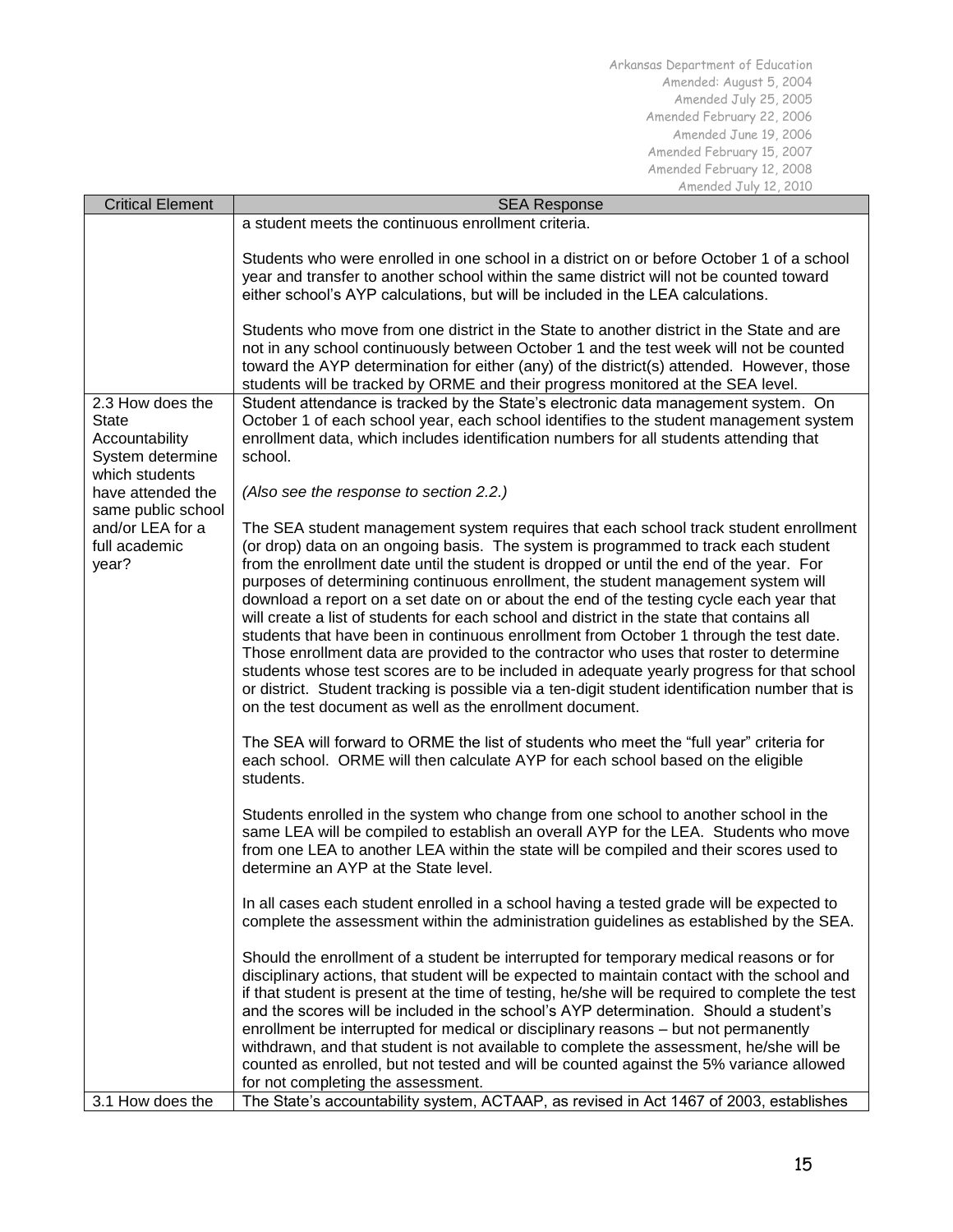| <b>Critical Element</b> | <b>SEA Response</b>                                                                                                                                                              |
|-------------------------|----------------------------------------------------------------------------------------------------------------------------------------------------------------------------------|
| State's definition of   | 2001-2002 as the initial year for tracking student performance under this revised system                                                                                         |
| adequate yearly         | and requires that all students be proficient in mathematics and reading/language arts by                                                                                         |
| progress require        | 2013-2014. The revisions required the State to add additional grades tested. The SEA                                                                                             |
| all students to be      | and the State Board of Education are pursuing amendments to the State's accountability                                                                                           |
| proficient in           | rules and regulations. Those are subject to review under the Arkansas Administrative                                                                                             |
| reading/language        | Procedures Act and should be complete on or before August 15, 2003. (Note: Approved                                                                                              |
| arts and                | in 2003 and revised June 2004)                                                                                                                                                   |
| mathematics by          |                                                                                                                                                                                  |
| the 2013-2014           | The SEA established a definition and timeline for AYP that will require all students to                                                                                          |
| academic year?          | perform at the proficient or advanced level by the end of the 2013-2014 school year.                                                                                             |
|                         | That definition is based on student performance in reading/language arts and                                                                                                     |
|                         | mathematics.                                                                                                                                                                     |
|                         |                                                                                                                                                                                  |
|                         | The SEA utilized a "three-year" model to determine AYP so that for each school the                                                                                               |
|                         | percent proficient will be determined by dividing the sum of all eligible students tested                                                                                        |
|                         | who scored at or above proficient at each tested grade for each of three consecutive                                                                                             |
|                         | years by the total number of students enrolled for each of the three years. For example a                                                                                        |
|                         | school with grades K-6 would establish its initial percent proficient by determining the                                                                                         |
|                         | number proficient on the Grade 4 Benchmark adding that to the number proficient on the<br>Grade 6 Benchmark for each of three consecutive years beginning with 99-00, 00-01, and |
|                         | 01-02. The percent proficient will be determined by dividing the total number of eligible                                                                                        |
|                         | students into the total number who performed at proficient or above. Each year the oldest                                                                                        |
|                         | data will be dropped and the new scores will be added.                                                                                                                           |
|                         |                                                                                                                                                                                  |
|                         | A public discussion of the AYP definition proposal was held on January 21, 2003. That                                                                                            |
|                         | session was attended by the Committee of Practitioners, representatives of school                                                                                                |
|                         | administrators, teachers and parent advisory groups. That group strongly endorsed the                                                                                            |
|                         | three-year model and supports the combining of grades and years to improve the stability                                                                                         |
|                         | of student scores.                                                                                                                                                               |
|                         |                                                                                                                                                                                  |
|                         | In keeping with federal guidelines, SEA policy will utilize the 20% rule to establish a                                                                                          |
|                         | starting point for determining AYP. That determination will establish the proficiency level                                                                                      |
|                         | based on a linear, sequential ranking of the enrollment data of the state's schools. From                                                                                        |
|                         | that starting point, yearly growth will be determined that will result in all students meeting                                                                                   |
|                         | proficiency by the 2013-2014 school year. The model to establish the plateaus is                                                                                                 |
|                         | currently being developed by ORME and will be formally presented to the State Board of                                                                                           |
|                         | Education for adoption.                                                                                                                                                          |
|                         |                                                                                                                                                                                  |
|                         | (Amendment August 03)                                                                                                                                                            |
|                         | One Year or Three Year Composite                                                                                                                                                 |
|                         | Schools/Districts may choose to use current year data in lieu of the three-year composite                                                                                        |
|                         | if the current year data is greater than the three-year composite. When an LEA makes a                                                                                           |
|                         | determination, (one year, three-year composite) that LEA must apply that strategy to all                                                                                         |
|                         | accountability determinations for the total group and all subgroups subject to                                                                                                   |
|                         | accountability for that year. (End of Amendment 2003)                                                                                                                            |
| 3.2 How does the        | The SEA proposes to use a similar model to that described in 3.1 to each of the identified                                                                                       |
| <b>State</b>            | subgroups for which there is a sufficiently large number of students within that subgroup                                                                                        |
| Accountability          | to meet the "n" factor.                                                                                                                                                          |
| System determine        |                                                                                                                                                                                  |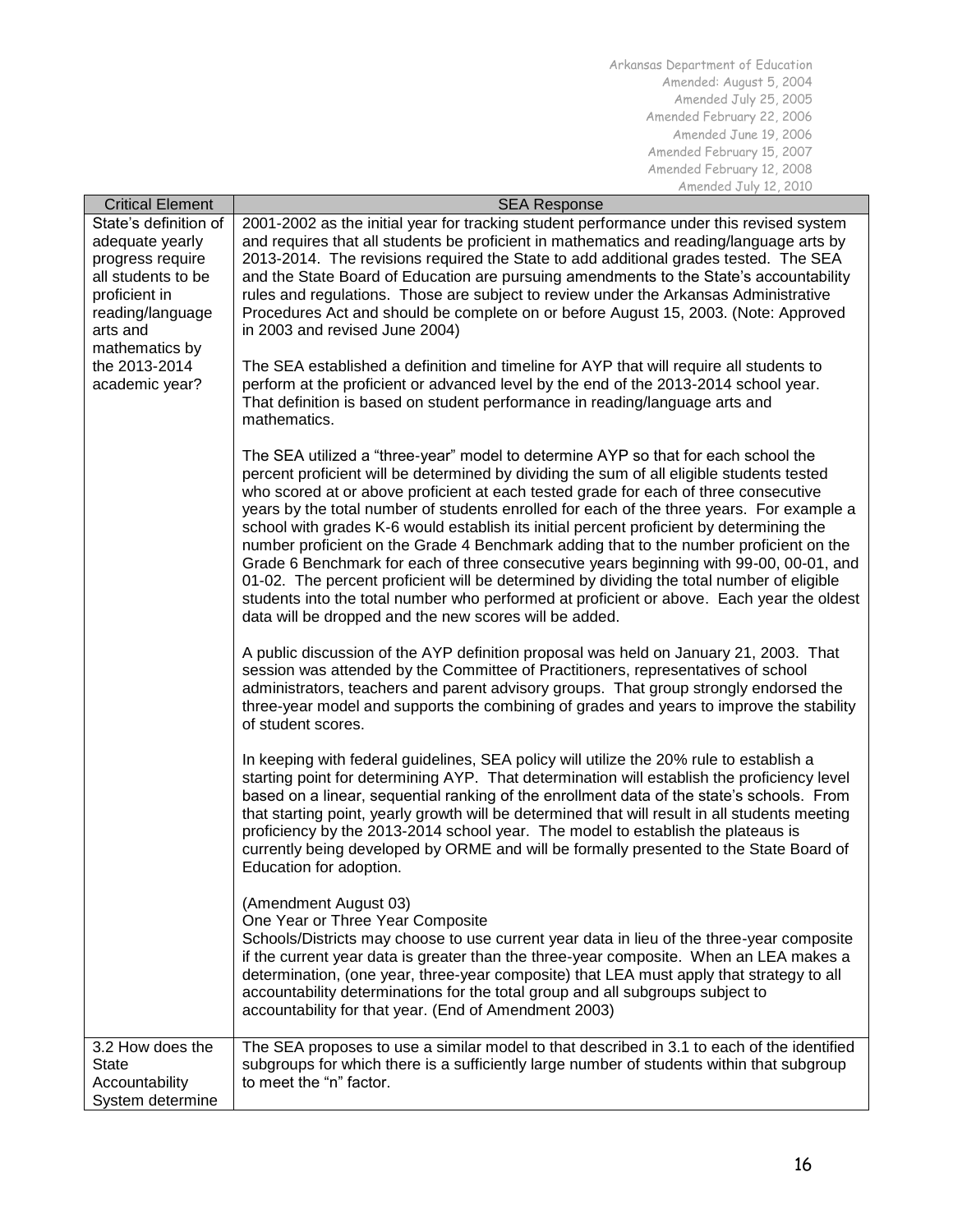| <b>Critical Element</b>                                                                                            | <b>SEA Response</b>                                                                                                                                                                                                                                                                                                                                                                                                                                                                                                                                                             |  |
|--------------------------------------------------------------------------------------------------------------------|---------------------------------------------------------------------------------------------------------------------------------------------------------------------------------------------------------------------------------------------------------------------------------------------------------------------------------------------------------------------------------------------------------------------------------------------------------------------------------------------------------------------------------------------------------------------------------|--|
| whether each                                                                                                       | Reporting for each school will focus on the total population and each identifiable                                                                                                                                                                                                                                                                                                                                                                                                                                                                                              |  |
| student subgroup,                                                                                                  | subgroup within that school.                                                                                                                                                                                                                                                                                                                                                                                                                                                                                                                                                    |  |
| public school and                                                                                                  |                                                                                                                                                                                                                                                                                                                                                                                                                                                                                                                                                                                 |  |
| LEA makes AYP?                                                                                                     |                                                                                                                                                                                                                                                                                                                                                                                                                                                                                                                                                                                 |  |
| 3.2a What is the<br>State's starting<br>point for<br>calculating<br><b>Adequate Yearly</b>                         | Across the school districts in Arkansas there are 57 different configurations of grades that<br>make up the 1150 schools (2003). Careful analysis of these grade-level groupings,<br>based on those that are most common and those that contain the largest number of<br>students, the State opts to use the following grade groupings from which to frame<br>Adequate Yearly Progress determinations.                                                                                                                                                                          |  |
| Progress:                                                                                                          | $K - 5$                                                                                                                                                                                                                                                                                                                                                                                                                                                                                                                                                                         |  |
|                                                                                                                    | $6 - 8$<br>$9 - 12$                                                                                                                                                                                                                                                                                                                                                                                                                                                                                                                                                             |  |
|                                                                                                                    | Further these groupings were determined based on the following factors:<br>These are among the most common school configurations that have middle-level grades.<br>These are the configurations that have the most number of students enrolled<br>This grouping responds to the increasing number of schools that have a middle-level<br>configuration.                                                                                                                                                                                                                         |  |
|                                                                                                                    | The SEA working with ORME has calculated and validated a starting point and adequate<br>yearly progress goals for each of the following categories:<br>K-5 Literacy - 42.40 percent proficient<br>K-5 Mathematics - 40.00 percent proficient<br>6-8 Literacy - 35.20 percent proficient<br>6-8 Mathematics - 29.10 percent proficient<br>9-12 Literacy - 35.5 percent proficient<br>9-12 Mathematics - 29.2 percent proficient                                                                                                                                                  |  |
|                                                                                                                    | A data table supporting the "starting point" for each cell in the AYP matrix along with the<br>AYP calculation within each category is attached. (July 2006)                                                                                                                                                                                                                                                                                                                                                                                                                    |  |
|                                                                                                                    | These starting points were determined using process described in 3.1.                                                                                                                                                                                                                                                                                                                                                                                                                                                                                                           |  |
|                                                                                                                    | The 9-12 mathematics data will be developed by combining performance scores from<br>end-of-course tests in Algebra I and Geometry. Algebra I is traditionally a Grade 9 course<br>and Geometry is traditionally taken by students in Grade 10. AYP will be determined by<br>comparing the number of students proficient or advanced with the number who attempted<br>the test over the past three consecutive years from which a percent proficient is<br>calculated. The process described in 3.1 is used to set the starting point and determine<br>adequate yearly progress. |  |
| 3.2b What are the<br>State's annual<br>measurable<br>objectives for<br>determining<br>adequate yearly<br>progress? | The SEA proposes to establish the starting point for mathematics and reading/language<br>arts as described in 3.2a. This will be the starting point for the total group (ALL) and each<br>subgroup beginning with 2001-2002 as the baseline year. Twelve equal increments will<br>be established that will ultimately lead each school and each subgroup within that school<br>to 100% proficiency by the 2013-2014 school year.<br>$K-5$ Literacy - $7.20$                                                                                                                     |  |
|                                                                                                                    | K-5 Mathematics $-7.50$                                                                                                                                                                                                                                                                                                                                                                                                                                                                                                                                                         |  |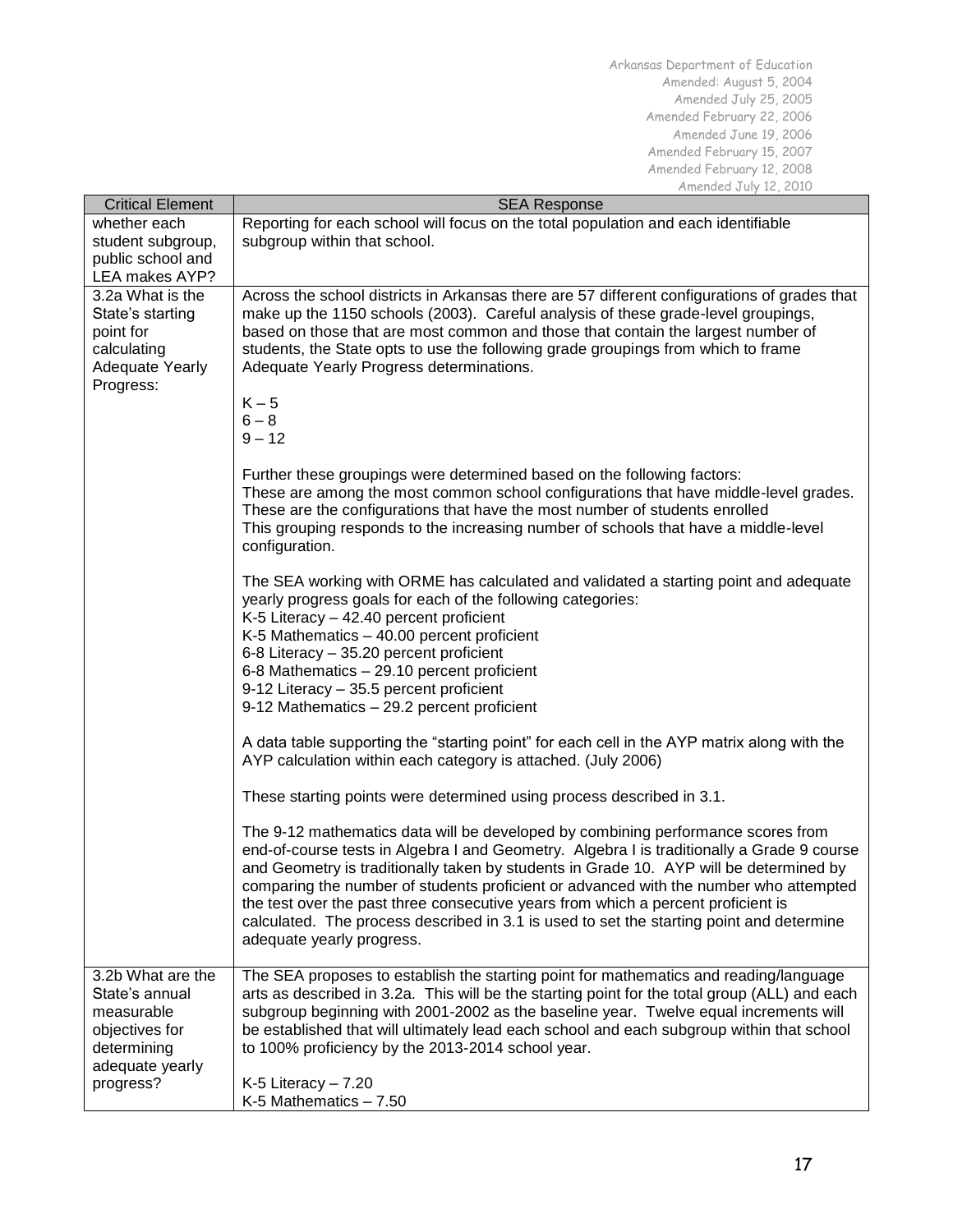| <b>Critical Element</b>                                                                                                                                            | <b>SEA Response</b>                                                                                                                                                                                                                                                                                                                                                                                                                                                                                                                                                                                                                                                                                                                                                                                                                                                                                                                                                                              |
|--------------------------------------------------------------------------------------------------------------------------------------------------------------------|--------------------------------------------------------------------------------------------------------------------------------------------------------------------------------------------------------------------------------------------------------------------------------------------------------------------------------------------------------------------------------------------------------------------------------------------------------------------------------------------------------------------------------------------------------------------------------------------------------------------------------------------------------------------------------------------------------------------------------------------------------------------------------------------------------------------------------------------------------------------------------------------------------------------------------------------------------------------------------------------------|
|                                                                                                                                                                    | $6-8$ Literacy $-8.10$<br>$6 - 8$ Math $- 8.96$                                                                                                                                                                                                                                                                                                                                                                                                                                                                                                                                                                                                                                                                                                                                                                                                                                                                                                                                                  |
|                                                                                                                                                                    | $9-12$ Literacy - 8.06<br>9-12 Math - 8.85 (July 2006)                                                                                                                                                                                                                                                                                                                                                                                                                                                                                                                                                                                                                                                                                                                                                                                                                                                                                                                                           |
|                                                                                                                                                                    | (Amendment 2003)<br>Each year the SEA shall establish a lower bound confidence interval for the table values<br>based on 0.5 of one standard deviation of the scores for that group. The value<br>established will become the metric for meeting standards. (End of Amendment 2003)                                                                                                                                                                                                                                                                                                                                                                                                                                                                                                                                                                                                                                                                                                              |
|                                                                                                                                                                    | (Amendment 2004)<br>Schools that fail to make adequate yearly progress for the total group or any of the<br>required subgroups may invoke the Safe Harbor provision. Safe Harbor requires that the<br>combined group or any subgroup meet the secondary indicator (percent of attendance for<br>elementary and middle grade schools and graduation rate for high schools) and<br>document that at least 95% of the eligible members of the group participated in the<br>assessment. The combined group or any subgroup makes Safe Harbor when it<br>decreases the percent of students performing below proficient by 10%. In determining<br>the percent of decrease in students performing below proficient a positive only confidence<br>interval shall be established at the 0.75 level. The application of the confidence interval<br>intends to assure greater reliability and validity of results when a school makes positive<br>increases in student performance. (End of Amendment 2004) |
|                                                                                                                                                                    | The reader may refer to the attachment that provides a complete plan for all students<br>reaching proficiency by 2013-2014.                                                                                                                                                                                                                                                                                                                                                                                                                                                                                                                                                                                                                                                                                                                                                                                                                                                                      |
| 3.2c What are the<br>State's<br>intermediate goals<br>for determining<br>adequate yearly<br>progress?                                                              | Arkansas will establish equal incremental annual objectives/goals, thus intermediate<br>goals are not needed.                                                                                                                                                                                                                                                                                                                                                                                                                                                                                                                                                                                                                                                                                                                                                                                                                                                                                    |
| 4.1 How does the<br><b>State</b><br>Accountability<br>System make an<br>annual<br>determination of<br>whether each<br>public school and<br><b>LEA</b> in the State | In keeping with the process described in Section 3 above, the SEA will determine AYP for<br>each school, LEA and the State on an annual basis. Reporting to schools and publishing<br>of the annual report card will continue on an annual basis. These determinations will<br>include the composite population (all) and each of the disaggregated groups as described<br>in Section 5.1.<br>(Amendment 2004)<br>Determining AYP for Districts<br>The SEA will determine AYP for each local district in the following way.                                                                                                                                                                                                                                                                                                                                                                                                                                                                      |
| made AYP?                                                                                                                                                          | Determine the collective status for all the schools within a district within each grade-level<br>grouping (K-5; 6-8, and 9-12)<br>Determine the district percent of participation across each grade-level group.<br>A district shall be in School Improvement when all levels within a district fail to meet<br>standards for two consecutive years in the same subject. A district having status of<br>School Improvement shall be removed from that status when any one level meets the                                                                                                                                                                                                                                                                                                                                                                                                                                                                                                        |
|                                                                                                                                                                    | standards for two consecutive years in that subject. (End of Amendment 2004)<br><b>Amendment February 2010</b>                                                                                                                                                                                                                                                                                                                                                                                                                                                                                                                                                                                                                                                                                                                                                                                                                                                                                   |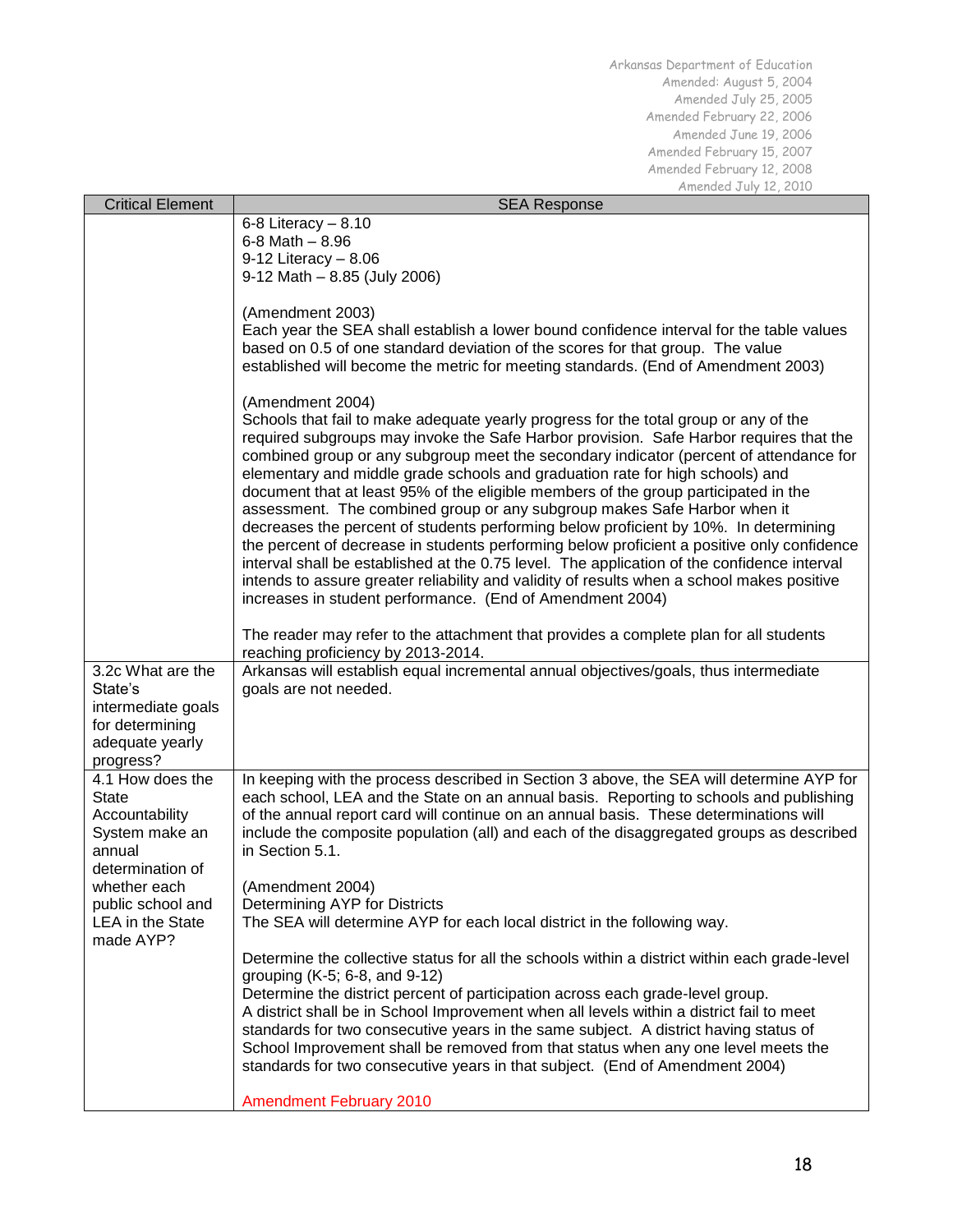| <b>Critical Element</b>                                                                                               | MITCHUCU JUIY IL, LUIU<br><b>SEA Response</b>                                                                                                                                                                                                                                                                                                                                                                                                                                                                                                                                                                                                                                                                                                                                                                                                                                                                                                                  |
|-----------------------------------------------------------------------------------------------------------------------|----------------------------------------------------------------------------------------------------------------------------------------------------------------------------------------------------------------------------------------------------------------------------------------------------------------------------------------------------------------------------------------------------------------------------------------------------------------------------------------------------------------------------------------------------------------------------------------------------------------------------------------------------------------------------------------------------------------------------------------------------------------------------------------------------------------------------------------------------------------------------------------------------------------------------------------------------------------|
|                                                                                                                       | Schools with a combined population for math or literacy that is less than 40 for the prior<br>year will have AYP calculated using the 3 year status determination for combined<br>population and any eligible subgroups.                                                                                                                                                                                                                                                                                                                                                                                                                                                                                                                                                                                                                                                                                                                                       |
|                                                                                                                       | Arkansas will ensure that all public schools, no matter the size, receive an annual AYP<br>determination. The current process for small schools uses a three-year determination.<br>This process allows AYP determinations to be made for all schools except extremely<br>small schools. Arkansas will assign a status to extremely small schools instead of using<br>N/A. Any issues that may result from extremely small schools will be handled, on a case-<br>by-case basis, through the appeals process.                                                                                                                                                                                                                                                                                                                                                                                                                                                  |
| 5.1 How does the<br>definition of<br>adequate yearly<br>progress include<br>all the required<br>student<br>subgroups? | The SEA has established the following subgroups to be included in the annual AYP<br>process in addition to all eligible students (combined population):<br><b>Economically Disadvantaged</b><br>Racial/Ethnic<br><b>Students with Disabilities</b><br><b>LEP Students</b>                                                                                                                                                                                                                                                                                                                                                                                                                                                                                                                                                                                                                                                                                      |
|                                                                                                                       | Within the Racial/Ethnic subgroup the following major racial groups will be considered:<br>Caucasian<br>African American<br>Hispanic<br>The data from the Home Language Survey suggests that the number of Asian students in<br>Arkansas schools is so small that upon disaggregation the number of data elements<br>would not be sufficient to meet the established n=40 for AYP purposes. Also, the number<br>of Native American students is so small that this subgroup will not meet reporting criteria<br>nor criteria for accountability purposes. Therefore Arkansas opts not to include Asian as<br>a separate subgroup for disaggregation.                                                                                                                                                                                                                                                                                                            |
|                                                                                                                       | (Amendment 2006)<br>For the 2005 - 2006 school year, the State will establish a separate subgroup for<br>students displaced as a result of hurricanes Katrina and/or Rita. These students will<br>participate in the state assessment program and count toward the 95% requirement for<br>participation. The students would only appear in this subgroup for NCLB reporting and<br>accountability purposes and not in any other subgroup to which they would usually<br>belong. A special coding for displaced students was added to the Arkansas Public<br>School Computer Network (APSCN) reporting system. APSCN reports that 2200<br>displaced students are currently enrolled in Arkansas public schools. In addition, a one-<br>time code for displaced students was added to the assessment answer documents. The<br>SEA is well equipped to track each student relocated to the state due to this exceptional<br>circumstance. (End of Amendment 2006) |
|                                                                                                                       | <b>Amendment February 2010</b><br>Schools with a combined population for math or literacy that is less than 40 for the prior<br>year will have AYP calculated using the 3 year status determination for combined<br>population and any eligible subgroups.                                                                                                                                                                                                                                                                                                                                                                                                                                                                                                                                                                                                                                                                                                     |
|                                                                                                                       | Arkansas will ensure that all public schools, no matter the size, receive an annual AYP<br>determination. The current process for small schools uses a three-year determination.<br>This process allows AYP determinations to be made for all schools except extremely<br>small schools. Arkansas will assign a status to extremely small schools instead of using                                                                                                                                                                                                                                                                                                                                                                                                                                                                                                                                                                                             |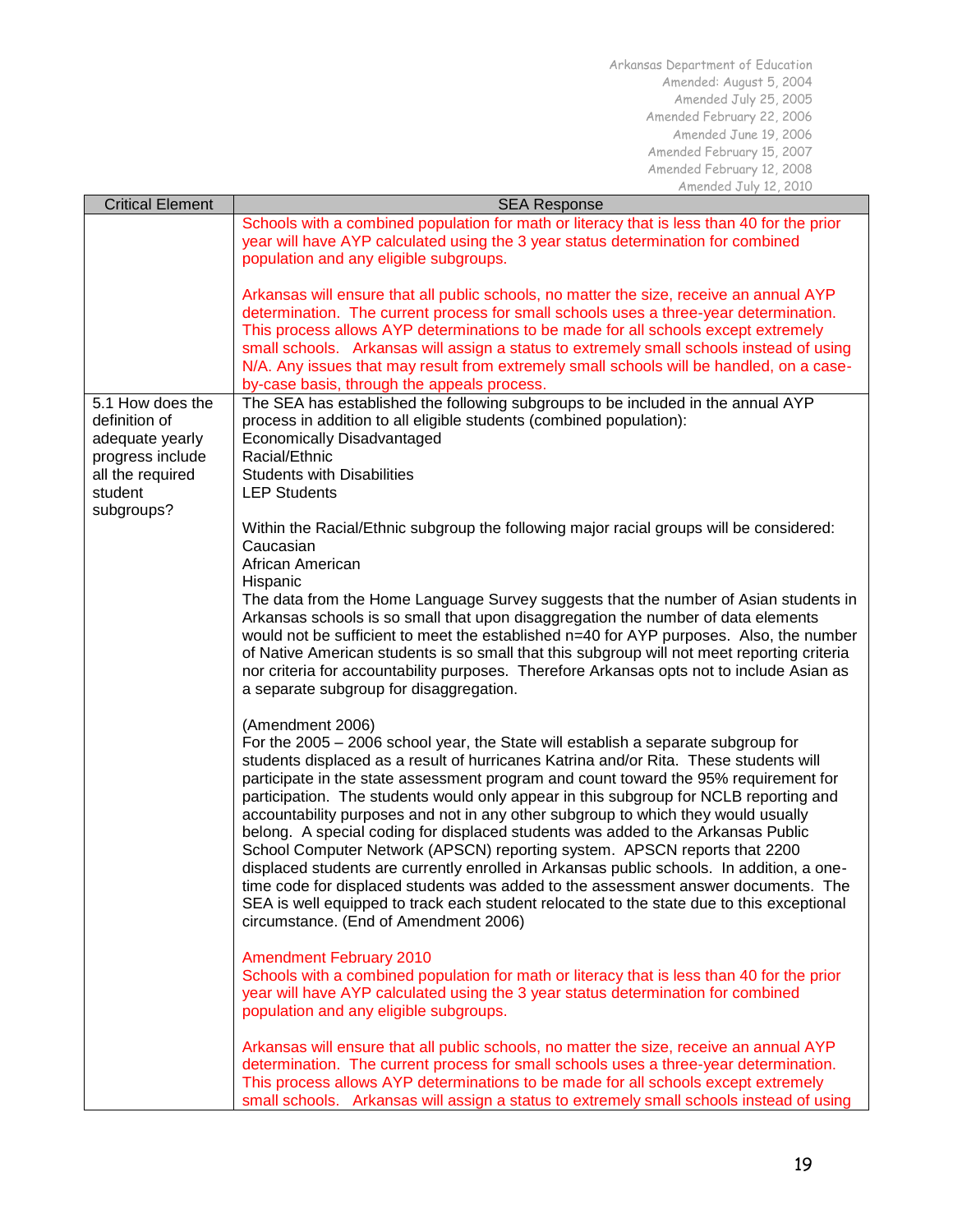| <b>Critical Element</b> | <b>SEA Response</b>                                                                                                                                                      |  |
|-------------------------|--------------------------------------------------------------------------------------------------------------------------------------------------------------------------|--|
|                         | N/A. Any issues that may result from extremely small schools will be handled, on a case-                                                                                 |  |
|                         | by-case basis, through the appeals process.                                                                                                                              |  |
| 5.2 How are public      | Using the State's student information system and the statistical reporting capabilities of                                                                               |  |
| schools and LEAs        | ORME, the SEA is able to capture and report on each cell within the AYP matrix. The                                                                                      |  |
| held accountable        | SEA will report to schools and districts the AYP determinations as soon as possible                                                                                      |  |
| for the progress of     | following the completion and validation of scoring of tests.                                                                                                             |  |
| student subgroups       |                                                                                                                                                                          |  |
| in the                  | Under the Arkansas Consolidated School Improvement Planning (ACSIP) each school in                                                                                       |  |
| determination of        | the state develops a comprehensive school improvement plan. That plan also is the                                                                                        |  |
| adequate yearly         | school's application for all federal programs administered by the SEA under NCLB.                                                                                        |  |
| progress?               | That plan must include activities based on the schools greatest needs, which would                                                                                       |  |
|                         | include the performance of student subgroups if they did not meet the criterion for AYP.                                                                                 |  |
|                         | Each year as the SEA determines school performance; performance levels will be tracked                                                                                   |  |
| 5.3 How are             | for each cell in the AYP matrix.<br>SEA policy dictates that all students with disabilities must participate in the assessment                                           |  |
| students with           | system and in ACTAAP. Depending on the student's IEP, testing accommodations may                                                                                         |  |
| disabilities            | be allowed or an alternate assessment may be administered. In either case a student's                                                                                    |  |
| included in the         | assessment is scored and that score becomes part of the total assessment for the school                                                                                  |  |
| State's definition of   | and for any appropriate subgroup.                                                                                                                                        |  |
| adequate yearly         |                                                                                                                                                                          |  |
| progress?               | The Alternate Portfolio Assessment System for students with disabilities provides an                                                                                     |  |
|                         | opportunity for students with severe disabilities to be included in the state assessment                                                                                 |  |
|                         | system. Instead of taking traditional paper and pencil tests, which are inappropriate for                                                                                |  |
|                         | this population of students, the portfolio allows the performance of students with                                                                                       |  |
|                         | disabilities to be evaluated on tasks related to the content standards but leveled with the                                                                              |  |
|                         | student's performance limitations.                                                                                                                                       |  |
|                         |                                                                                                                                                                          |  |
|                         | This portfolio system assesses student learning over time; encourages authentic,<br>challenging tasks for students with disabilities; allows instructors and students to |  |
|                         | determine which work samples to include in the portfolio; requires linkage of student work                                                                               |  |
|                         | to the Arkansas Content Standards; and promotes improvement of educational                                                                                               |  |
|                         | opportunities for students with disabilities.                                                                                                                            |  |
|                         |                                                                                                                                                                          |  |
|                         | The portfolios are scored by outside evaluators. Each is assessed on its own merits                                                                                      |  |
|                         | according to a rigid scoring rubric. There are presently five (5) functioning levels in the                                                                              |  |
|                         | scoring system. These are rated as: Independent; Functional Independence; Supported                                                                                      |  |
|                         | Independence; Emergent; and Not Evident.                                                                                                                                 |  |
|                         |                                                                                                                                                                          |  |
|                         | The Independent level is assigned as the highest level of scoring. Students at this level                                                                                |  |
|                         | demonstrate performance well beyond the Functional Independence Level. They                                                                                              |  |
|                         | demonstrate mastery of authentic, age-appropriate and challenging tasks in multiple                                                                                      |  |
|                         | settings. They can apply established literacy or mathematics skills to real world situations                                                                             |  |
|                         | on their own. They can generalize learned skills to solve new challenges. Achievement                                                                                    |  |
|                         | scored at the Independent level on an alternate portfolio assessment for students with                                                                                   |  |
|                         | severe disabilities is representative of an proficient score.                                                                                                            |  |
|                         | Representatives from the Special Education Unit serve on all teams that work on the                                                                                      |  |
|                         | scoring, reporting and AYP determination component. Continuing advice from those                                                                                         |  |
|                         | specialists inform the SEA and LEAs as necessary to assure full compliance with the                                                                                      |  |
|                         | inclusion of students with disabilities.                                                                                                                                 |  |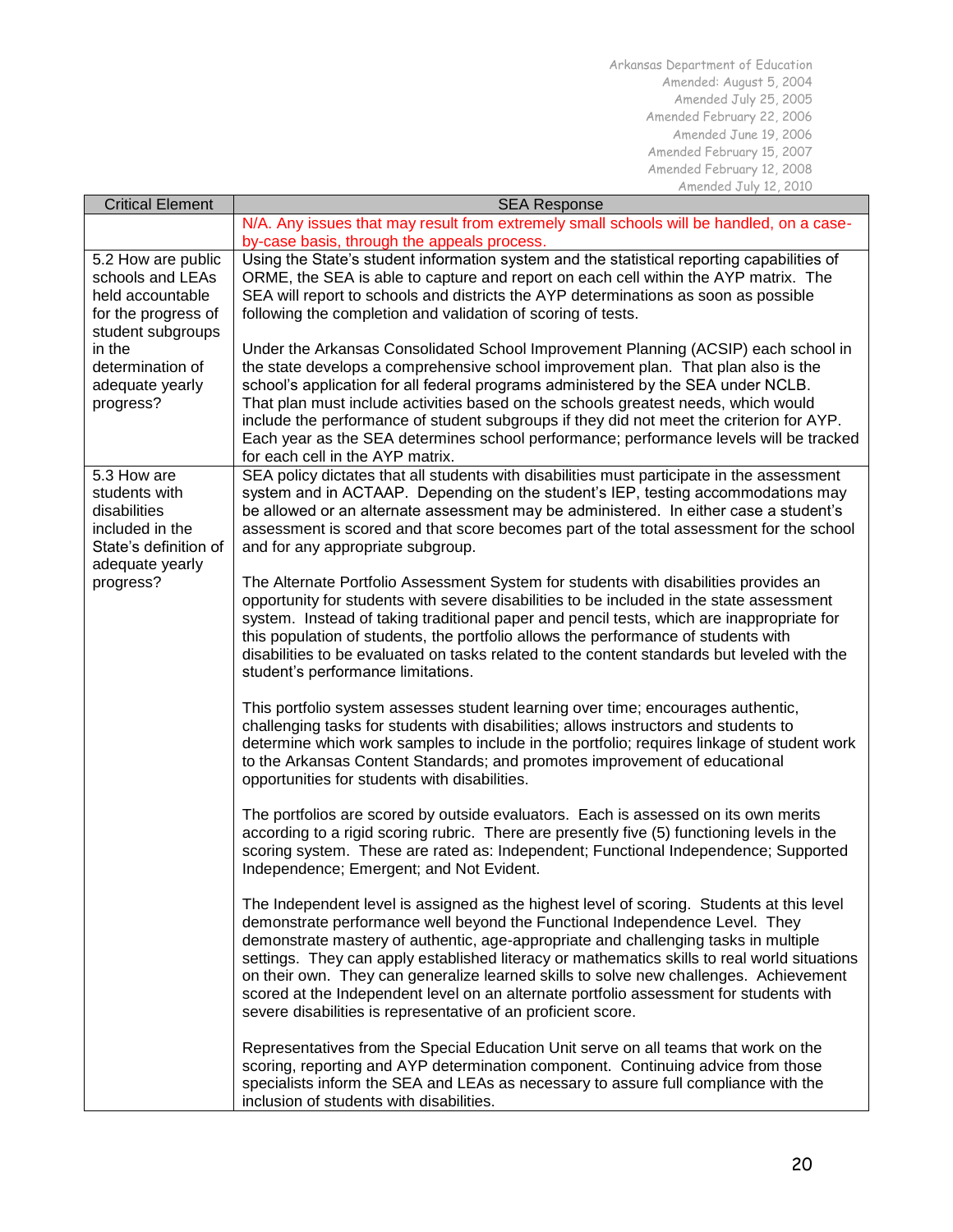| <b>Critical Element</b> | <b>SEA Response</b>                                                                                                                                                                                                                                                                                                                                                                                                                                                                                                                                                                                                                                                                                                                                      |
|-------------------------|----------------------------------------------------------------------------------------------------------------------------------------------------------------------------------------------------------------------------------------------------------------------------------------------------------------------------------------------------------------------------------------------------------------------------------------------------------------------------------------------------------------------------------------------------------------------------------------------------------------------------------------------------------------------------------------------------------------------------------------------------------|
|                         | (Amendment 2004)<br>Arkansas proposes to adopt pending guidance that will allow up to 1% of students with<br>disabilities who participate in the alternate assessment to use the rating of Independent<br>as being proficient on the regular assessment. Ratings of Functional Independence and<br>Supported Independence will equate to basic and Emergent and Not Evident will equate<br>to below basic. (End of Amendment 2004)                                                                                                                                                                                                                                                                                                                       |
|                         | (Amendment 2007)<br>Based on the 2006 Peer Review of the Arkansas Standards and Assessments, the<br>Arkansas Department of Education was required to establish two (2) performance levels<br>for students with disabilities alternate portfolio as Advanced and Proficient. Independent<br>will equate to Advanced and Functional Independence will equate to Proficient. The<br>performance levels were approved by the State Board of Education. (End of Amendment<br>2007)                                                                                                                                                                                                                                                                            |
|                         | (Amendment 2004)<br>Additional Guidance for Students with Disabilities<br>Arkansas intends to invoke the recent flexibility afforded states for students having the<br>most significant cognitive disabilities. All students with disabilities must participate, with<br>or without accommodations, in the Criterion-Referenced Tests (Benchmark for grades 3,<br>4, 5, 6, 7, and 8; End-of-Course Algebra and Geometry, if taking those courses; grade 9<br>Math; End-of-Course Literacy for grade 11), or in the Alternate Portfolio Assessment<br>System for those students determined to have a significant cognitive disability. The<br>determination for the type of assessment is prescribed in the student's Individual<br>Education Plan (IEP). |
|                         | The Alternate Portfolio Assessment System in Arkansas for the Benchmark exams in<br>grades 3 through 8 and high school subjects (mathematics and literacy) is designed for<br>and administered to those students with disabilities who have been determined by their<br>Individualized Education Program (IEP) teams to be students with a significant cognitive<br>disability. The decision for a student's participation in the Alternate Portfolio Assessment<br>is an IEP team decision based on the defined needs and associated academic/behavioral<br>performance deficiencies of the student. It is not a decision made by the school<br>administration.                                                                                         |
|                         | The term "significant cognitive disability" is not a new separate category of disability. It is<br>a designation given to a small number of students with disabilities for purposes of their<br>participation in the statewide student assessment program. For a student to be classified<br>as having a significant cognitive disability for purposes of participation in the Alternate<br>Portfolio Assessment System, the IEP team must consider the following statements.                                                                                                                                                                                                                                                                            |
|                         | The student's demonstrated cognitive functioning and adaptive behavior in the home,<br>school, and community environments are significantly below age expectations, even with<br>program modifications, adaptations and accommodations.                                                                                                                                                                                                                                                                                                                                                                                                                                                                                                                  |
|                         | The student's course of study is primarily functional and life-skills oriented.                                                                                                                                                                                                                                                                                                                                                                                                                                                                                                                                                                                                                                                                          |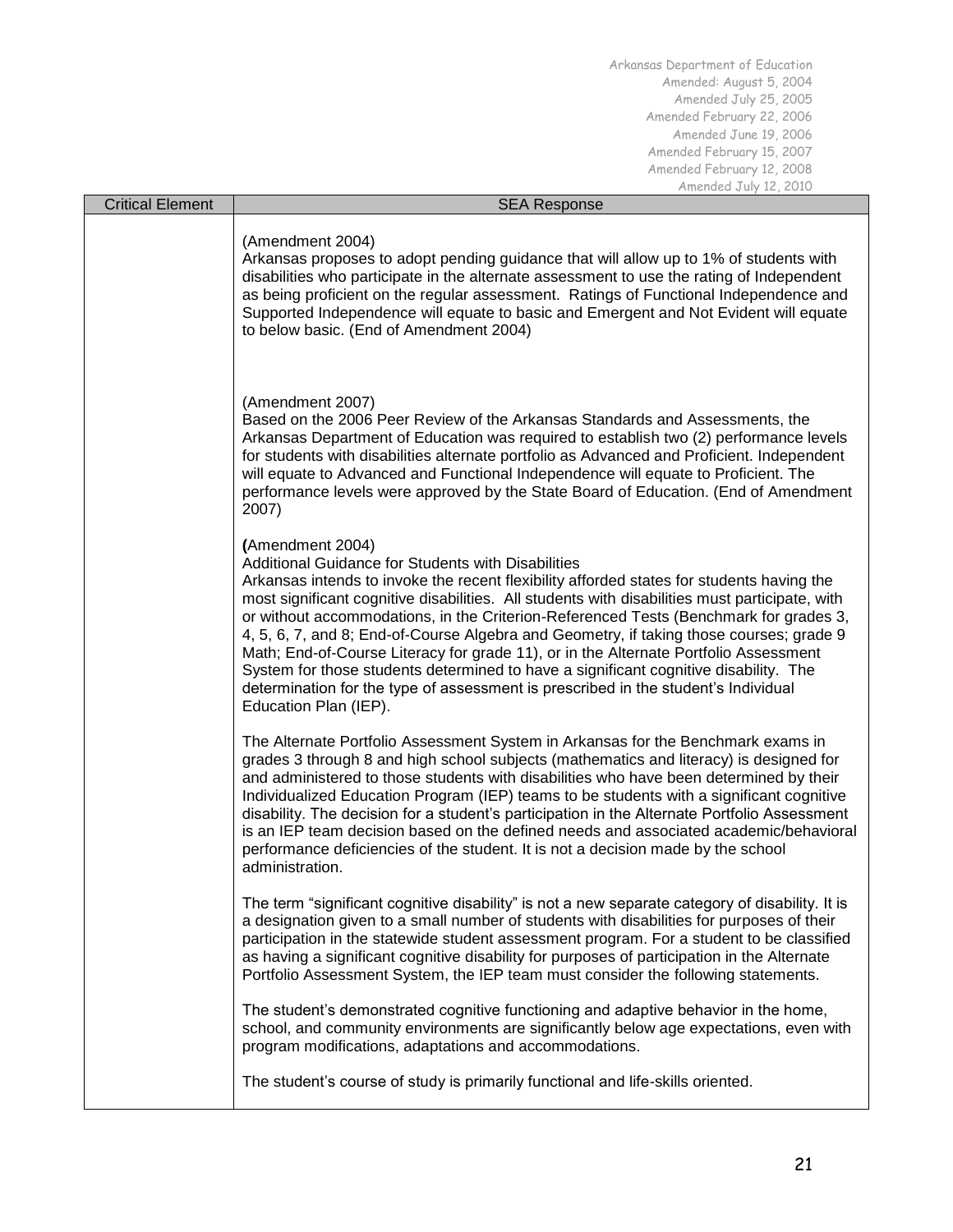| <b>Critical Element</b> | <b>SEA Response</b>                                                                                                                                                                                                                                                                                                                                                                                                                                                                                                                                   |  |
|-------------------------|-------------------------------------------------------------------------------------------------------------------------------------------------------------------------------------------------------------------------------------------------------------------------------------------------------------------------------------------------------------------------------------------------------------------------------------------------------------------------------------------------------------------------------------------------------|--|
|                         | The student requires extensive direct instruction and/or extensive supports in multiple<br>settings to acquire, maintain, and generalize academic and functional skills necessary for<br>application in school, work, home, and community environments.                                                                                                                                                                                                                                                                                               |  |
|                         | The student demonstrates severe and complex disabilities and poor adaptive skills levels<br>(determined to be significantly below age expectations by that student's comprehensive<br>assessment) that essentially prevent the student from meaningful participation in the<br>standard academic core curriculum or achievement of the academic content standards<br>established at grade level.                                                                                                                                                      |  |
|                         | The student's disability causes dependence on others for many, if not all, daily living<br>needs, and the student is expected to require extensive ongoing support in adulthood.                                                                                                                                                                                                                                                                                                                                                                      |  |
|                         | The student's inability to complete the standard academic curriculum at grade level is not<br>primarily the result of the following:                                                                                                                                                                                                                                                                                                                                                                                                                  |  |
|                         | Excessive or extended absences, poor attendance, or lack of instruction;                                                                                                                                                                                                                                                                                                                                                                                                                                                                              |  |
|                         | Sensory (visual or auditory) or physical disabilities; emotional-behavioral disabilities; or a<br>specific learning disability;                                                                                                                                                                                                                                                                                                                                                                                                                       |  |
|                         | Social, cultural, linguistic or economic differences;                                                                                                                                                                                                                                                                                                                                                                                                                                                                                                 |  |
|                         | Below average reading level;                                                                                                                                                                                                                                                                                                                                                                                                                                                                                                                          |  |
|                         | Low achievement in general;                                                                                                                                                                                                                                                                                                                                                                                                                                                                                                                           |  |
|                         | Expectations of poor performance;                                                                                                                                                                                                                                                                                                                                                                                                                                                                                                                     |  |
|                         | Disruptive behavior;                                                                                                                                                                                                                                                                                                                                                                                                                                                                                                                                  |  |
|                         | The student's IQ;                                                                                                                                                                                                                                                                                                                                                                                                                                                                                                                                     |  |
|                         | The anticipated impact of the student's performance on the school/district performance<br>scores; and                                                                                                                                                                                                                                                                                                                                                                                                                                                 |  |
|                         | The student's disability category, educational placement, type of instruction, and/or<br>amount of time receiving special education services.                                                                                                                                                                                                                                                                                                                                                                                                         |  |
|                         | Arkansas will allow students completing the alternate portfolio assessments who score at<br>the independent and functional independent (Amendment 2007) level to be counted as<br>proficient for accountability purposes up to a maximum number of 1% of the total number<br>of students tested in the tested grades. This cap shall apply at the district and state<br>levels only. This will accommodate districts that opt to serve the most profoundly<br>handicapped students at one site rather than have them dispersed throughout a district. |  |
|                         | Any local district documenting more than 1% of its population meeting the established<br>criteria for significantly cognitive disabled may apply to the SEA for a waiver of the 1%<br>maximum. The SEA may grant a waiver to the district where it is educationally justified<br>as long as the aggregate number of cognitively disabled students in the state does not                                                                                                                                                                               |  |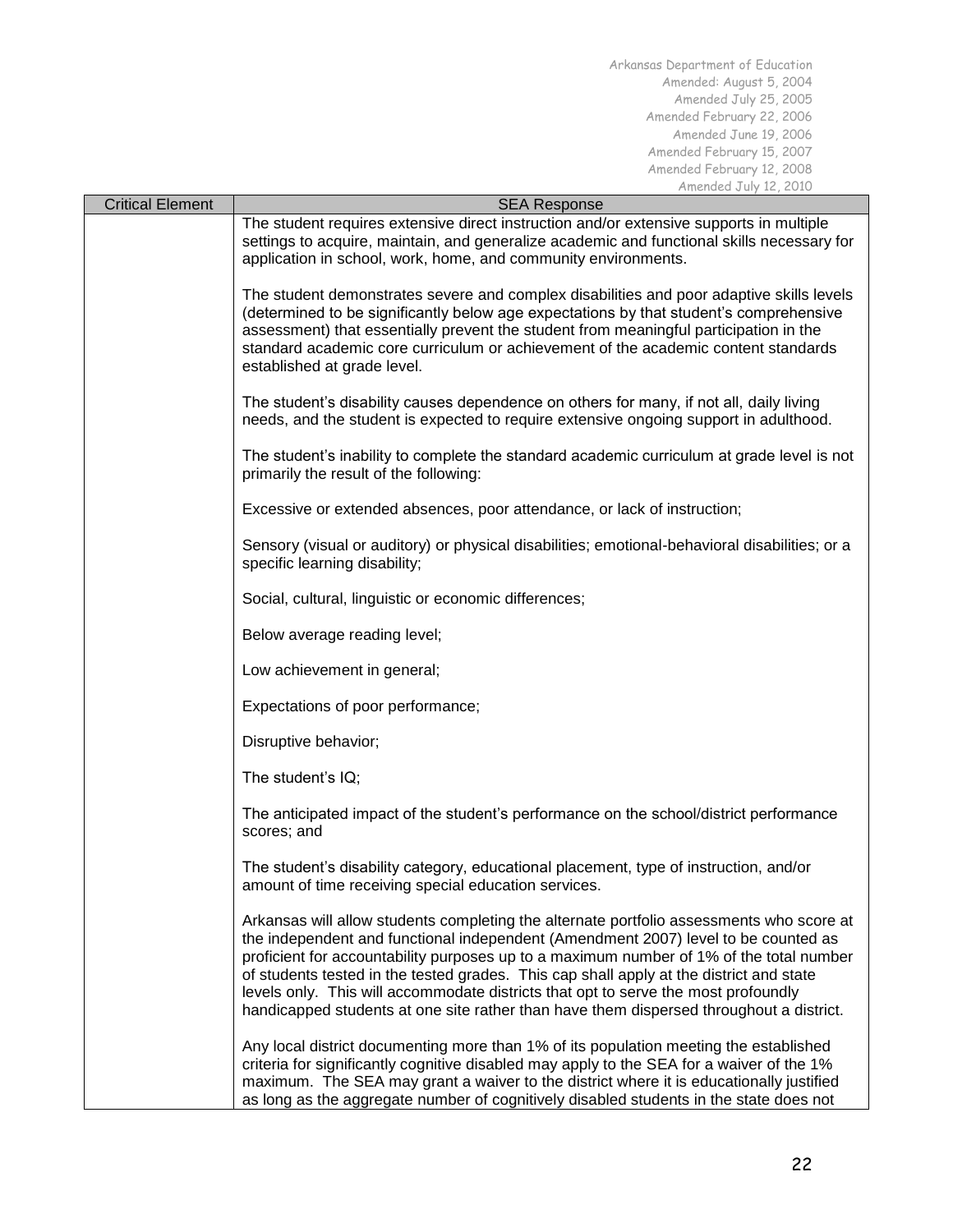| <b>Critical Element</b>                                                                                                                    | $\frac{1}{2}$<br><b>SEA Response</b>                                                                                                                                                                                                                                                                                                                                                                                                                                                                                                                           |
|--------------------------------------------------------------------------------------------------------------------------------------------|----------------------------------------------------------------------------------------------------------------------------------------------------------------------------------------------------------------------------------------------------------------------------------------------------------------------------------------------------------------------------------------------------------------------------------------------------------------------------------------------------------------------------------------------------------------|
|                                                                                                                                            | exceed 1% of the state's total student population in tested grades. Should requests for<br>waivers of the 1% maximum exceed 1% of the state's student population in tested<br>grades, then each LEA requesting a waiver will receive a proportional share of the<br>requested waiver so as not to exceed the state maximum. Based on current data, the<br>state does not expect to request a waiver at the state level for the 1% cap. (End of<br>Amendment 2004)                                                                                              |
|                                                                                                                                            | (Amendment 2005)<br>Students with disabilities frequently do not complete graduation requirements in the<br>traditional four-year pattern. Thus, those students who fail to graduate in the allotted time<br>are counted against the school when determining the graduation rate. Students with<br>disabilities who follow an individual education plan and who graduate from high school in<br>five years or six years may be counted as meeting graduation requirements for the<br>purposes of determining adequate yearly progress. (End of Amendment 2005) |
|                                                                                                                                            | (Amendment 2008)<br>A student may continue to be identified in the students with disabilities subgroup for up to<br>two years after exiting the special education program under IDEA. (End of Amendment<br>2008)                                                                                                                                                                                                                                                                                                                                               |
| 5.4 How are<br>students with<br>limited English<br>proficiency<br>included in the<br>State's definition of<br>adequate yearly<br>progress? | SEA policy dictates that all students with limited English proficiency must participate in<br>the assessment system and in ACTAAP. Depending on the student's language<br>proficiency, testing accommodations may be allowed. A student's assessment is scored<br>and that score becomes part of the total assessment for the school and for any<br>appropriate subgroup.                                                                                                                                                                                      |
|                                                                                                                                            | SEA staff who specialize in education of ESL students serve and advise on the scoring,<br>reporting and AYP determination component. Continuing advice from such specialists<br>inform the SEA and LEAs as necessary to assure full compliance with the inclusion of<br>students for which English is not their primary language.                                                                                                                                                                                                                              |
|                                                                                                                                            | Arkansas is an English-only state, which means that assessments are provided only in<br>English; however, accommodations are available.                                                                                                                                                                                                                                                                                                                                                                                                                        |
|                                                                                                                                            | (Amendment 2004)<br>In keeping with the Secretary's Dear Colleague letter dated February 20, 2004, Arkansas<br>incorporates the flexibility afforded states in the implementation of accountability<br>measures specifically applied to Limited English Proficient (LEP) students. The flexibility<br>is particularly important for Arkansas schools for the following reasons:                                                                                                                                                                                |
|                                                                                                                                            | The most recent home language survey conducted by the Arkansas Department of<br>Education reveals a minimum of 89 different languages spoken by recent immigrants who<br>are currently enrolled in Arkansas pubic schools.                                                                                                                                                                                                                                                                                                                                     |
|                                                                                                                                            | In recent years Arkansas is reported as having the greatest increase in LEP students of<br>any state in the United States.                                                                                                                                                                                                                                                                                                                                                                                                                                     |
|                                                                                                                                            | There is a severe shortage of highly qualified teachers who are trained to teach English<br>as a second language programs.                                                                                                                                                                                                                                                                                                                                                                                                                                     |
|                                                                                                                                            | The SEA amends the accountability workbook in the following ways:                                                                                                                                                                                                                                                                                                                                                                                                                                                                                              |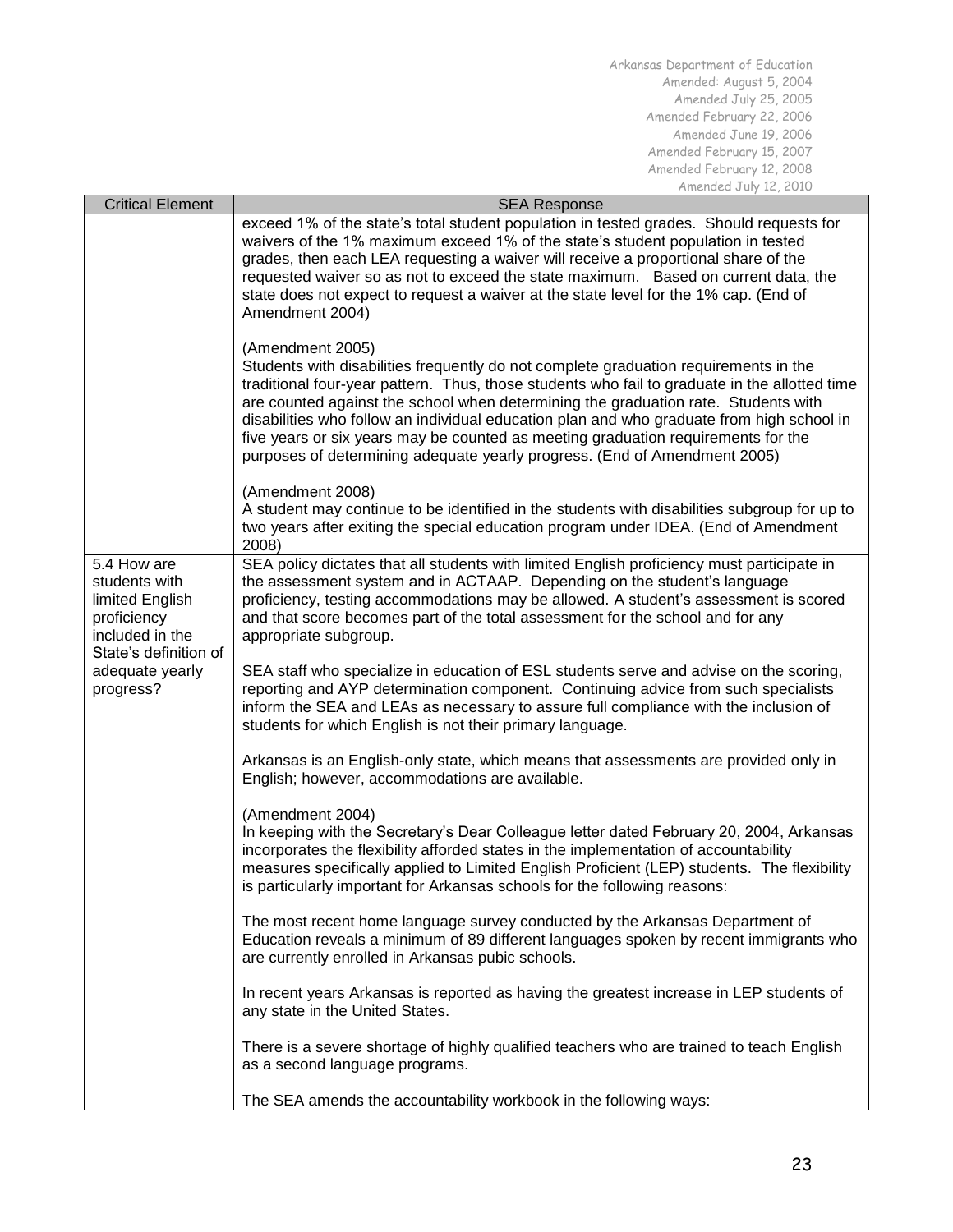| <b>Critical Element</b> | <b>SEA Response</b>                                                                                                                                                                                                                                                                                                                                                                                                                                                                                                   |  |
|-------------------------|-----------------------------------------------------------------------------------------------------------------------------------------------------------------------------------------------------------------------------------------------------------------------------------------------------------------------------------------------------------------------------------------------------------------------------------------------------------------------------------------------------------------------|--|
|                         | <b>Extended Participation of LEP Students</b>                                                                                                                                                                                                                                                                                                                                                                                                                                                                         |  |
|                         | The Home Language Survey (HLS) is administered to all students upon initial enrollment,<br>and those determined to be Language Minority (LMS--Language Minority Student) are<br>administered an English proficiency placement assessment (currently, the MAC II Form-<br>A, and the LAS is used). Students who do not score at the fully-proficient levels in<br>reading, writing, speaking, listening and comprehending English are classified as<br>ELL/LEP (English Language Learners/Limited English Proficient). |  |
|                         | An LEP student may continue to be identified as a member of this subgroup for<br>determining accountability for one or two additional years after that student has attained<br>English proficiency as determined by the MAC II or future assessment adopted by the<br>Arkansas State Board of Education for determining English proficiency. During these<br>years, the student is not required to take the English proficiency assessment.                                                                           |  |
|                         | (Additional information 2008)<br>Minimum criteria for exit and reclassification of LEP students enrolled in ESL programs<br>and required elements for language placement and assessment committee (LPAC) and<br>parent notification<br>1. Student Information<br><b>School and District</b><br><b>First Name</b><br><b>Last Name</b><br>٠<br>Grade<br>$\bullet$<br><b>Identification Number</b><br>$\bullet$                                                                                                          |  |
|                         | 2. Spring English Language Proficiency Assessment (ELPA) Proficiency Level 5<br>(ELDA)<br>-Speaking Level 5 (ELDA)<br>-Listening Level 5 (ELDA)<br>-Reading Level 5 (ELDA)<br>-Writing Level 5 (ELDA)<br>-Comprehension (Listening and Reading) Level 5 (ELDA)<br>*Student must score Level 5 (ELDA) in all five domains of the spring English<br>Language Proficiency Assessment (ELPA).                                                                                                                             |  |
|                         | Previous Year's Grades for:<br>3.<br>-English Language Arts<br>-Mathematics<br>-Social Studies<br>-Science                                                                                                                                                                                                                                                                                                                                                                                                            |  |
|                         | *Student must earn a grade of "C" or above in all core subject areas.                                                                                                                                                                                                                                                                                                                                                                                                                                                 |  |
|                         | 4. Standardized Achievement Scores<br>-CRT Literacy and Mathematics or NRT<br>*Student must score Proficient or Advanced on the CRT (Arkansas Benchmark or<br>End of Course Exams) or score at or above the 40 <sup>th</sup> percentile on the NRT.                                                                                                                                                                                                                                                                   |  |
|                         | Recommendations for exit or reclassification from current teachers<br>5.                                                                                                                                                                                                                                                                                                                                                                                                                                              |  |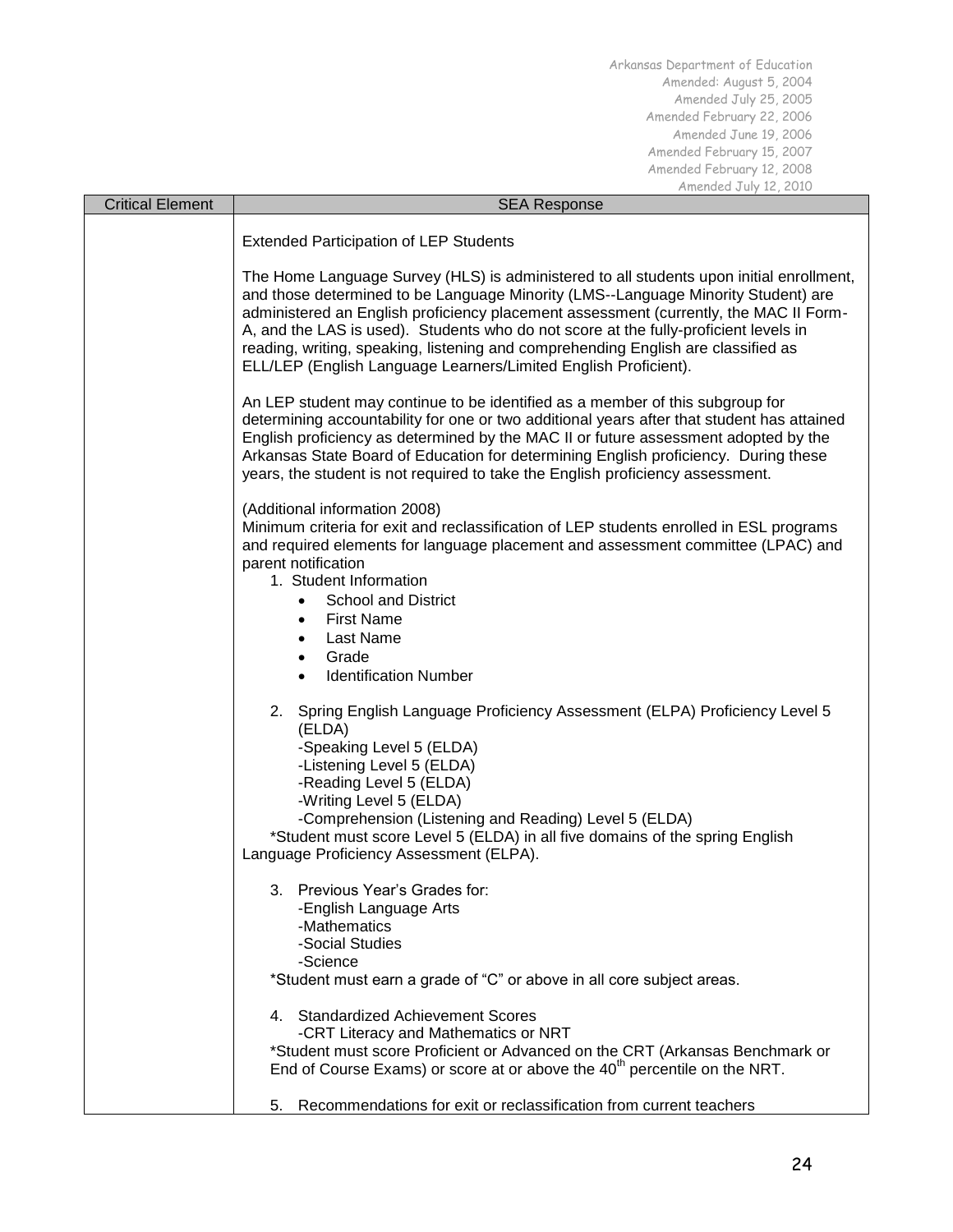| <b>Critical Element</b>                                              | <b>SEA Response</b>                                                                                                                                                                                                                                                                                                                                                                                                                                                                                                                                                                                                                                                                                                                                                                                                                                                                       |  |  |  |  |  |
|----------------------------------------------------------------------|-------------------------------------------------------------------------------------------------------------------------------------------------------------------------------------------------------------------------------------------------------------------------------------------------------------------------------------------------------------------------------------------------------------------------------------------------------------------------------------------------------------------------------------------------------------------------------------------------------------------------------------------------------------------------------------------------------------------------------------------------------------------------------------------------------------------------------------------------------------------------------------------|--|--|--|--|--|
|                                                                      | *At least two current teachers recommend exit or reclassification based on the criteria<br>above.                                                                                                                                                                                                                                                                                                                                                                                                                                                                                                                                                                                                                                                                                                                                                                                         |  |  |  |  |  |
|                                                                      | The decision to exit or reclassify the LEP student from the ESL program must be<br>6.<br>made on an annual basis by the Language Placement Assessment Committee<br>(LPAC) following a review of Spring English Language Proficiency Assessment<br>(ELPA) results.                                                                                                                                                                                                                                                                                                                                                                                                                                                                                                                                                                                                                         |  |  |  |  |  |
|                                                                      | NOTE: Documentation is required on all LEP students during enrollment in the ESL<br>program and for two years after exiting the ESL program. Each student's progress<br>should be reviewed and documented on a yearly basis by the school's LPAC.                                                                                                                                                                                                                                                                                                                                                                                                                                                                                                                                                                                                                                         |  |  |  |  |  |
|                                                                      | Districts are required to monitor and to provide assistance to English language learners<br>for two years after exiting the ESL program, according the Federal Law under Title III of<br>NCLB.                                                                                                                                                                                                                                                                                                                                                                                                                                                                                                                                                                                                                                                                                            |  |  |  |  |  |
|                                                                      | ADE utilizes a data collection system (TRIAND) that tracks ELL student scores on<br>mandated English language proficiency assessments and student scores on mathematics<br>and reading/language arts assessments as required under Title I. Formerly classified<br>ELL/LEP students are tracked for two years as members of this subgroup for determining<br>accountability. (End 2008)                                                                                                                                                                                                                                                                                                                                                                                                                                                                                                   |  |  |  |  |  |
|                                                                      | Assessment in English Proficiency and/or Reading/Literacy                                                                                                                                                                                                                                                                                                                                                                                                                                                                                                                                                                                                                                                                                                                                                                                                                                 |  |  |  |  |  |
|                                                                      | LEP students who are in their first year of enrollment in a U.S. school shall be required to<br>take the English proficiency assessment. The local district, after determining English<br>proficiency with this assessment and other valid and reliable screening and/or placement<br>instruments, may exercise an option that the student not participate in the reading/literacy<br>assessment. Further, if the student takes the reading/literacy assessment with<br>accommodations as necessary, the district may decide not to include that student's<br>literacy score(s) for the total group or any subgroup when determining the school and/or<br>district AYP performance rating. Any student who takes the English proficiency<br>assessment or the reading/literacy assessment may be counted as part of the required<br>95% assessment participation requirement for reading. |  |  |  |  |  |
|                                                                      | <b>Assessment in Mathematics</b><br>All LEP students shall be required to take the appropriate mathematics assessment, with<br>accommodations as necessary. However, the local district may opt not to include any<br>student in his/her first year of enrollment in a U.S. school as part of the total group or any<br>subgroup's AYP determination for that year. When these students take the mathematics<br>assessment, then they are counted as participants toward meeting the 95% assessment<br>participation requirement for AYP determination in mathematics. (End of 2004<br>Amendment)                                                                                                                                                                                                                                                                                         |  |  |  |  |  |
| 5.5 What is the<br>State's definition of<br>the minimum<br>number of | For reporting purposes, the SEA has established a minimum number of 10 students per<br>reporting unit as the lower bound. This provided protection of the individual identity for<br>students included in a subgroup.                                                                                                                                                                                                                                                                                                                                                                                                                                                                                                                                                                                                                                                                     |  |  |  |  |  |
| students in a<br>subgroup required                                   | For accountability purposes, the SEA proposes that a minimum of 25 data points be<br>available within any subgroup before that subgroup's AYP is determined independently.                                                                                                                                                                                                                                                                                                                                                                                                                                                                                                                                                                                                                                                                                                                |  |  |  |  |  |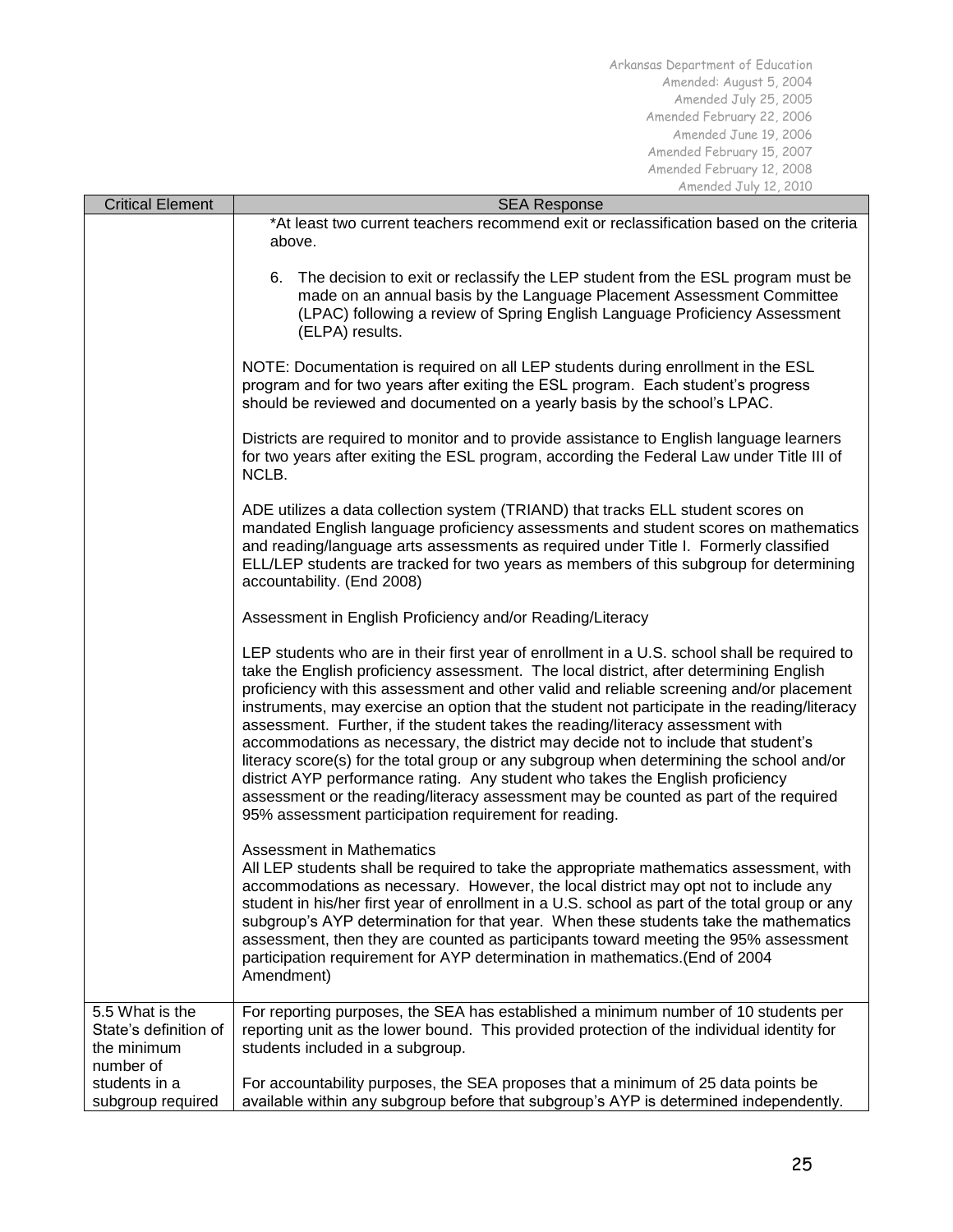| <b>Critical Element</b>              | <b>SEA Response</b>                                                                                                                                                         |  |  |  |  |
|--------------------------------------|-----------------------------------------------------------------------------------------------------------------------------------------------------------------------------|--|--|--|--|
| for reporting                        | The 25 data points would be determined as described in Section 3 above looking across                                                                                       |  |  |  |  |
| purposes? For                        | the tested grades in a school and over the three years. The SEA is assured that no                                                                                          |  |  |  |  |
| accountability                       | school, even those with very small enrollments, will be eliminated for accountability                                                                                       |  |  |  |  |
| purposes?                            | purposes by the requirement to have 25 data elements when calculations are made for                                                                                         |  |  |  |  |
|                                      | the total population (ALL). There will be subgroups across the grade spans that will not                                                                                    |  |  |  |  |
|                                      | be reported due to 25 requirement.                                                                                                                                          |  |  |  |  |
|                                      |                                                                                                                                                                             |  |  |  |  |
|                                      | (Amendment 2004)                                                                                                                                                            |  |  |  |  |
|                                      | The minimum number of students in group or subgroup for a school or a district shall be                                                                                     |  |  |  |  |
|                                      | the following:                                                                                                                                                              |  |  |  |  |
|                                      | For schools/districts having enrollment of 800 or less, the minimum number for                                                                                              |  |  |  |  |
|                                      | accountability purposes shall be 40.                                                                                                                                        |  |  |  |  |
|                                      | For schools/districts having enrollment greater than 800 the minimum number for                                                                                             |  |  |  |  |
|                                      | accountability purposes shall be 5% of the Average Daily Membership not to exceed 200.                                                                                      |  |  |  |  |
|                                      |                                                                                                                                                                             |  |  |  |  |
|                                      | For determining enrollment, the SEA shall use the average daily membership for the first                                                                                    |  |  |  |  |
|                                      | three quarters of the previous school year.                                                                                                                                 |  |  |  |  |
|                                      | (End of 2004 Amendment)                                                                                                                                                     |  |  |  |  |
|                                      |                                                                                                                                                                             |  |  |  |  |
| 5.6 How does the                     | The SEA is foremost concerned with the protection of the individual privacy of all students                                                                                 |  |  |  |  |
| <b>State</b>                         | in the ACTAAP system. Section 5.5 above notes that subgroups of fewer than 10                                                                                               |  |  |  |  |
| Accountability<br>System protect the | members are not reported.                                                                                                                                                   |  |  |  |  |
| privacy of students                  | Additionally, student tracking in the student information system is by assigned ID number,                                                                                  |  |  |  |  |
| when reporting                       | not student name.                                                                                                                                                           |  |  |  |  |
| results and when                     |                                                                                                                                                                             |  |  |  |  |
| determining AYP?                     |                                                                                                                                                                             |  |  |  |  |
| 6.1 How is the                       | Four independent factors ultimately contribute to a school's AYP progress.                                                                                                  |  |  |  |  |
| State's definition of                | Student assessment in mathematics and reading/language arts                                                                                                                 |  |  |  |  |
| adequate yearly                      | 95% of all eligible students participation in the academic assessments                                                                                                      |  |  |  |  |
| progress based                       | At least one additional indicator                                                                                                                                           |  |  |  |  |
| primarily on                         | Safe Harbor provision for subgroups                                                                                                                                         |  |  |  |  |
| academic<br>assessments?             | <b>Academic Assessments</b>                                                                                                                                                 |  |  |  |  |
|                                      | The accountability components and the assessment system will begin with the 2001-2002                                                                                       |  |  |  |  |
|                                      | school year. Initially, assessments are in place in the content areas of mathematics and                                                                                    |  |  |  |  |
|                                      | reading/language arts in the following grades: Grade 4, Grade 6, Grade 8 and in the                                                                                         |  |  |  |  |
|                                      | content areas of Algebra I, Geometry and Literacy at the high school.                                                                                                       |  |  |  |  |
|                                      |                                                                                                                                                                             |  |  |  |  |
|                                      | <b>Additional Grades</b>                                                                                                                                                    |  |  |  |  |
|                                      | Assessments were constructed in mathematics and reading/language arts for Grade 3,                                                                                          |  |  |  |  |
|                                      | Grade 5 and Grade 7. Test items for those assessments were field tested during the<br>2003-2004 school year with the first regular administration in 2004-2005. Proficiency |  |  |  |  |
|                                      | levels were established following the established policy. Student scores at those                                                                                           |  |  |  |  |
|                                      | additional grades will be reported for the first time in August 2005 and additions to the                                                                                   |  |  |  |  |
|                                      | AYP determination will be made.                                                                                                                                             |  |  |  |  |
|                                      |                                                                                                                                                                             |  |  |  |  |
|                                      | <b>Testing in Science</b>                                                                                                                                                   |  |  |  |  |
|                                      | Committees were formed during the 2003-2004 school year to begin the development of                                                                                         |  |  |  |  |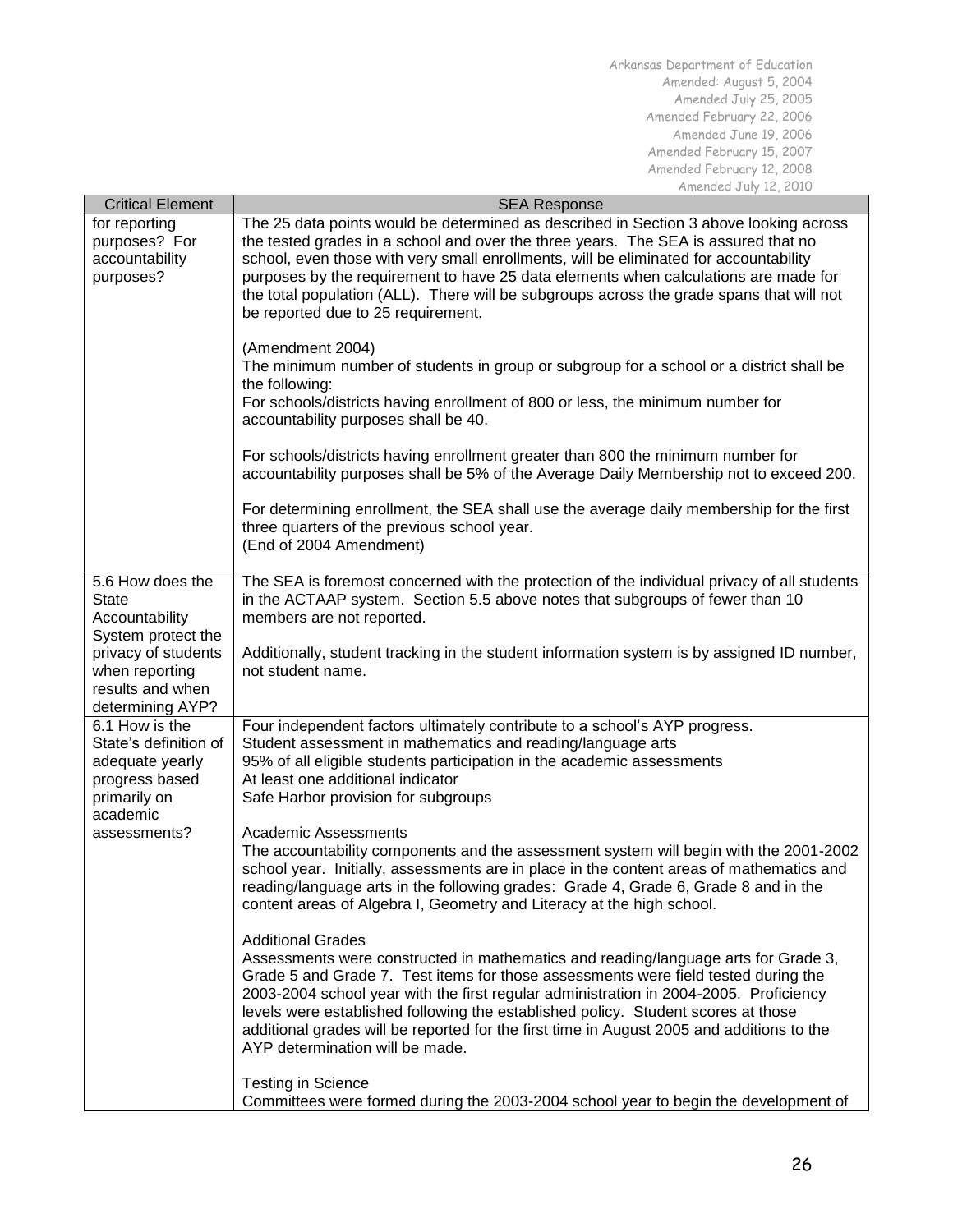| <b>Critical Element</b> | <b>SEA Response</b>                                                                                                                                                                                                                                                                                                                                                                                                                                                                                                                                                                                                                                                                                   |  |  |  |  |
|-------------------------|-------------------------------------------------------------------------------------------------------------------------------------------------------------------------------------------------------------------------------------------------------------------------------------------------------------------------------------------------------------------------------------------------------------------------------------------------------------------------------------------------------------------------------------------------------------------------------------------------------------------------------------------------------------------------------------------------------|--|--|--|--|
|                         | an assessment in science. Three grade levels were developed initially – one for primary,<br>one for middle, and an end-of-course test in biology to be administered Grade 10 or<br>whenever a student successfully completes that course.                                                                                                                                                                                                                                                                                                                                                                                                                                                             |  |  |  |  |
|                         | The first regular administration of the science benchmark test will be in the spring of<br>school year 2006-2007 and the first administration of high school biology will be in the<br>spring of school year 2007-2008. At that time the full assessment system as currently<br>planned with be operational.                                                                                                                                                                                                                                                                                                                                                                                          |  |  |  |  |
|                         | Each year a school's placement will be determined completely by academic performance<br>for the total enrollment and the enrollment of each subgroup. Should the total enrollment<br>make the expected gain, but one or more of the subgroups fail to do so, the "safe harbor"<br>test will be applied to those subgroups. If the safe harbor test holds, then the academic<br>requirement will be satisfied. Additionally, a school will not be considered to have made<br>AYP for any given year if the 95% participation rate is not documented and if the school<br>cannot document progress on the other indicator.                                                                              |  |  |  |  |
|                         | (Amendment 2005)<br>Through the 2004-2005 school year, adequate yearly progress was based on criterion-<br>referenced assessments in literacy and mathematics at Grades 4, 6 and 8, Grade 11<br>literacy and end-of-course tests in Algebra I and Geometry. Additionally, the state<br>administers alternate assessments based on the content standards for students with<br>disabilities. Adequate yearly progress is primarily based on student performance on these<br>assessments.                                                                                                                                                                                                                |  |  |  |  |
|                         | Revision of Literacy Content Standards and Exams                                                                                                                                                                                                                                                                                                                                                                                                                                                                                                                                                                                                                                                      |  |  |  |  |
|                         | On February 9, 2004, the State Board of Education adopted revised frameworks for<br>English/Language Arts. These frameworks and subsequent content standards<br>introduced grade-specific student learning expectations as opposed to standards for<br>grade-level clusters. Subsequently, the Literacy Benchmark exams for grades 4, 6 and 8<br>and the Grade 11 Literacy exam were revised to reflect the new frameworks and content<br>standards. This work of revising the tests was completed prior to March 2005, resulting in<br>new tests for each of the identified grade levels and new tests for Grades 3, 5 and 7.<br>These new tests were administered in March 2005 for the first time. |  |  |  |  |
|                         | Revisions in the tests include new items added based on revised literacy content<br>standards and a change is weighting for the writing rubric. The weighting change was<br>made at the recommendation of the Technical Advisory Committee.                                                                                                                                                                                                                                                                                                                                                                                                                                                           |  |  |  |  |
|                         | Upon the state's receiving student scores, a standards setting process will occur to<br>establish performance levels. The standards setting must occur prior to the State having<br>data from which to determine Adequate Yearly Progress for the 2005-2006 school year.                                                                                                                                                                                                                                                                                                                                                                                                                              |  |  |  |  |
|                         | <b>Testing Additional Grades</b>                                                                                                                                                                                                                                                                                                                                                                                                                                                                                                                                                                                                                                                                      |  |  |  |  |
|                         | Beginning with the 2004-2005, school year additional performance assessments were<br>administered to all students in Grades 3, 5 and 7 in both literacy and mathematics.<br>Literacy tests were based on the revised frameworks and content standards and the                                                                                                                                                                                                                                                                                                                                                                                                                                         |  |  |  |  |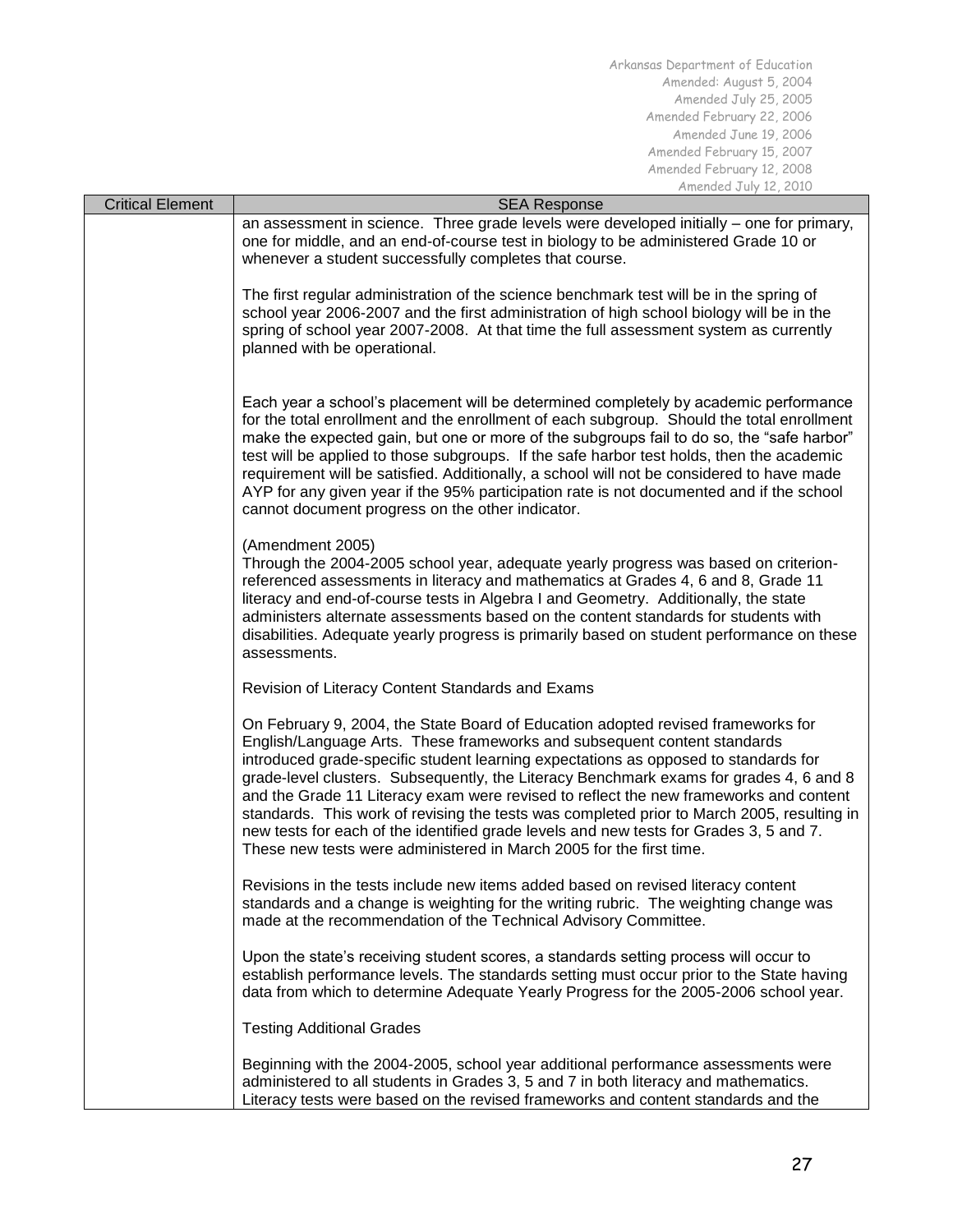| <b>Critical Element</b> | <b>SEA Response</b>                                                                                                                                                                                                                                                                                                                                                                                                                                                                                                                                                                                                                                                             |  |  |  |  |
|-------------------------|---------------------------------------------------------------------------------------------------------------------------------------------------------------------------------------------------------------------------------------------------------------------------------------------------------------------------------------------------------------------------------------------------------------------------------------------------------------------------------------------------------------------------------------------------------------------------------------------------------------------------------------------------------------------------------|--|--|--|--|
|                         | mathematics tests for those grades continue to be based on previously reviewed and<br>approved frameworks and content standards. With these added grades, all students in<br>Grades 3 through 8 are tested in both literacy and mathematics in the Spring 2005.<br>(Note: this is the first year for Benchmark testing of these grades and these tests are<br>administered one year earlier than required under NCLB.)                                                                                                                                                                                                                                                          |  |  |  |  |
|                         | Students with cognitive disability so identified in an individual education plan may test via<br>a portfolio assessment with performance standards consistent with the regular<br>assessment. Literacy portfolios for 2004-2005 reflect revised literacy content standards.                                                                                                                                                                                                                                                                                                                                                                                                     |  |  |  |  |
|                         | Determining AYP in a Timely Manner for 2005-2006                                                                                                                                                                                                                                                                                                                                                                                                                                                                                                                                                                                                                                |  |  |  |  |
|                         | AYP determination in mathematics based on spring 2005 assessments for the 2005-2006<br>school year were calculated in the same manner as for the recent years, specifically to<br>use only assessments from Grades 4, 6, 8, Algebra I, and Geometry.                                                                                                                                                                                                                                                                                                                                                                                                                            |  |  |  |  |
|                         | AYP determinations for literacy shall be based on spring 2005 assessments for the<br>revised tests for Grades 4, 6, and 8 and Grade 11 Literacy - previously described - with<br>new standards which will not be determined until some time after the opening of school.                                                                                                                                                                                                                                                                                                                                                                                                        |  |  |  |  |
|                         | Once AYP determination is made, the SEA will immediately notify schools of the final<br>status.                                                                                                                                                                                                                                                                                                                                                                                                                                                                                                                                                                                 |  |  |  |  |
|                         | Interim Notification of Schools Required to Offer Choice and Supplemental Services                                                                                                                                                                                                                                                                                                                                                                                                                                                                                                                                                                                              |  |  |  |  |
|                         | The SEA notified schools prior to the close of school for the 2004-2005 year of the<br>revision required in standard setting for the literacy exam for Grades 4, 6, and 8 and high<br>school Grade 11 and the timeline for final determination of AYP. With that notification<br>schools that failed to made adequate yearly progress for two or more years (previously<br>designated in school improvement but did not make progress) were informed that<br>regardless of the outcome of the assessments they were required to provide choice<br>options and supplemental services, where applicable, with the opening of school in<br>August. There are 137 of those schools. |  |  |  |  |
|                         | The SEA notified schools who failed to made adequate yearly progress for one year (95<br>schools) and those previously identified in school improvement but made adequate yearly<br>progress in 2005-2006 (169 schools) prior to the close of the school year for the 2004-<br>2005 year of the pending delay in final AYP determination. The SEA advised these<br>schools that they should immediately notify students of supplemental services and/or<br>choice options should the new AYP determination show that the school failed to make<br>adequate yearly progress.                                                                                                     |  |  |  |  |
|                         | <b>Next Steps</b>                                                                                                                                                                                                                                                                                                                                                                                                                                                                                                                                                                                                                                                               |  |  |  |  |
|                         | This schedule of implementation maintains literacy tests in Grades 4, 6, and 8 and high<br>school Grade 11 with new literacy standards and mathematics tests in Grades 4, 6, and 8<br>and high school Algebra I and Geometry for determining adequate yearly progress for the<br>2005-2006 school year. This allowed a year for the SEA and its technical advisors to<br>extend the AYP model to include all grades (Grades 3 through 8 and high school end of<br>course tests) and to complete necessary redesign of the software to reflect the additional                                                                                                                    |  |  |  |  |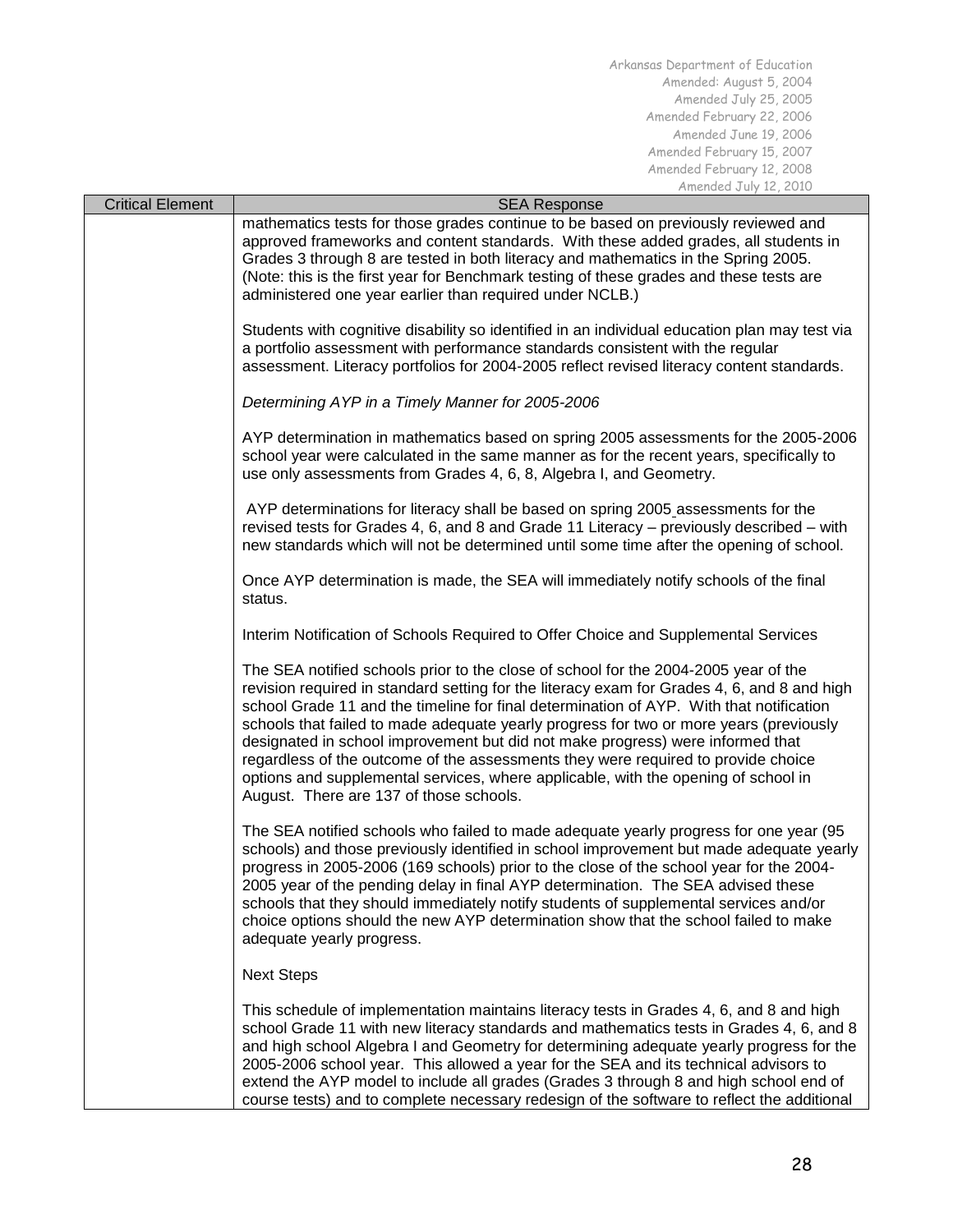|                         | MILICHUCU JUIY IL, LUIU                                                                     |
|-------------------------|---------------------------------------------------------------------------------------------|
| <b>Critical Element</b> | <b>SEA Response</b>                                                                         |
|                         | grades. This also provided a year of maturity of the administration and scoring of the new  |
|                         | tests for the additional tested grades before integrating them into the adequate yearly     |
|                         | progress model. This schedule provided for full implementation of the assessment            |
|                         | system in keeping with NCLB legislation beginning with the 2006-2007 school year. (End      |
|                         | of Amendment 2005)                                                                          |
|                         |                                                                                             |
| 7.1 What is the         | The computation of graduation rate is a four-year model that tracks student enrollment by   |
| State definition for    | cohort groups, beginning with a ninth grade cohort and following their progress through     |
| the public high         | Grade 12. Students who drop out and subsequently complete the GED program are               |
| school graduation       | counted as a drop out and are not counted as a high school graduate.                        |
| rate?                   |                                                                                             |
|                         | Graduation Rate (also known as Completion Rate)                                             |
|                         | The graduation rate is used to track the progress of the same cohort of students as they    |
|                         |                                                                                             |
|                         | enter the ninth grade and graduate four years later. The data elements for this calculation |
|                         | are accumulated over a four-year period.                                                    |
|                         |                                                                                             |
|                         | Step 1: Dropout rates for each affected grade for each year are calculated first. The       |
|                         | dropout rate is found by dividing the number of students who dropped out of that grade by   |
|                         | October 1 enrollment for that grade.                                                        |
|                         | Step 2: Completion rates for each affected grade for each year are calculated. This rate is |
|                         | found by subtracting the grade's dropout rate from one (1).                                 |
|                         | Step 3: Completion rates for each of the four grades are multiplied together.               |
|                         | Step 4: The results in Step 3 are multiplied by 100.                                        |
|                         | Sample Calculation                                                                          |
|                         | Step 1: Calculate dropout rates for each affected grade for each year.                      |
|                         | Assume number of dropouts for 95-96 9th graders is 1 and that the Oct 1, 1995               |
|                         | enrollment is 56.                                                                           |
|                         | 95-96 9th grade dropout rate is $1/56 = .0179$                                              |
|                         |                                                                                             |
|                         | Assume number of dropouts for 96-97 10th graders is 2 and that Oct 1, 1996 enrollment       |
|                         | is 60.                                                                                      |
|                         |                                                                                             |
|                         | 96-97 10th grade dropout rate is $2/60 = .0333$                                             |
|                         |                                                                                             |
|                         | Assume number of dropouts for 97-98 11th graders is 4 [Dec dropout report] and that the     |
|                         | Oct 1, 1997 enrollment is 54. [APSCN cycle 2].                                              |
|                         |                                                                                             |
|                         | 97-98 11th grade dropout rate is $4/54 = .0741$                                             |
|                         |                                                                                             |
|                         | Assume number of dropouts for 98-99 12th graders is 3 [APSCN cycle 4] and that the Oct      |
|                         | 1, 1998 enrollment is 57. [APSCN cycle 2]                                                   |
|                         | 98-99 12th grade dropout rate is $3/57 = .0526$                                             |
|                         | Step 2: Calculate each year's completion rate.                                              |
|                         | $95-96$ : $(1-.0179) = .9821$                                                               |
|                         | $96-97$ : $(1 - .0333) = .9667$                                                             |
|                         | $97-98$ : $(1 - .0741) = .9259$                                                             |
|                         | $98-99$ : $(1 - .0526) = .9474$                                                             |
|                         | Step 3: Multiply all completion rates together.                                             |
|                         | $(.9821)(.9667)(.9259)(.9474) = .8328$                                                      |
|                         |                                                                                             |
|                         | Step 4: Multiply the results in Step 3 by 100.                                              |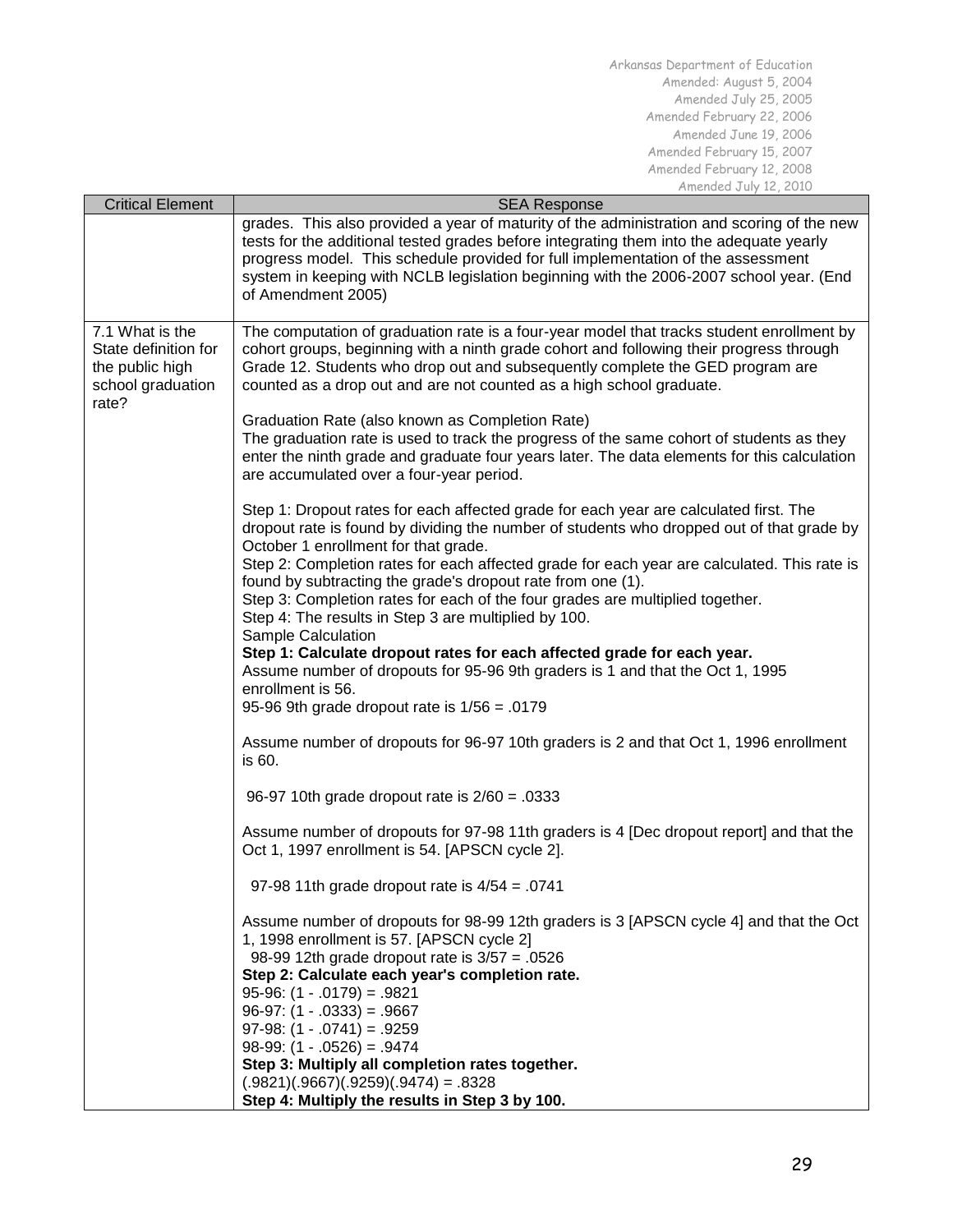|                         |                                                                                                                                                                                                                                                                                                                                                                                                                                                                       |                     | MIICHUCU U UIY IL, LUIU |  |  |  |
|-------------------------|-----------------------------------------------------------------------------------------------------------------------------------------------------------------------------------------------------------------------------------------------------------------------------------------------------------------------------------------------------------------------------------------------------------------------------------------------------------------------|---------------------|-------------------------|--|--|--|
| <b>Critical Element</b> |                                                                                                                                                                                                                                                                                                                                                                                                                                                                       | <b>SEA Response</b> |                         |  |  |  |
|                         | $(.8328)(100) = 83.3%$ graduation rate                                                                                                                                                                                                                                                                                                                                                                                                                                |                     |                         |  |  |  |
|                         | The reader is referred to the attachment for a full definition along with an example of the                                                                                                                                                                                                                                                                                                                                                                           |                     |                         |  |  |  |
|                         | model applied. Also the reader may refer to the ADE Website where all definitions of the                                                                                                                                                                                                                                                                                                                                                                              |                     |                         |  |  |  |
|                         | Report Card are maintained.                                                                                                                                                                                                                                                                                                                                                                                                                                           |                     |                         |  |  |  |
|                         | http://www.as-is.org/reportcard/calculations.html#attend                                                                                                                                                                                                                                                                                                                                                                                                              |                     |                         |  |  |  |
|                         |                                                                                                                                                                                                                                                                                                                                                                                                                                                                       |                     |                         |  |  |  |
|                         | The mean graduation rate for the state is 86.7 percent.                                                                                                                                                                                                                                                                                                                                                                                                               |                     |                         |  |  |  |
|                         | <b>Graduation Rate</b>                                                                                                                                                                                                                                                                                                                                                                                                                                                |                     |                         |  |  |  |
|                         |                                                                                                                                                                                                                                                                                                                                                                                                                                                                       |                     |                         |  |  |  |
|                         | Mean                                                                                                                                                                                                                                                                                                                                                                                                                                                                  | 86.74167            |                         |  |  |  |
|                         | <b>Standard Error</b>                                                                                                                                                                                                                                                                                                                                                                                                                                                 | 0.54649             |                         |  |  |  |
|                         | Median                                                                                                                                                                                                                                                                                                                                                                                                                                                                | 88.4                |                         |  |  |  |
|                         | Mode                                                                                                                                                                                                                                                                                                                                                                                                                                                                  | 100                 |                         |  |  |  |
|                         | <b>Standard Deviation</b>                                                                                                                                                                                                                                                                                                                                                                                                                                             | 9.652942            |                         |  |  |  |
|                         | Sample Variance                                                                                                                                                                                                                                                                                                                                                                                                                                                       | 93.17929            |                         |  |  |  |
|                         | Kurtosis                                                                                                                                                                                                                                                                                                                                                                                                                                                              | 4.501843            |                         |  |  |  |
|                         | <b>Skewness</b>                                                                                                                                                                                                                                                                                                                                                                                                                                                       | $-1.52748$          |                         |  |  |  |
|                         | Range                                                                                                                                                                                                                                                                                                                                                                                                                                                                 | 64.2                |                         |  |  |  |
|                         | Minimum                                                                                                                                                                                                                                                                                                                                                                                                                                                               | 35.8                |                         |  |  |  |
|                         | Maximum                                                                                                                                                                                                                                                                                                                                                                                                                                                               | 100                 |                         |  |  |  |
|                         | Sum                                                                                                                                                                                                                                                                                                                                                                                                                                                                   | 27063.4             |                         |  |  |  |
|                         | Count                                                                                                                                                                                                                                                                                                                                                                                                                                                                 | 312                 |                         |  |  |  |
|                         | Confidence Level (95.0%)                                                                                                                                                                                                                                                                                                                                                                                                                                              | 1.075285            |                         |  |  |  |
|                         |                                                                                                                                                                                                                                                                                                                                                                                                                                                                       |                     |                         |  |  |  |
|                         | The above statistics for 2001-2002 indicate that the standard deviation for these data is<br>9.65. Schools for which the graduation rate is more than one standard deviation below<br>the mean will not meet adequate yearly progress and thus would not be allowed to invoke<br>the safe harbor provision for subgroups                                                                                                                                              |                     |                         |  |  |  |
|                         | (Amendment 2004)<br>Schools that have data below the lower bound of the confidence interval will be<br>determined to have met the improvement goal for this indicator if they make positive gain<br>toward the established goal as compared to the previous year.                                                                                                                                                                                                     |                     |                         |  |  |  |
|                         | (Amendment 2005)<br>Students with disabilities who are following an individual education plan and have not<br>completed graduation requirements after the traditional four years, may be counted as a<br>high school graduate for adequate yearly progress purposes if, during the fifth or sixth<br>year consistent with the student's IEP, the student continues the enrollment and meets<br>graduation requirements for a regular diploma. (End of Amendment 2005) |                     |                         |  |  |  |
|                         | <b>Amendment February 2010</b><br>Under 34 C.F.R. §200.19(b)(3)(i), a State must set (A) a single graduation rate goal that<br>represents the rate the State expects all high schools in the State to meet, and (B) annual                                                                                                                                                                                                                                            |                     |                         |  |  |  |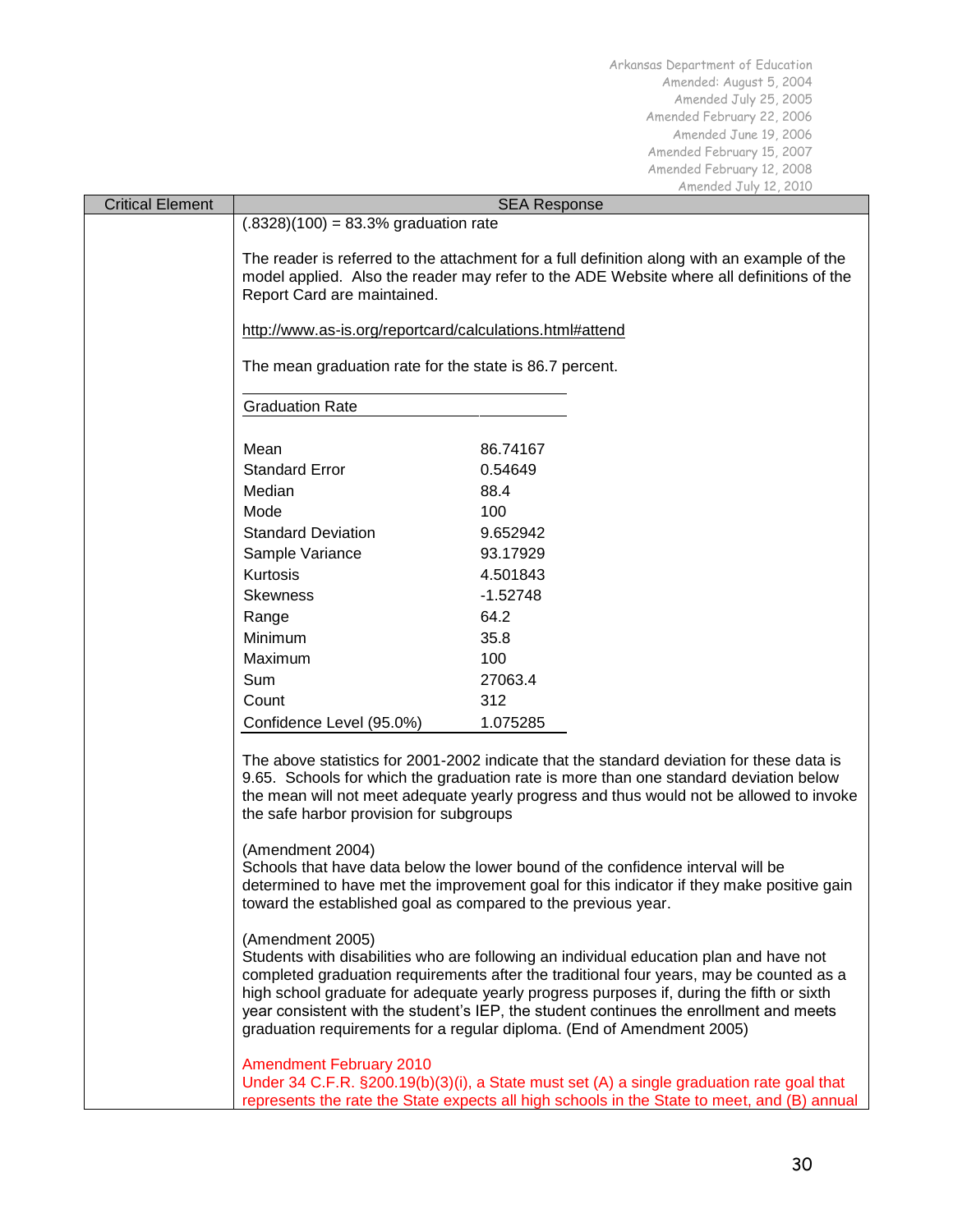| <b>Critical Element</b>                                                   | <b>SEA Response</b>                                                                                                                                         |                                                                                                                                                                                                                                                                                                                                                                                                                                                                                                                                                                                                                          |  |  |  |  |  |
|---------------------------------------------------------------------------|-------------------------------------------------------------------------------------------------------------------------------------------------------------|--------------------------------------------------------------------------------------------------------------------------------------------------------------------------------------------------------------------------------------------------------------------------------------------------------------------------------------------------------------------------------------------------------------------------------------------------------------------------------------------------------------------------------------------------------------------------------------------------------------------------|--|--|--|--|--|
|                                                                           |                                                                                                                                                             | graduation rate targets that reflect continuous and substantial improvement from the prior<br>year toward meeting or exceeding the State's graduation rate goal.                                                                                                                                                                                                                                                                                                                                                                                                                                                         |  |  |  |  |  |
|                                                                           | ADE established a goal of 85% for graduation rates. School and District AYP Reports will<br>include this goal, and a statement of whether the goal was met. |                                                                                                                                                                                                                                                                                                                                                                                                                                                                                                                                                                                                                          |  |  |  |  |  |
|                                                                           |                                                                                                                                                             | Additionally, the ADE established annual graduation rate targets that reflect continuous<br>and substantial improvement from the prior year toward meeting or exceeding the State's<br>graduation rate goal as required in 34 C.F.R. §200.19(b)(3)(i)(B) of NCLB. The Annual<br>target established for Arkansas is a graduation rate of 70%.<br>This is effective for 2010 AYP determinations. In order to meet AYP for the secondary<br>indicator, high schools and LEAs may meet the graduation rate by either meeting (or<br>exceeding) the State's goal or meeting (or exceeding) the annual graduation rate target. |  |  |  |  |  |
|                                                                           | dated December 22, 2008 (Retrieved from                                                                                                                     | The ADE will work with the National Office for Research on Measurement and Evaluation<br>Systems (NORMES) to establish appropriate annual progress targets for 2012 and<br>subsequent years using the four-year adjusted cohort graduation rate established by the<br>USDE in the NCLB High School Graduation Rate Non-regulatory Guidance document<br>http://www2.ed.gov/policy/elsec/guid/hsgrguidance.pdf)                                                                                                                                                                                                            |  |  |  |  |  |
|                                                                           |                                                                                                                                                             | The methodology for determining the goal and targets, along with the resulting four-year<br>cohort graduation rate goal and annual progress targets will be submitted to USDE for<br>peer review as per 34 C.F.R. '200.19(b)(6)(i)(C) spring 2011. Additionally, the ADE will                                                                                                                                                                                                                                                                                                                                            |  |  |  |  |  |
|                                                                           |                                                                                                                                                             | submit the graduation rate from the most recent year for high schools at the 10th<br>percentile, 50th percentile, and the 90th percentile based on graduation rate ranking as<br>per 34 C.F.R. '200.19(b)(6)(i)(E).                                                                                                                                                                                                                                                                                                                                                                                                      |  |  |  |  |  |
| 7.2 What is the<br>State's additional<br>academic indicator<br>for public | 7]                                                                                                                                                          | The additional indicator for both elementary and middle schools is percentage of<br>attendance. This percent is calculated by dividing the three-quarter average daily<br>attendance (ADA) by the three-quarter average daily membership (ADM). [APSCN cycle                                                                                                                                                                                                                                                                                                                                                             |  |  |  |  |  |
| elementary<br>schools for the<br>definition of AYP?<br>For public middle  | Data for this indicator are collected for each school by the student information system and<br>aggregated and reported as part of the State report card.    |                                                                                                                                                                                                                                                                                                                                                                                                                                                                                                                                                                                                                          |  |  |  |  |  |
| schools for the<br>definition of AYP?                                     | The mean attendance rate for the state is 92.8.<br>http://www.as-is.org/reportcard/calculations.html#attend                                                 |                                                                                                                                                                                                                                                                                                                                                                                                                                                                                                                                                                                                                          |  |  |  |  |  |
|                                                                           | Attendance Rate                                                                                                                                             |                                                                                                                                                                                                                                                                                                                                                                                                                                                                                                                                                                                                                          |  |  |  |  |  |
|                                                                           | Mean                                                                                                                                                        | 93.00769                                                                                                                                                                                                                                                                                                                                                                                                                                                                                                                                                                                                                 |  |  |  |  |  |
|                                                                           | <b>Standard Error</b>                                                                                                                                       | 0.094368                                                                                                                                                                                                                                                                                                                                                                                                                                                                                                                                                                                                                 |  |  |  |  |  |
|                                                                           | Median                                                                                                                                                      | 92.85                                                                                                                                                                                                                                                                                                                                                                                                                                                                                                                                                                                                                    |  |  |  |  |  |
|                                                                           | Mode                                                                                                                                                        | 93.4                                                                                                                                                                                                                                                                                                                                                                                                                                                                                                                                                                                                                     |  |  |  |  |  |
|                                                                           | <b>Standard Deviation</b>                                                                                                                                   | 1.666872                                                                                                                                                                                                                                                                                                                                                                                                                                                                                                                                                                                                                 |  |  |  |  |  |
|                                                                           | Sample Variance                                                                                                                                             | 2.778462                                                                                                                                                                                                                                                                                                                                                                                                                                                                                                                                                                                                                 |  |  |  |  |  |
|                                                                           | Kurtosis                                                                                                                                                    | 2.976071                                                                                                                                                                                                                                                                                                                                                                                                                                                                                                                                                                                                                 |  |  |  |  |  |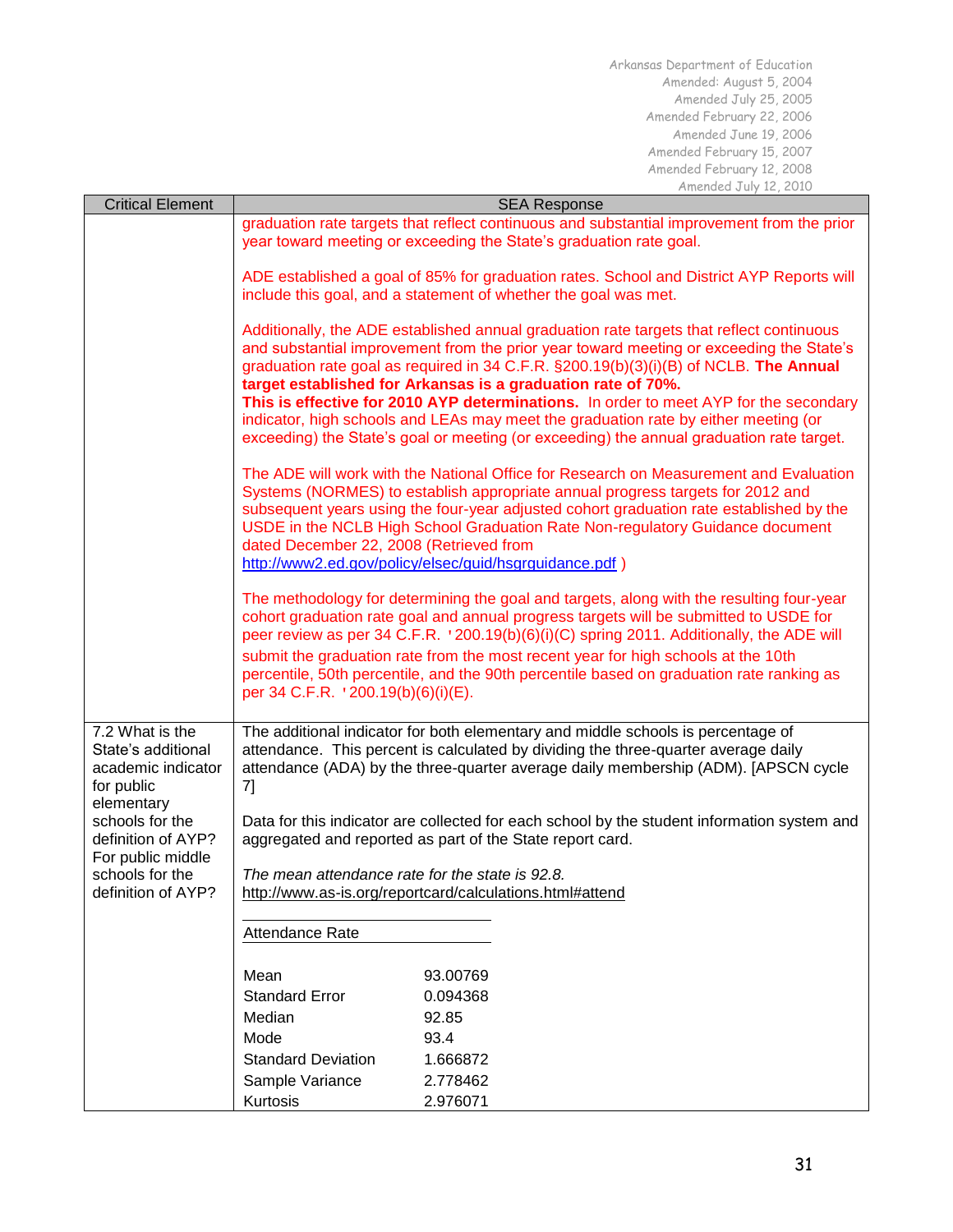| <b>Critical Element</b>                                                                                                              | <b>SEA Response</b>                                                                                                                                    |                                                                                                                                                                                                                                                                                                                                                                                                                                                                                                                                                                                                                                                                                                                                                                                                                                                                                              |  |  |  |
|--------------------------------------------------------------------------------------------------------------------------------------|--------------------------------------------------------------------------------------------------------------------------------------------------------|----------------------------------------------------------------------------------------------------------------------------------------------------------------------------------------------------------------------------------------------------------------------------------------------------------------------------------------------------------------------------------------------------------------------------------------------------------------------------------------------------------------------------------------------------------------------------------------------------------------------------------------------------------------------------------------------------------------------------------------------------------------------------------------------------------------------------------------------------------------------------------------------|--|--|--|
|                                                                                                                                      | <b>Skewness</b>                                                                                                                                        | 1.044288                                                                                                                                                                                                                                                                                                                                                                                                                                                                                                                                                                                                                                                                                                                                                                                                                                                                                     |  |  |  |
|                                                                                                                                      | Range                                                                                                                                                  | 11.5                                                                                                                                                                                                                                                                                                                                                                                                                                                                                                                                                                                                                                                                                                                                                                                                                                                                                         |  |  |  |
|                                                                                                                                      | Minimum                                                                                                                                                | 88.5                                                                                                                                                                                                                                                                                                                                                                                                                                                                                                                                                                                                                                                                                                                                                                                                                                                                                         |  |  |  |
|                                                                                                                                      | Maximum                                                                                                                                                | 100                                                                                                                                                                                                                                                                                                                                                                                                                                                                                                                                                                                                                                                                                                                                                                                                                                                                                          |  |  |  |
|                                                                                                                                      | Sum                                                                                                                                                    | 29018.4                                                                                                                                                                                                                                                                                                                                                                                                                                                                                                                                                                                                                                                                                                                                                                                                                                                                                      |  |  |  |
|                                                                                                                                      | Count                                                                                                                                                  | 312                                                                                                                                                                                                                                                                                                                                                                                                                                                                                                                                                                                                                                                                                                                                                                                                                                                                                          |  |  |  |
|                                                                                                                                      | Confidence Level(95.0%) 0.18568                                                                                                                        |                                                                                                                                                                                                                                                                                                                                                                                                                                                                                                                                                                                                                                                                                                                                                                                                                                                                                              |  |  |  |
|                                                                                                                                      | the safe harbor provision for subgroups.<br>(Amendment 2004)<br>2004)                                                                                  | The above statistics for 2001-2002 indicate that the standard deviation for these data is<br>1.66. Schools for which the attendance rate is more than one standard deviation below<br>the mean will not meet adequate yearly progress and thus would not be allowed to invoke<br>Schools that have data below the lower bound of the confidence interval will be<br>determined to have met the improvement goal for this indicator if they make positive gain<br>toward the established goal as compared to the previous year. (End of Amendment                                                                                                                                                                                                                                                                                                                                             |  |  |  |
| 7.3 Are the State's<br>academic<br>indicators valid<br>and reliable?                                                                 | made available for reporting purposes.                                                                                                                 | The State's academic indicators are valid and reliable for the following reasons.<br>The assessment system is constructed based on the Content Standards. Independent<br>contractors utilize proven test construction practices in the design, scoring, scaling and<br>reporting. An independent technical advisory committee of experts with documented<br>assessment and psychometric training observe and advise.<br>The other academic indicators are research-based in that attendance is a proven factor<br>that is linked to student performance. Additionally, the SEA process for collecting and<br>tabulating attendance data is consistent across schools/LEAs and is reported as part of<br>the SEA report card. These data are collected through the student information system on<br>a regular and periodic basis throughout the year. The data are assimilated, validated and |  |  |  |
| 8.1 Does the state<br>measure<br>achievement in<br>reading/language<br>arts and<br>mathematics<br>separately for<br>determining AYP? |                                                                                                                                                        | The state does measure performance in mathematics and reading/language arts<br>independently for the purpose of determining AYP. Such calculations are made for the<br>total population and for each identified subgroup independently.                                                                                                                                                                                                                                                                                                                                                                                                                                                                                                                                                                                                                                                      |  |  |  |
| 9.1 How do AYP<br>determinations<br>meet the State's<br>standard for                                                                 | the tested grades in the school.                                                                                                                       | SEA efforts to make the data more stable and increase the reliability of data are linked to<br>the use of the rolling average – combining three years of data along with linking across                                                                                                                                                                                                                                                                                                                                                                                                                                                                                                                                                                                                                                                                                                      |  |  |  |
| acceptable<br>reliability?                                                                                                           | The SEA also believes the option of the "safe harbor" provision for subgroups may further<br>enhance the overall reliability of the AYP determination. |                                                                                                                                                                                                                                                                                                                                                                                                                                                                                                                                                                                                                                                                                                                                                                                                                                                                                              |  |  |  |
|                                                                                                                                      |                                                                                                                                                        | The proposed methodology for calculating and reporting AYP is new and will be<br>observed, monitored and adjusted as warranted. Reliability is best established in such a<br>system when it performs well over time. The SEA assures that it will monitor the results<br>on a continuing basis for data or trends that seem inconsistent.                                                                                                                                                                                                                                                                                                                                                                                                                                                                                                                                                    |  |  |  |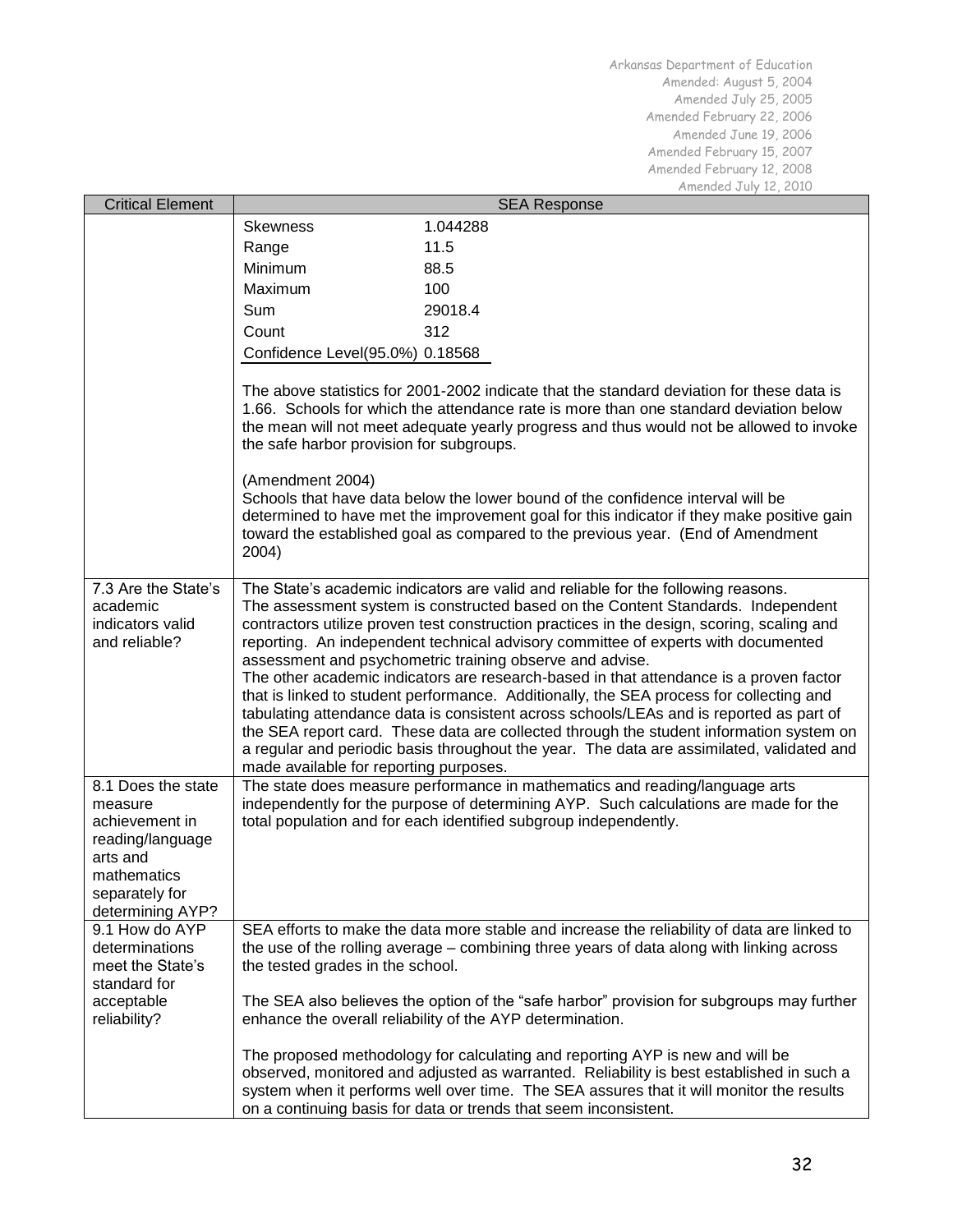| <b>Critical Element</b>                                                                                                                          | <b>SEA Response</b>                                                                                                                                                                                                                                                                                                                                                                                                                                                                                                                                                                                                                                                                                                                                                                                                                                                                                                                                                                                                                                                                                                                                                                                                                                                                                                                                                                                                                                                                                                                                                                                                                                                       |  |  |  |  |
|--------------------------------------------------------------------------------------------------------------------------------------------------|---------------------------------------------------------------------------------------------------------------------------------------------------------------------------------------------------------------------------------------------------------------------------------------------------------------------------------------------------------------------------------------------------------------------------------------------------------------------------------------------------------------------------------------------------------------------------------------------------------------------------------------------------------------------------------------------------------------------------------------------------------------------------------------------------------------------------------------------------------------------------------------------------------------------------------------------------------------------------------------------------------------------------------------------------------------------------------------------------------------------------------------------------------------------------------------------------------------------------------------------------------------------------------------------------------------------------------------------------------------------------------------------------------------------------------------------------------------------------------------------------------------------------------------------------------------------------------------------------------------------------------------------------------------------------|--|--|--|--|
|                                                                                                                                                  | The Office of Research Measurement and Evaluation at the University of Arkansas will<br>also exercise its own reliability checks on data as it works with the SEA and schools in<br>providing continuing professional development.                                                                                                                                                                                                                                                                                                                                                                                                                                                                                                                                                                                                                                                                                                                                                                                                                                                                                                                                                                                                                                                                                                                                                                                                                                                                                                                                                                                                                                        |  |  |  |  |
| 9.2 What is the<br>State's process for<br>making valid AYP<br>determinations?                                                                    | The SEA has established the following system of review and appeal should a school or<br>LEA believe the sanctions or determination of AYP is errant.<br>The school/LEA reports contested AYP determination to the SEA.<br>An appeals panel reviews the appeal and responds to the school/LEA.<br>Should this determination warrant further appeal on the part of the school/LEA, a formal<br>letter of appeal is made to the Commissioner of Education. The Commissioner may<br>review, seek advice from ORME and the appeal's panel, and make a determination.<br>The school/LEA may make final appeal to the State Board of Education, whose decision<br>is final.                                                                                                                                                                                                                                                                                                                                                                                                                                                                                                                                                                                                                                                                                                                                                                                                                                                                                                                                                                                                      |  |  |  |  |
| 9.3 How has the<br>State planned for<br>incorporating into<br>its definition of<br>AYP anticipated<br>changes in<br>assessments?                 | The response to Section 6.1 describes the developmental process and proposed<br>inclusion of additional assessments into the AYP system.<br>(Amendment 2005)<br>The SEA meets on a regular basis with two technical advisory committees. One<br>committee focuses on assessment elements and is guiding decisions for revisions to the<br>performance standards and vertical equating which will increase the reliability and validity<br>of the system. The work of the committee is continuous and on-going and links test<br>development with standard setting and assists the SEA in implementing the contractual<br>agreement with the test development contractor. A second committee focuses on<br>accountability issues thus giving another dimension to overall reliability of the assessment<br>system. Although these groups function independently, there is an overlapping of<br>membership. The work of these committees helps make the changes in the assessment<br>system seamless and assure that requirements of NCLB will be met in a timely manner.<br>By having the tests fully implemented one year prior to the required timeline, the tests and<br>performance determinations can mature and the system can adjust the model as<br>necessary to accommodate additional tested grades.<br>On February 14, 2005, the State Board of Education adopted new frameworks and<br>content standards for mathematics. These new standards are grade specific and will<br>require modifications in the mathematics assessment, which are projected for the spring<br>2006 administration. Following that assessment the SEA will be required to engage in a |  |  |  |  |
|                                                                                                                                                  | new standard setting process to assure proper alignment and vertical equating of the new<br>mathematics assessments. It is projected that a similar timeline for standard setting will<br>be required in the summer of 2006 prior to using those data to determine adequate yearly<br>progress for 2006-2007. (End of Amendment 2005)                                                                                                                                                                                                                                                                                                                                                                                                                                                                                                                                                                                                                                                                                                                                                                                                                                                                                                                                                                                                                                                                                                                                                                                                                                                                                                                                     |  |  |  |  |
| 10.1 What is the<br>State's method for<br>calculating<br>participation rates<br>in the State<br>assessments for<br>use in AYP<br>determinations? | Each school in the state is bound to test 100% of the students enrolled at the time State<br>tests area administered. Students will take either the regular test, the regular test with<br>accommodations, or the alternate assessment for students with disabilities. The State's<br>student information system will be used to determine participation rates. It has been<br>determined that a student must be enrolled in a school on October 1 of the school year<br>for which an assessment is used to determine AYP for that school. Also, each student<br>eligible for consideration in the AYP determination must have been in continuous<br>enrollment for the "school year" or at least until the week that tests are administered. To<br>make these eligibility determinations, the SEA will devise a system to begin in 2003-2004                                                                                                                                                                                                                                                                                                                                                                                                                                                                                                                                                                                                                                                                                                                                                                                                                             |  |  |  |  |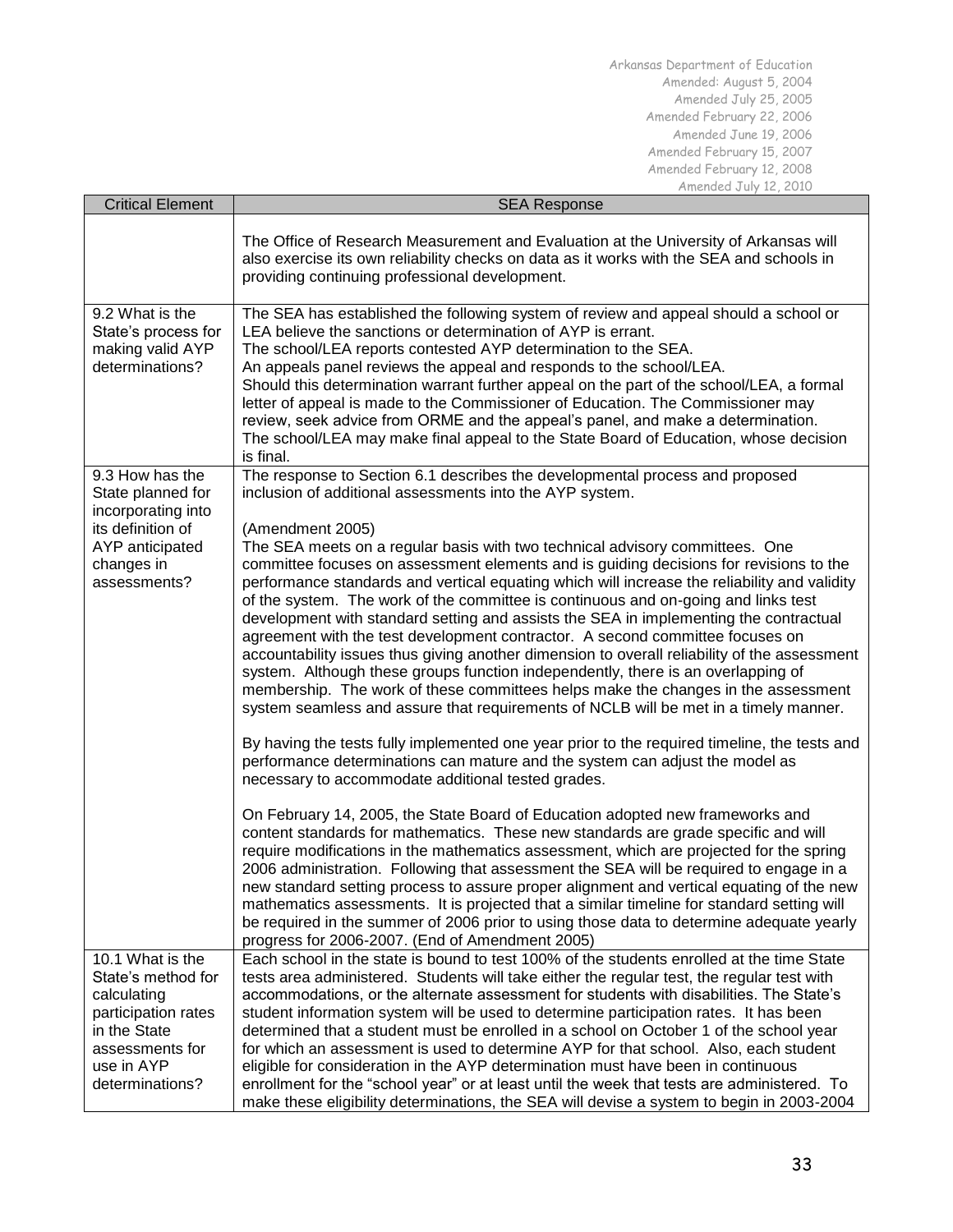| <b>Critical Element</b>                                                                                             | <b>SEA Response</b>                                                                                                                                                                                                                                                                                                                                                                                                                                                        |
|---------------------------------------------------------------------------------------------------------------------|----------------------------------------------------------------------------------------------------------------------------------------------------------------------------------------------------------------------------------------------------------------------------------------------------------------------------------------------------------------------------------------------------------------------------------------------------------------------------|
|                                                                                                                     | that will require each school to track and report students continuously enrolled and make<br>that determination in the student record. The details of that tracking will be determined<br>prior to the administration of the test in the spring of 2004. This tracking system will be<br>managed through the State Data Information System. This procedure will be used to<br>determine the number of students that must be accounted for in each school.                  |
|                                                                                                                     | Students whose continuous enrollment may be disrupted due to disciplinary action such<br>as short-term expulsion or assignment to an alternative school site for a prescribed period<br>of time will be tested and those scores will be used in the AYP determination for the<br>school of record.                                                                                                                                                                         |
|                                                                                                                     | The SEA amends this section of the Workbook by providing an option for schools to<br>utilize a three-year average of the percentage of students completing the assessment in<br>addition to the current year percentage. A school may consider the three-year average<br>when the current year data fail to meet the performance standard.                                                                                                                                 |
| 10.2 What is the<br>State's policy for<br>determining when<br>the 95% assessed<br>requirement<br>should be applied? | Once tests are administered, a comparison will be made as to the number of completed<br>tests, including the number who took the regular test with accommodations and the<br>number completing the alternate portfolio assessment, in relation to the number<br>enrollment at the school on the day the tests are administered. The SEA will determine<br>the percent of students completing the tests to determine if that percentage is equal to or<br>greater than 95%. |
|                                                                                                                     | It is the State's policy that schools in which the percentage tested falls below the 95%<br>level may not invoke the safe harbor provision as applied to subgroups.                                                                                                                                                                                                                                                                                                        |

# (Amendment 2004)

The SEA amends the Workbook to establish policy for accountability of schools/districts under consolidation or annexation of local school districts and for reconfiguration of schools within a district.

The following section outlines Arkansas' response to legislation enacted during a special session of the Arkansas General Assembly in December 2003 – March 2004. That session enacted legislation that calls for the annexation or consolidation of all districts in Arkansas having a student membership of 350 or fewer. Fifty-seven (57) school districts were impacted. The state continues to implement this legislation, which changes the make-up of a yet undetermined number of schools. What follows outlines Arkansas' plan for addressing the reorganization of schools and continuing to maintain the integrity of the accountability system for the state.

# Forming a New School

To meet the intent of the No Child Left Behind Legislation and yet recognize the changing demographic pattern of the school, the Arkansas Department of Education proposes to define the conditions under which a school would be considered a "new school." When a school meets the definition of a new school, then an alternate designation for the status of that school will apply.

Definition of a new school: A new school shall be any school, which meets at least one of the following conditions:

1. Two (or more) existing schools close and combine to form a new school.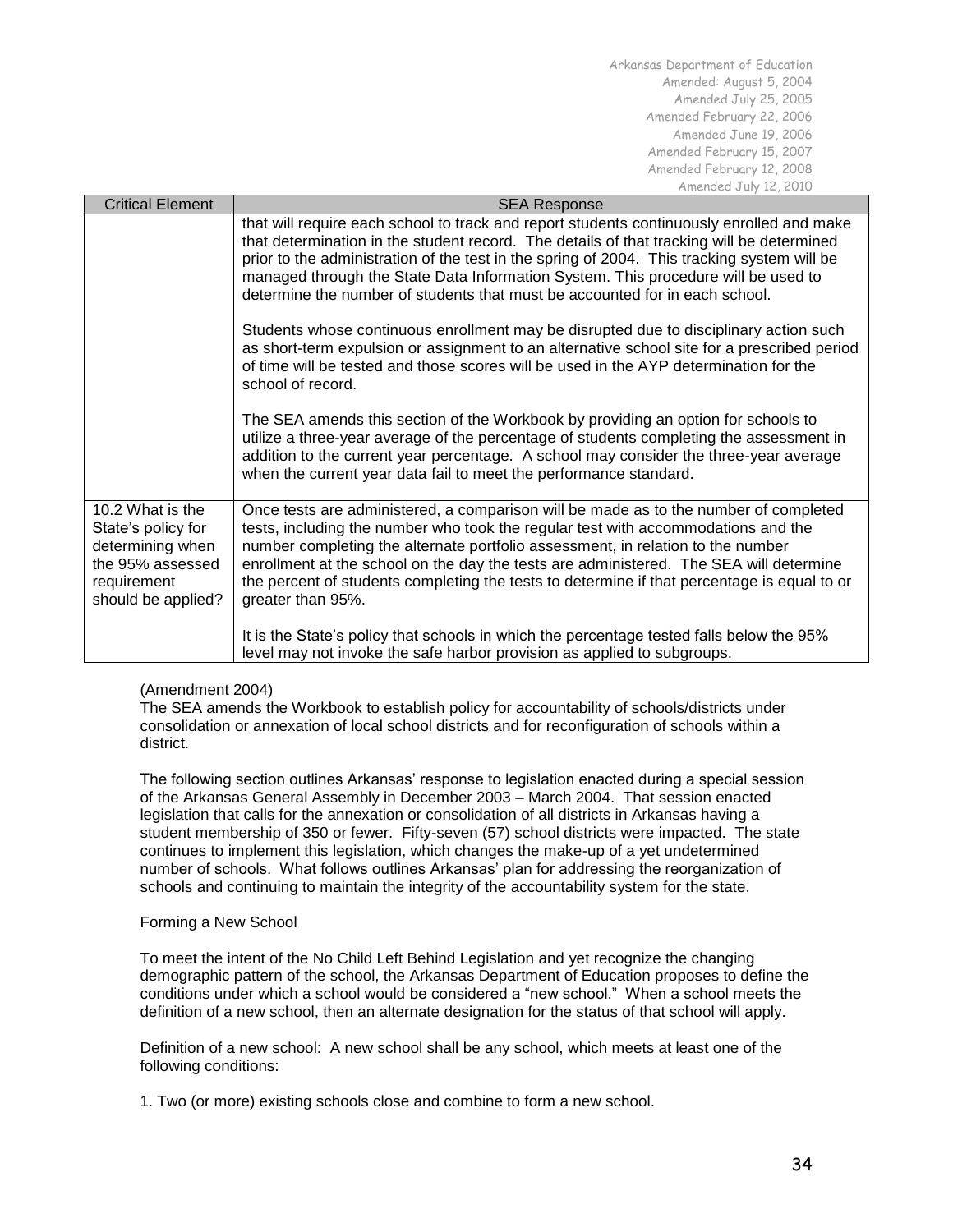When two (or more) schools form a new school, the new school will open with the higher status of those schools combining. (e.g. school A has failed to meet adequate yearly progress (AYP) for one year (Alert) and school B has failed to make AYP for two consecutive year (School Improvement I), the new school's status would be Alert. Furthermore the new school shall be continued at the designated status (Alert) for one additional year. At the end of the second year of testing in the new school, if that school fails to make adequate yearly progress, then the status of that school shall be School Improvement I. The performance expectation of the new school shall be based on the appropriate year (as expected of all schools) on the AYP 12-year matrix as approved in the Arkansas Accountability Workbook.

### Amendment February 2010

## Two (or more) existing schools close and combine to form a new school.

When two (or more) schools form a new school, the new school will open with a status reflecting the combined scores of the students from the schools that were closed. This shall be done in all cases except cases resulting from district consolidations/annexations. New schools resulting from district consolidations/annexations will continue to use the process described in the paragraph above and reflected in the following flow chart.



2. An existing school increases its number of students by at least 50% when compared to the school's enrollment at the beginning of the previous school year.

3. An existing school has at least one tested grade added or removed from the school since the previous year's assessment.

The determination of status for schools described in 2 and 3 shall be based on the status of the school before the changes occur. Upon request, for the immediate year following any such change the status of the school shall be continued at the same level. After one year, the school will continue its performance ratings based on the 12-year matrix approved in the Arkansas Accountability Workbook. (End of Amendment 2004)

Flow-Chart for Determining Status for New Schools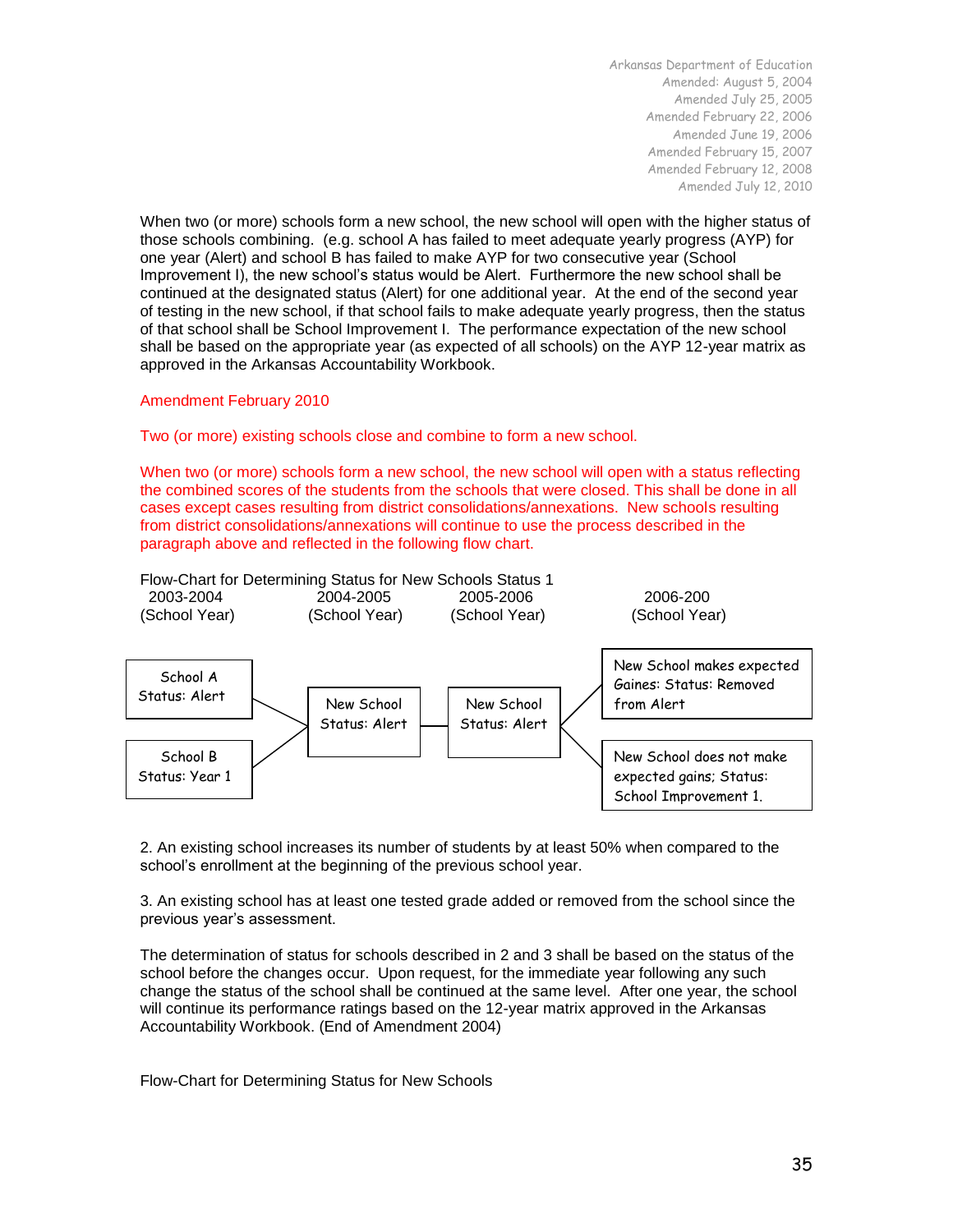

## (Amendment 2008)

The new school status may only be applied one time during a three year period.

### (Amendment 2005)

State accountability legislation, specifically Act 35 of the second extraordinary session of the 2003 General Assembly, mandates that school accountability measures consider reporting via a status model and move toward implementation of growth model options. As the State's Advisory panels and the Technical Advisory Committee consider the implementation of this legislation, Arkansas will explore growth models and the role of augmented-norm assessments to determine how such models might be included in the overall accountability structure and how such models may be included in determining adequate yearly progress and school status. (End of Amendment 2005)

## (Amendment 2007)

The SEA will implement the growth model as approved by the USDE for the 2007-2008 school year. Schools not meeting AYP by either the status model or the safe harbor model as described in this workbook shall apply the growth model. If the school meets the requirements of the state approved growth model the school will be considered to have meet AYP.

#### (Amendment 2008)

The SEA will implement the growth model as approved by the USDE for the 2007-2008 school year. Schools or districts not meeting AYP by either the status model or the safe harbor model as described in this workbook shall apply the growth model. If the school or district meets the requirements of the state approved growth model the school or district will be considered to have met AYP. (Districts added 2008)

#### (Amendment 2007)

The State Board of Education approved the administration of an augmented criterion-reference assessment system beginning with the spring 2008 test administration. The augmented assessment will replace the current system for grades 3-8. The system will follow the same blueprint, the same performance levels and use the current vertical scale. (End of Amendment 2007)

## Calculating AYP Starting Points and Annual Expected Performance Levels Revised June 2006

| <b>Starting Point</b> |       | $K-5$    | $6 - 8$ | $6 - 8$  | $9 - 12$ | $9 - 12$ |
|-----------------------|-------|----------|---------|----------|----------|----------|
|                       | Math  | Literacy | Math    | Literacy | Math     | Literacy |
| 2005-2006             | 40.00 | 42.40    | 29.10   | 35.20    | 29.20    | 35.50    |